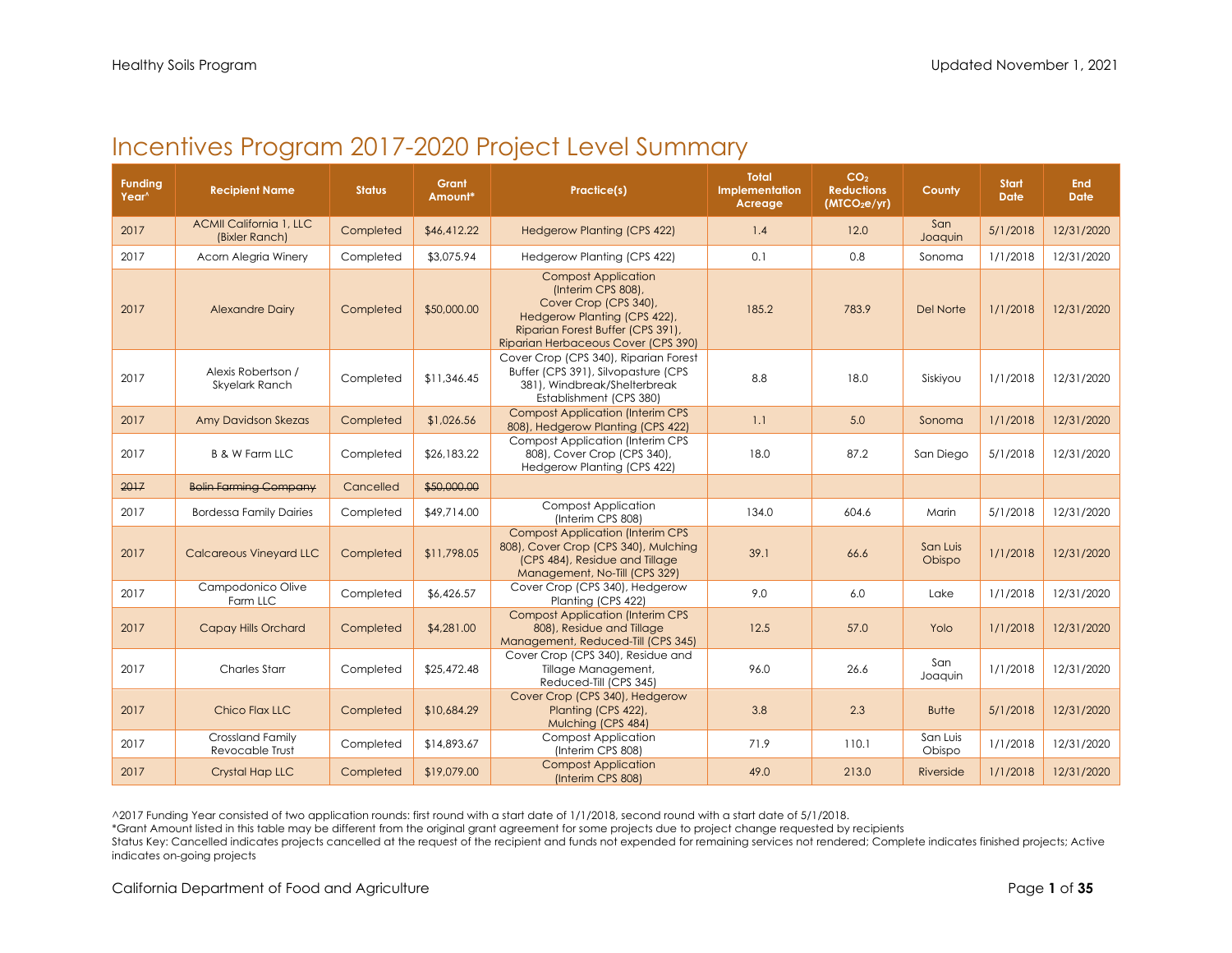| <b>Funding</b><br>Year^ | <b>Recipient Name</b>                | <b>Status</b> | Grant<br>Amount* | Practice(s)                                                                                                                                                    | <b>Total</b><br><b>Implementation</b><br>Acreage | CO <sub>2</sub><br><b>Reductions</b><br>(MTCO <sub>2</sub> e/yr) | County             | <b>Start</b><br><b>Date</b> | <b>End</b><br><b>Date</b> |
|-------------------------|--------------------------------------|---------------|------------------|----------------------------------------------------------------------------------------------------------------------------------------------------------------|--------------------------------------------------|------------------------------------------------------------------|--------------------|-----------------------------|---------------------------|
| 2017                    | Deep Springs College<br>Corporation  | Completed     | \$44,116.00      | <b>Compost Application (Interim CPS</b><br>808), Hedgerow Planting (CPS 422)                                                                                   | 125.3                                            | 566.0                                                            | Inyo               | 1/1/2018                    | 12/31/2020                |
| 2017                    | Dixon East, LLC                      | Cancelled     | \$17,458,68      |                                                                                                                                                                |                                                  |                                                                  |                    |                             |                           |
| 2017                    | Farm Space LLC                       | Completed     | \$49,861.07      | <b>Compost Application (Interim CPS</b><br>808), Hedgerow Planting (CPS 422),<br>Riparian Forest Buffer (CPS 391),<br>Silvopasture (CPS 381)                   | 33.3                                             | 126.1                                                            | Sonoma             | 1/1/2018                    | 12/31/2020                |
| 2017                    | <b>Fat Uncle Farms</b>               | Completed     | \$41,575.80      | Cover Crop (CPS 340),<br>Mulching (CPS 484), Residue and<br>Tillage Management, No-Till (CPS 329)                                                              | 55.0                                             | 14.0                                                             | Modoc              | 5/1/2018                    | 12/31/2020                |
| 2017                    | Flight Investment, LLC               | Completed     | \$6,538.19       | <b>Compost Application (Interim CPS</b><br>808)                                                                                                                | 30.7                                             | 48.1                                                             | San Luis<br>Obispo | 5/1/2018                    | 12/31/2020                |
| 2017                    | Gaytan Family Farm Inc               | Cancelled     | \$7,970.00       |                                                                                                                                                                |                                                  |                                                                  |                    |                             |                           |
| 2017                    | George A Lester (Segioia<br>Farms)   | Completed     | \$48,750.92      | <b>Compost Application (Interim CPS</b><br>808), Cover Crop (CPS 340),<br>Hedgerow Planting (CPS 422),<br>Residue and Tillage Management,<br>No-Till (CPS 329) | 39.3                                             | 87.5                                                             | Solano             | 5/1/2018                    | 12/31/2020                |
| 2017                    | <b>Gerald Chooljian Farms</b>        | Completed     | \$46,457.01      | <b>Compost Application</b><br>(Interim CPS 808),<br>Cover Crop (CPS 340)                                                                                       | 81.3                                             | 377.2                                                            | Fresno             | 1/1/2018                    | 12/31/2020                |
| 2017                    | Ginger Bahardar                      | Cancelled     | \$1,262.95       |                                                                                                                                                                |                                                  |                                                                  |                    |                             |                           |
| 2017                    | <b>Hammond Crossland</b><br>Vineyard | Completed     | \$11,844.08      | <b>Compost Application</b><br>(Interim CPS 808)                                                                                                                | 57.4                                             | 91.1                                                             | San Luis<br>Obispo | 1/1/2018                    | 12/31/2020                |
| 2017                    | <b>Hector Barraza</b>                | Completed     | \$3,831.79       | <b>Compost Application</b><br>(Interim CPS 808),<br>Cover Crop (CPS 340)                                                                                       | 7.8                                              | 35.4                                                             | Stanislaus         | 1/1/2018                    | 12/31/2020                |
| 2017                    | Jackelyn Lundy                       | Completed     | \$18,047.74      | <b>Hedgerow Planting (CPS 422)</b>                                                                                                                             | 0.6                                              | 4.0                                                              | Yolo               | 1/1/2018                    | 12/31/2020                |
| 2017                    | James B. Lawrence                    | Completed     | \$28,707.30      | <b>Compost Application</b><br>(Interim CPS 808)                                                                                                                | 76.3                                             | 350.0                                                            | Contra<br>Costa    | 5/1/2018                    | 12/31/2020                |
| 2017                    | <b>Jess Wade</b>                     | Completed     | \$2,488.04       | <b>Compost Application</b><br>(Interim CPS 808),<br>Residue and Tillage Management,<br>No-Till (CPS 329)                                                       | 7.2                                              | 34.0                                                             | Sonoma             | 1/1/2018                    | 12/31/2020                |
| 2017                    | Joe B Plummer (Plummer<br>Vineyard)  | Completed     | \$13,751.00      | <b>Compost Application</b><br>(Interim CPS 808)                                                                                                                | 67.0                                             | 102.1                                                            | San Luis<br>Obispo | 5/1/2018                    | 12/31/2020                |
| 2017                    | John P Wick                          | Cancelled     | \$49,714.00      |                                                                                                                                                                |                                                  |                                                                  |                    |                             |                           |
| 2017                    | John Swift (Swift<br>Subtrapicals)   | Completed     | \$10,449.13      | <b>Compost Application</b><br>(Interim CPS 808),<br>Cover Crop (CPS 340),<br>Riparian Forest Buffer (CPS 391)                                                  | 22.0                                             | 154.9                                                            | San Luis<br>Obispo | 5/1/2018                    | 12/31/2020                |
| 2017                    | John T Ham Jr.                       | Cancelled     | \$12,840.65      |                                                                                                                                                                |                                                  |                                                                  |                    |                             |                           |

\*Grant Amount listed in this table may be different from the original grant agreement for some projects due to project change requested by recipients

Status Key: Cancelled indicates projects cancelled at the request of the recipient and funds not expended for remaining services not rendered; Complete indicates finished projects; Active indicates on-going projects

California Department of Food and Agriculture **Page 2** of 35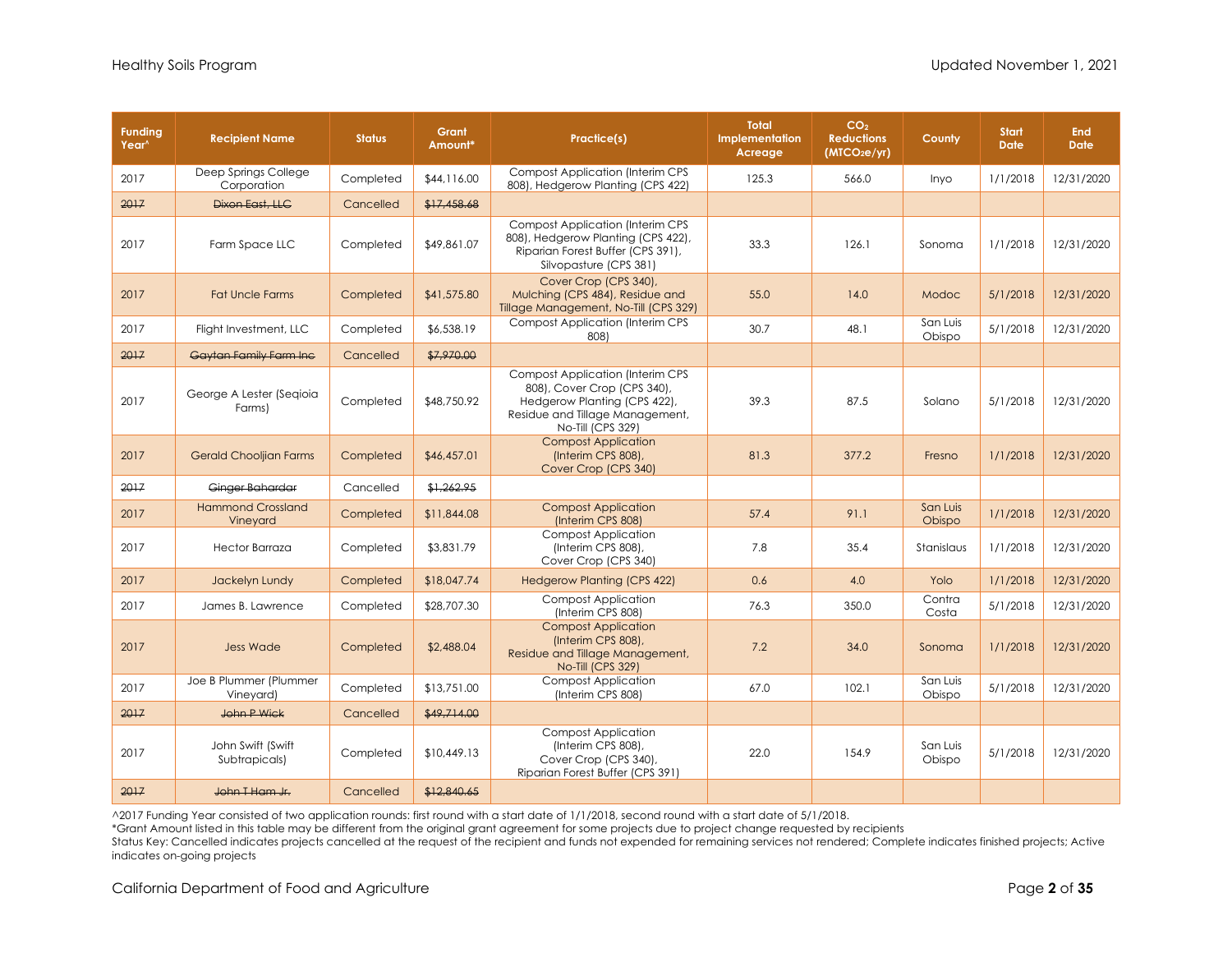| <b>Funding</b><br>Year <sup>^</sup> | <b>Recipient Name</b>                      | <b>Status</b> | Grant<br>Amount* | Practice(s)                                                                                                                                                                                                                                                                                                                                              | <b>Total</b><br>Implementation<br>Acreage | CO <sub>2</sub><br><b>Reductions</b><br>(MTCO <sub>2</sub> e/yr) | County             | <b>Start</b><br><b>Date</b> | <b>End</b><br><b>Date</b> |
|-------------------------------------|--------------------------------------------|---------------|------------------|----------------------------------------------------------------------------------------------------------------------------------------------------------------------------------------------------------------------------------------------------------------------------------------------------------------------------------------------------------|-------------------------------------------|------------------------------------------------------------------|--------------------|-----------------------------|---------------------------|
| 2017                                | Jose L. Robles                             | Completed     | \$21,703.98      | <b>Compost Application</b><br>(Interim CPS 808),<br>Cover Crop (CPS 340),<br>Hedgerow Planting (CPS 422)                                                                                                                                                                                                                                                 | 12.5                                      | 58.0                                                             | Merced             | 1/1/2018                    | 12/31/2020                |
| 2017                                | Kelly Metcalf (Corral De<br>Piedra)        | Completed     | \$36,832.42      | <b>Compost Application (Interim CPS</b><br>808), Cover Crop (CPS 340), Field<br>Border (CPS 386), Hedgerow Planting<br>(CPS 422), Herbaceous Wind Barriers<br>(CPS 603), Mulching (CPS 484),<br>Riparian Forest Buffer (CPS 391),<br>Riparian Herbaceous Cover (CPS 390)<br>Silvopasture (CPS 381),<br>Windbreak/Shelterbreak<br>Establishment (CPS 380) | 9.8                                       | 31.0                                                             | San Luis<br>Obispo | 5/1/2018                    | 12/31/2020                |
| 2017                                | <b>KLT Vineyards LLC</b>                   | Completed     | \$9,032.76       | <b>Compost Application (Interim CPS</b><br>808), Mulching (CPS 484)                                                                                                                                                                                                                                                                                      | 14.5                                      | 66.1                                                             | Sonoma             | 1/1/2018                    | 12/31/2020                |
| 2017                                | <b>Leonard Speth</b><br>(Speth Walnuts)    | Completed     | \$4,820.00       | <b>Compost Application</b><br>(Interim CPS 808)                                                                                                                                                                                                                                                                                                          | 16.5                                      | 74.1                                                             | Colusa             | 5/1/2018                    | 12/31/2020                |
| 2017                                | Lucky Dog Farms, LLC                       | Completed     | \$32,430.03      | <b>Compost Application (Interim CPS)</b><br>808), Cover Crop (CPS 340), Riparian<br>Forest Buffer (CPS 391),<br>Windbreak/Shelterbreak<br>Establishment (CPS 380)                                                                                                                                                                                        | 85.0                                      | 257.4                                                            | Tehama             | 5/1/2018                    | 12/31/2020                |
| 2017                                | <b>Matthiasson Family</b><br>Vineyards     | Completed     | \$30,887.17      | <b>Compost Application</b><br>(Interim CPS 808),<br>Cover Crop (CPS 340),<br>Hedgerow Planting (CPS 422)                                                                                                                                                                                                                                                 | 9.2                                       | 43.8                                                             | Napa               | 1/1/2018                    | 12/31/2020                |
| 2017                                | <b>McClelland Dairy</b>                    | Completed     | \$34,965.49      | <b>Compost Application</b><br>(Interim CPS 808),<br>Riparian Forest Buffer (CPS 391)                                                                                                                                                                                                                                                                     | 45.3                                      | 202.2                                                            | Marin              | 5/1/2018                    | 12/31/2020                |
| 2017                                | <b>McGinnis Ranch LLC</b>                  | Completed     | \$12,577.70      | <b>Compost Application (Interim CPS</b><br>808), Cover Crop (CPS 340),<br><b>Hedgerow Planting (CPS 422)</b>                                                                                                                                                                                                                                             | 11.8                                      | 29.7                                                             | Santa Cruz         | 1/1/2018                    | 12/31/2020                |
| 2017                                | Michael Broadhurst /<br>Dragon Spring Farm | Completed     | \$3,488.33       | <b>Compost Application (Interim CPS)</b><br>808), Mulching (CPS 484), Residue<br>and Tillage Management, Reduced-<br>Till (CPS 345)                                                                                                                                                                                                                      | 5.1                                       | 2.9                                                              | San Luis<br>Obispo | 1/1/2018                    | 12/31/2020                |
| 2017                                | <b>Michelle Rossow</b>                     | Completed     | \$50,000.00      | <b>Compost Application (Interim CPS)</b><br>808), Cover Crop (CPS 340), Mulching<br>(CPS 484), Residue and Tillage<br>Management, Reduced-Till (CPS 345)                                                                                                                                                                                                 | 70.0                                      | 345.6                                                            | Merced             | 1/1/2018                    | 12/31/2020                |
| 2017                                | Michelle Rossow                            | Completed     | \$50,000.00      | <b>Compost Application (Interim CPS</b><br>808), Cover Crop (CPS 340), Residue<br>and Tillage Management, Reduced-<br>Till (CPS 345)                                                                                                                                                                                                                     | 80.0                                      | 374.6                                                            | Merced             | 5/1/2018                    | 12/31/2020                |

\*Grant Amount listed in this table may be different from the original grant agreement for some projects due to project change requested by recipients

Status Key: Cancelled indicates projects cancelled at the request of the recipient and funds not expended for remaining services not rendered; Complete indicates finished projects; Active indicates on-going projects

California Department of Food and Agriculture Page **3** of **35**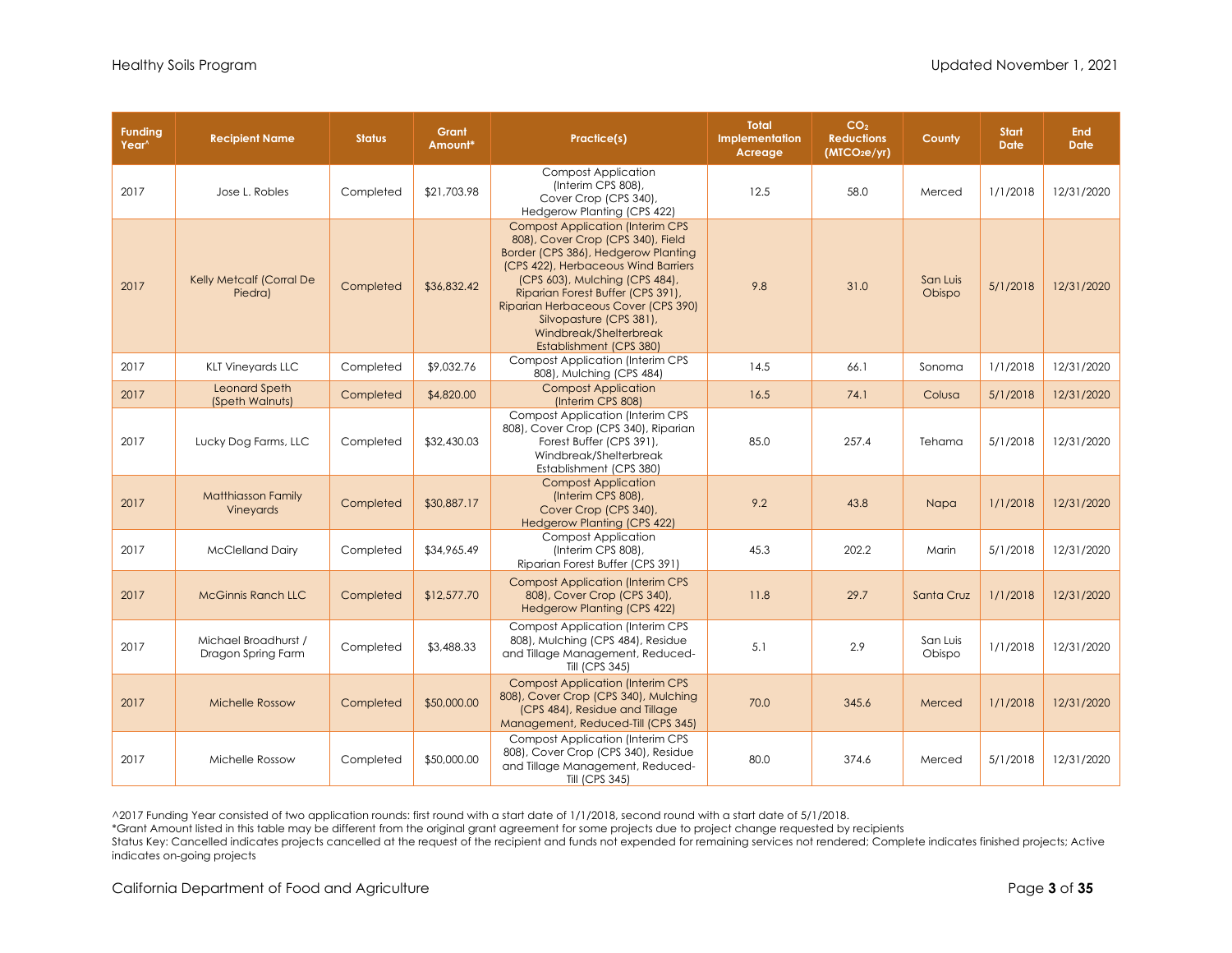| <b>Funding</b><br>Year <sup>^</sup> | <b>Recipient Name</b>                                 | <b>Status</b> | Grant<br>Amount* | Practice(s)                                                                                                                                             | <b>Total</b><br>Implementation<br>Acreage | CO <sub>2</sub><br><b>Reductions</b><br>(MICO <sub>2</sub> e/yr) | County                | <b>Start</b><br><b>Date</b> | <b>End</b><br><b>Date</b> |
|-------------------------------------|-------------------------------------------------------|---------------|------------------|---------------------------------------------------------------------------------------------------------------------------------------------------------|-------------------------------------------|------------------------------------------------------------------|-----------------------|-----------------------------|---------------------------|
| 2017                                | Nancy E Osborne                                       | Completed     | \$16,491.55      | <b>Compost Application</b><br>(Interim CPS 808),<br>Mulching (CPS 484),<br>Hedgerow Planting (CPS 422),<br>Riparian Herbaceous Cover (CPS 390)          | 2.4                                       | 5.6                                                              | Tehama                | 1/1/2018                    | 12/31/2020                |
| 2017                                | Naturipe Berry Growers,<br>$he$                       | Cancelled     | \$50,000.00      |                                                                                                                                                         |                                           |                                                                  |                       |                             |                           |
| 2017                                | Oak Knoll Farming Co.                                 | Completed     | \$31,452.24      | <b>Compost Application</b><br>(Interim CPS 808),<br>Cover Crop (CPS 340)                                                                                | 79.0                                      | 305.4                                                            | Napa                  | 1/1/2018                    | 12/31/2020                |
| 2017                                | Pacific Gold Agriculture<br>LLC                       | Completed     | \$30,633.07      | Cover Crop (CPS 340)                                                                                                                                    | 123.7                                     | 29.0                                                             | Colusa                | 1/1/2018                    | 12/31/2020                |
| 2017                                | <b>Patricia Diane Vineyards</b><br>LP                 | Completed     | \$25,483.65      | <b>Compost Application</b><br>(Interim CPS 808)                                                                                                         | 124.6                                     | 194.2                                                            | San Luis<br>Obispo    | 1/1/2018                    | 12/31/2020                |
| 2017                                | Pie Ranch                                             | Cancelled     | \$20.815.12      |                                                                                                                                                         |                                           |                                                                  |                       |                             |                           |
| 2017                                | Progressive Pastures, LLC                             | Completed     | \$13,856.00      | <b>Hedgerow Planting (CPS 422)</b>                                                                                                                      | 0.4                                       | 4.0                                                              | Marin                 | 5/1/2018                    | 12/31/2020                |
| 2017                                | Quaker Oaks Farm                                      | Completed     | \$12,568.23      | <b>Compost Application</b><br>(Interim CPS 808), Cover Crop (CPS<br>340), Hedgerow Planting (CPS 422),<br>Mulching (CPS 484),<br>Silvopasture (CPS 381) | 9.8                                       | 26.8                                                             | Tulare                | 1/1/2018                    | 12/31/2020                |
| 2017                                | <b>Rafter Eleven Livestock</b><br><b>HC</b>           | Cancelled     | \$38,884.00      |                                                                                                                                                         |                                           |                                                                  |                       |                             |                           |
| 2017                                | <b>Red Gate Ranch LLC</b>                             | Completed     | \$12,929.11      | <b>Compost Application (Interim CPS)</b><br>808), Hedgerow Planting (CPS 422),<br>Mulching (CPS 484)                                                    | 1.3                                       | 7.1                                                              | Tehama                | 1/1/2018                    | 12/31/2020                |
| 2017                                | <b>Redwood Empire</b><br>Vineyard Management,<br>Inc. | Completed     | \$49,315.61      | <b>Compost Application</b><br>(Interim CPS 808),<br>Mulching (CPS 484)                                                                                  | 44.8                                      | 216.2                                                            | Sonoma                | 1/1/2018                    | 12/31/2020                |
| 2017                                | Richard Bryant Kitzman<br>(Fairhaven Avocados)        | Completed     | \$5,848.40       | Mulching (CPS 484)                                                                                                                                      | 7.5                                       | 2.0                                                              | San Luis<br>Obispo    | 5/1/2018                    | 12/31/2020                |
| 2017                                | <b>Riverbend Enterprises Inc.</b>                     | Cancelled     | \$15,400.00      |                                                                                                                                                         |                                           |                                                                  |                       |                             |                           |
| 2017                                | Robert E. Bauer                                       | Completed     | \$5,052.80       | Cover Crop (CPS 340)                                                                                                                                    | 20.0                                      | 4.0                                                              | Merced                | 1/1/2018                    | 12/31/2020                |
| 2017                                | Roberto LeFort (Le-Fort's<br>Organic Crops)           | Completed     | \$7,946.08       | <b>Compost Application (Interim CPS</b><br>808), Cover Crop (CPS 340), Riparian<br>Forest Buffer (CPS 391), Riparian<br>Herbaceous Cover (CPS 390)      | 2.6                                       | 11.0                                                             | San Luis<br>Obispo    | 5/1/2018                    | 12/31/2020                |
| 2017                                | Roberto Perez                                         | Completed     | \$44,151.65      | <b>Compost Application</b><br>(Interim CPS 808),<br>Cover Crop (CPS 340),<br>Hedgerow Planting (CPS 422)                                                | 129.7                                     | 224.7                                                            | Stanislaus,<br>Merced | 1/1/2018                    | 12/31/2020                |

\*Grant Amount listed in this table may be different from the original grant agreement for some projects due to project change requested by recipients

Status Key: Cancelled indicates projects cancelled at the request of the recipient and funds not expended for remaining services not rendered; Complete indicates finished projects; Active indicates on-going projects

California Department of Food and Agriculture **Page 4** of 35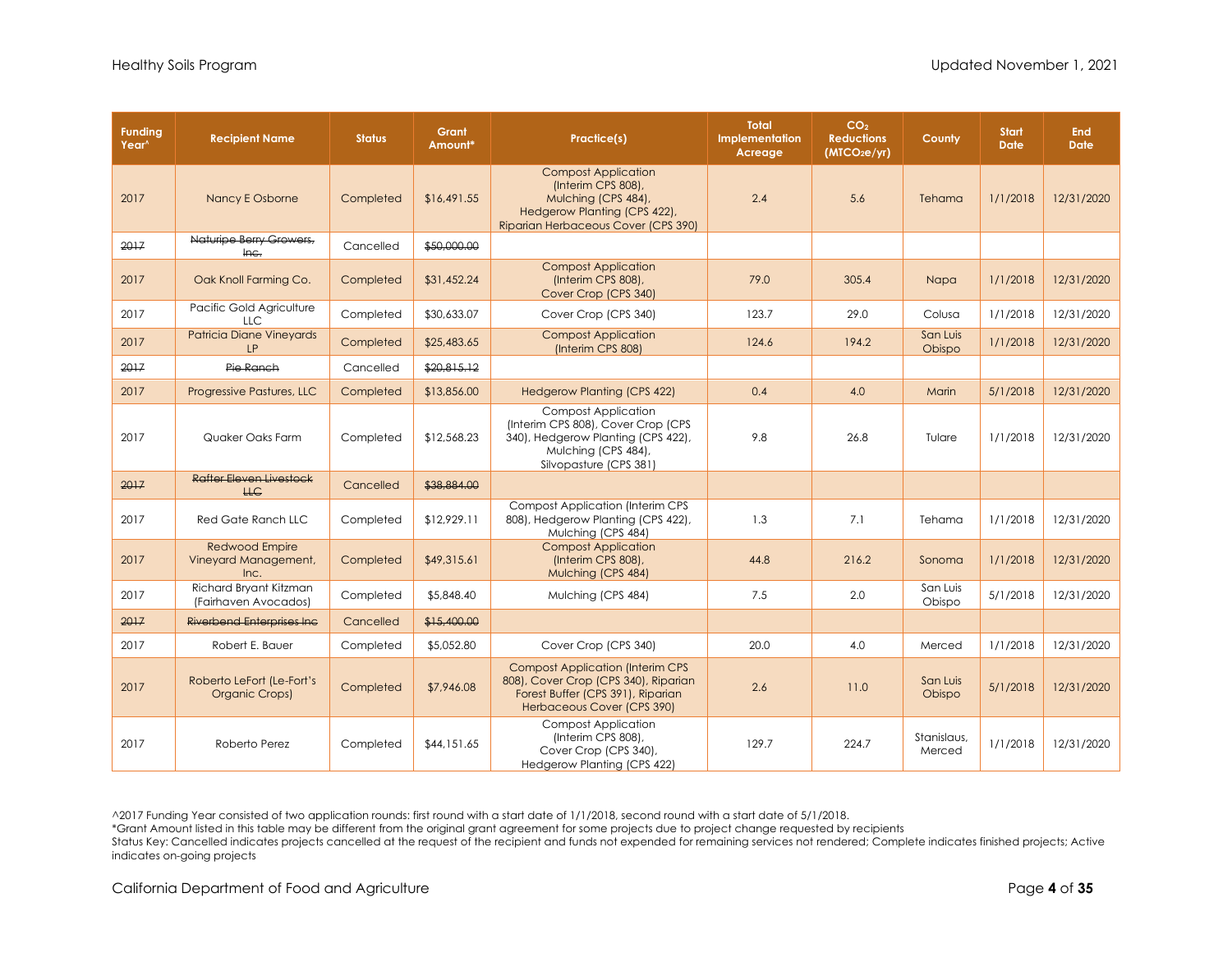| <b>Funding</b><br>Year <sup>^</sup> | <b>Recipient Name</b>                      | <b>Status</b> | Grant<br>Amount* | <b>Practice(s)</b>                                                                                                                                                                                  | <b>Total</b><br>Implementation<br>Acreage | CO <sub>2</sub><br><b>Reductions</b><br>(MICO <sub>2</sub> e/yr) | County                  | <b>Start</b><br><b>Date</b> | <b>End</b><br><b>Date</b> |
|-------------------------------------|--------------------------------------------|---------------|------------------|-----------------------------------------------------------------------------------------------------------------------------------------------------------------------------------------------------|-------------------------------------------|------------------------------------------------------------------|-------------------------|-----------------------------|---------------------------|
| 2017                                | <b>Rock Front Ranch LLC</b>                | Completed     | \$16,248.60      | Cover Crop (CPS 340), Mulching (CPS<br>484), Residue and Tillage<br>Management, Reduced-Till (CPS 345)                                                                                              | 15.0                                      | 11.1                                                             | Santa<br><b>Barbara</b> | 1/1/2018                    | 12/31/2020                |
| 2017                                | <b>Rock N Almonds</b>                      | Completed     | \$49,999.52      | <b>Compost Application</b><br>(Interim CPS 808),<br>Cover Crop (CPS 340)                                                                                                                            | 118.0                                     | 1088.0                                                           | Merced                  | 1/1/2018                    | 12/31/2020                |
| 2017                                | <b>Ronald Dewey</b>                        | Completed     | \$13,270.95      | Cover Crop (CPS 340), Hedgerow<br>Planting (CPS 422),<br>Windbreak/Shelterbreak<br>Establishment (CPS 380)                                                                                          | 30.1                                      | 15.0                                                             | Santa<br><b>Barbara</b> | 1/1/2018                    | 12/31/2020                |
| 2017                                | <b>Ryan Williams</b>                       | Completed     | \$49,432.91      | <b>Compost Application (Interim CPS</b><br>808), Cover Crop (CPS 340),<br>Hedgerow Planting (CPS 422),<br>Residue and Tillage Management,<br>No-Till (CPS 329), Riparian Forest Buffer<br>(CPS 391) | 52.8                                      | 256.8                                                            | Merced                  | 5/1/2018                    | 12/31/2020                |
| 2017                                | <b>Sally Donati</b>                        | Completed     | \$49,950.00      | <b>Compost Application</b><br>(Interim CPS 808)                                                                                                                                                     | 141.0                                     | 637.9                                                            | <b>Butte</b>            | 5/1/2018                    | 12/31/2020                |
| 2017                                | Serventi Ranch                             | Completed     | \$11,816.28      | Cover Crop (CPS 340),<br>Hedgerow Planting (CPS 422)                                                                                                                                                | 12.8                                      | 3.8                                                              | Santa Cruz              | 5/1/2018                    | 12/31/2020                |
| 2017                                | Seth & Michelle Rossow<br><b>Farms</b>     | Completed     | \$50,000.00      | <b>Compost Application (Interim CPS</b><br>808), Cover Crop (CPS 340), Mulching<br>(CPS 484), Residue and Tillage<br>Management, Reduced-Till (CPS 345)                                             | 94.0                                      | 455.8                                                            | Merced                  | 1/1/2018                    | 12/31/2020                |
| 2017                                | Seth Rossow                                | Completed     | \$50,000.00      | <b>Compost Application (Interim CPS</b><br>808), Cover Crop (CPS 340), Residue<br>and Tillage Management, Reduced-<br>Till (CPS 345)                                                                | 151.0                                     | 706.0                                                            | Merced                  | 5/1/2018                    | 12/31/2020                |
| 2017                                | Sierra Orchards                            | Completed     | \$43,309.00      | <b>Compost Application</b><br>(Interim CPS 808),<br>Cover Crop (CPS 340)                                                                                                                            | 110.5                                     | 520.5                                                            | Solano                  | 1/1/2018                    | 12/31/2020                |
| 2017                                | <b>Spring Creek Vineyard</b>               | Completed     | \$5,133.65       | <b>Compost Application</b><br>(Interim CPS 808)                                                                                                                                                     | 24.6                                      | 39.0                                                             | San Luis<br>Obispo      | 5/1/2018                    | 12/31/2020                |
| 2017                                | Stemple Creek Ranch Inc                    | Completed     | \$29,882.00      | <b>Compost Application</b><br>(Interim CPS 808),<br>Cover Crop (CPS 340)                                                                                                                            | 50.0                                      | 242.1                                                            | Marin                   | 1/1/2018                    | 12/31/2020                |
| 2017                                | Steve L. Scheenstra /<br>Silverwood Ranch  | Completed     | \$50,000,00      | Mulching (CPS 484)                                                                                                                                                                                  | 199.0                                     | 42.0                                                             | Fresno                  | 1/1/2018                    | 12/31/2020                |
| 2017                                | <b>Stubbs Vineyard</b>                     | Cancelled     | \$4,837,04       |                                                                                                                                                                                                     |                                           |                                                                  |                         |                             |                           |
| 2017                                | <b>Sun Drenched Organics</b><br><b>LLC</b> | Completed     | \$12,689.38      | <b>Compost Application (Interim CPS)</b><br>808), Hedgerow Planting (CPS 422),<br>Cover Crop (CPS 340), Mulching (CPS<br>484), Residue and Tillage<br>Management, No-Till (CPS 329)                 | 9.0                                       | 45.4                                                             | San Diego               | 5/1/2018                    | 12/31/2020                |

\*Grant Amount listed in this table may be different from the original grant agreement for some projects due to project change requested by recipients

Status Key: Cancelled indicates projects cancelled at the request of the recipient and funds not expended for remaining services not rendered; Complete indicates finished projects; Active indicates on-going projects

California Department of Food and Agriculture **Page 5** of 35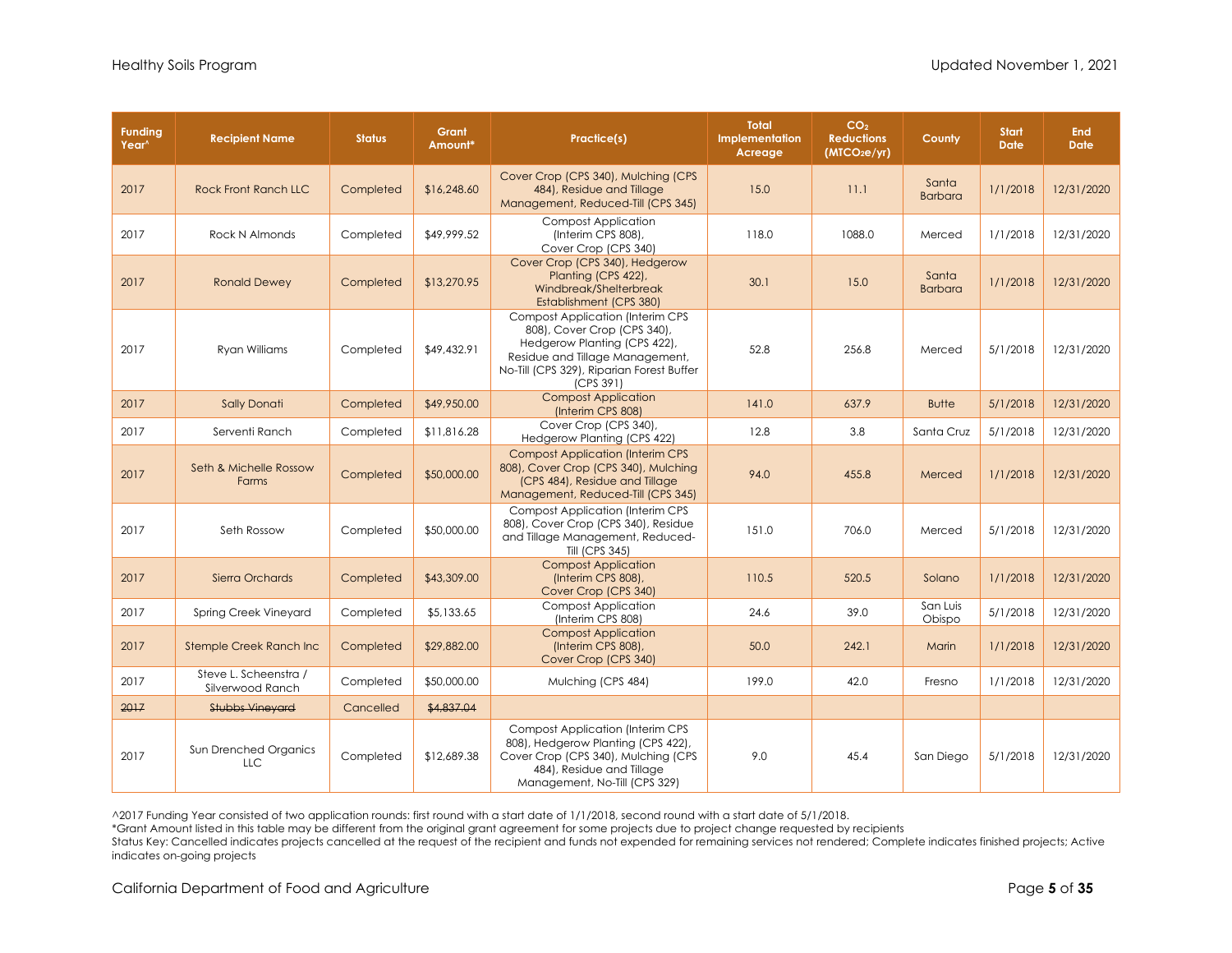| <b>Funding</b><br>Year <sup>^</sup> | <b>Recipient Name</b>                                          | <b>Status</b> | Grant<br>Amount* | Practice(s)                                                                                                                                          | <b>Total</b><br>Implementation<br>Acreage | CO <sub>2</sub><br><b>Reductions</b><br>(MTCO <sub>2</sub> e/yr) | County                  | <b>Start</b><br><b>Date</b> | <b>End</b><br><b>Date</b> |
|-------------------------------------|----------------------------------------------------------------|---------------|------------------|------------------------------------------------------------------------------------------------------------------------------------------------------|-------------------------------------------|------------------------------------------------------------------|-------------------------|-----------------------------|---------------------------|
| 2017                                | <b>Terra Cultura</b>                                           | Completed     | \$7,547.20       | <b>Compost Application (Interim CPS</b><br>808), Hedgerow Planting (CPS 422),<br>Cover Crop (CPS 340), Mulching (CPS<br>484), Silvopasture (CPS 381) | 1.9                                       | 4.7                                                              | San Benito              | 5/1/2018                    | 12/31/2020                |
| 2017                                | The Cloverleaf Farm                                            | Completed     | \$7,848.85       | Cover Crop (CPS 340), Hedgerow<br>Planting (CPS 422), Residue and<br>Tillage Management, No-Till (CPS 329)                                           | 0.6                                       | 2.3                                                              | Solano                  | 1/1/2018                    | 12/31/2020                |
| 2017                                | The Grove LLC                                                  | Completed     | \$3,539.00       | <b>Compost Application</b><br>(Interim CPS 808)                                                                                                      | 9.0                                       | 38.0                                                             | Riverside               | 1/1/2018                    | 12/31/2020                |
| 2017                                | <b>Thomas Donati</b>                                           | Completed     | \$49,400.00      | <b>Compost Application</b><br>(Interim CPS 808)                                                                                                      | 140.0                                     | 632.0                                                            | Sutter                  | 5/1/2018                    | 12/31/2020                |
| 2017                                | Toluma Farms, Inc.                                             | Completed     | \$28,869.70      | <b>Compost Application (Interim CPS</b><br>808), Silvopasture (CPS 381),<br>Windbreak/Shelterbreak<br>Establishment (CPS 380)                        | 26.2                                      | 140.1                                                            | Marin                   | 1/1/2018                    | 12/31/2020                |
| 2017                                | <b>Treborce Vineyards</b>                                      | Completed     | \$6,651.20       | <b>Compost Application (Interim CPS</b><br>808), Cover Crop (CPS 340), Residue<br>and Tillage Management, Reduced-<br>Till (CPS 345)                 | 10.0                                      | 50.0                                                             | Sonoma                  | 5/1/2018                    | 12/31/2020                |
| 2017                                | True Grass Farms                                               | Completed     | \$49,954.96      | <b>Compost Application (Interim CPS)</b><br>808), Hedgerow Planting (CPS 422),<br>Riparian Forest Buffer (CPS 391),<br>Silvopasture (CPS 381)        | 14.2                                      | 39.0                                                             | Marin                   | 1/1/2018                    | 12/31/2020                |
| 2017                                | Valley Fresh Foods Inc                                         | Completed     | \$37,000.00      | Cover Crop (CPS 340)                                                                                                                                 | 123.8                                     | 36.0                                                             | Merced                  | 1/1/2018                    | 12/31/2020                |
| 2017                                | W H Latimer Properties<br><b>LLC</b>                           | Completed     | \$44,750.00      | <b>Compost Application</b><br>(Interim CPS 808)                                                                                                      | 320.0                                     | 520.0                                                            | Tulare                  | 1/1/2018                    | 12/31/2020                |
| 2017                                | Wallace Brothers                                               | Cancelled     | \$50,000,00      |                                                                                                                                                      |                                           |                                                                  |                         |                             |                           |
| 2017                                | <b>Wild Farmlands</b><br>Foundation                            | Completed     | \$18,982.30      | <b>Compost Application (Interim CPS)</b><br>808), Hedgerow Planting (CPS 422),<br>Mulching (CPS 484),<br>Silvopasture (CPS 381)                      | 28.7                                      | 97.8                                                             | Santa<br><b>Barbara</b> | 1/1/2018                    | 12/31/2020                |
| 2017                                | Woodford A. Yerxa                                              | Cancelled     | \$26,060.00      |                                                                                                                                                      |                                           |                                                                  |                         |                             |                           |
| 2017                                | <b>Works and Days Farms</b><br><b>HC</b>                       | Cancelled     | \$49,970.40      |                                                                                                                                                      |                                           |                                                                  |                         |                             |                           |
| 2017                                | X-Line Farms, LLC                                              | Cancelled     | \$16,897.50      |                                                                                                                                                      |                                           |                                                                  |                         |                             |                           |
| 2018                                | 3 Calhoun Sisters, LLC                                         | Active        | \$74,531.64      | <b>Compost Application</b><br>(Interim CPS 808),<br>Range Planting (CPS 550)                                                                         | 3.3                                       | 13.9                                                             | Alameda                 | 8/1/2019                    | 3/31/2022                 |
| 2018                                | A and S Enterprises /<br>Spencer Smith                         | Active        | \$71,494.56      | Mulching (CPS 484), Silvopasture (CPS<br>381), Riparian Forest Buffer (CPS 391)                                                                      | 61.3                                      | 20.0                                                             | Modoc                   | 8/1/2019                    | 3/31/2022                 |
| 2018                                | <b>ACM II California Ranch 4</b><br><b>LLC - Victory Ranch</b> | Cancelled     | 58,115.58        |                                                                                                                                                      |                                           |                                                                  |                         |                             |                           |

\*Grant Amount listed in this table may be different from the original grant agreement for some projects due to project change requested by recipients

Status Key: Cancelled indicates projects cancelled at the request of the recipient and funds not expended for remaining services not rendered; Complete indicates finished projects; Active indicates on-going projects

California Department of Food and Agriculture **Page 6** of 35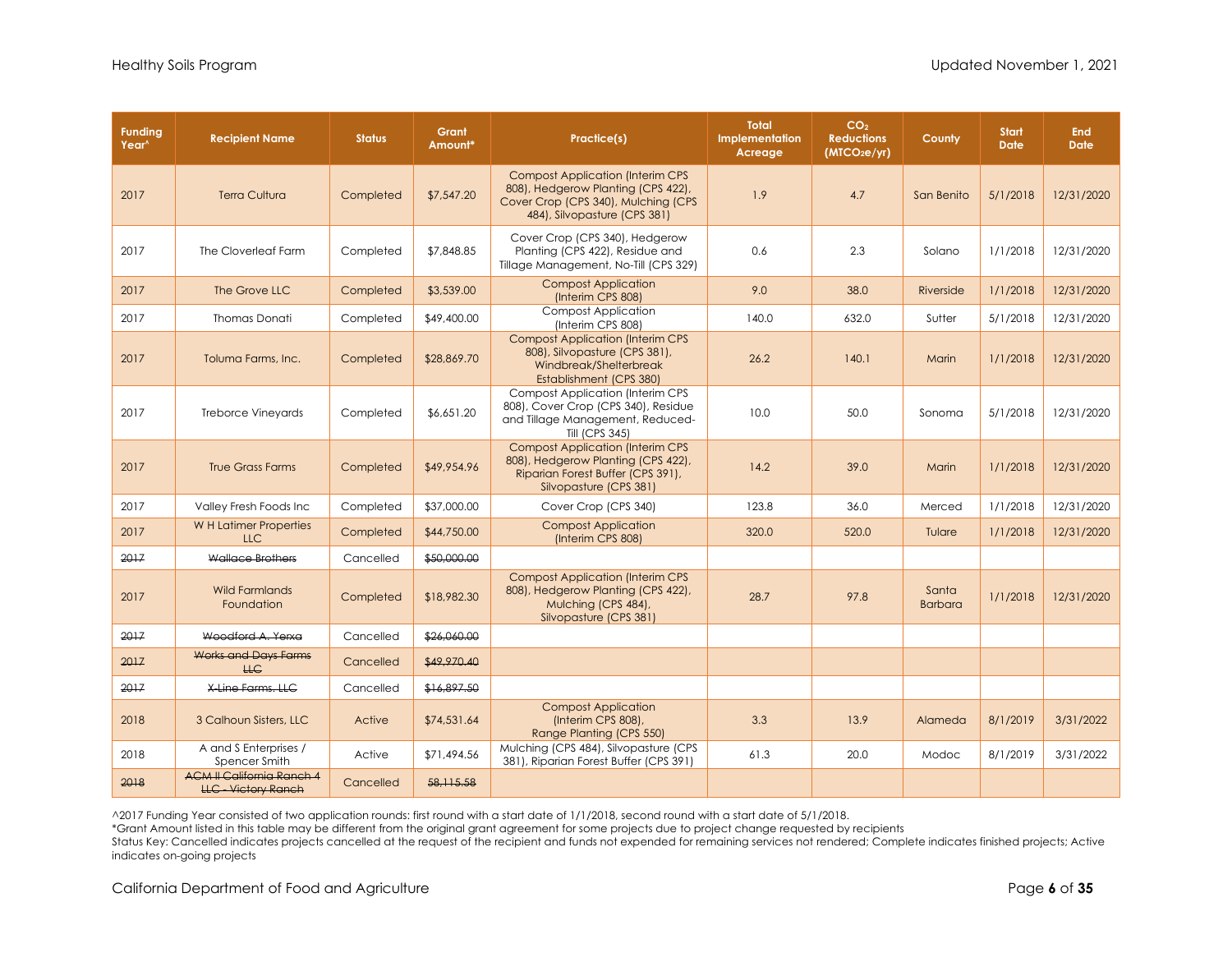| <b>Funding</b><br>Year <sup>^</sup> | <b>Recipient Name</b>                         | <b>Status</b> | Grant<br>Amount* | Practice(s)                                                                                                                                  | <b>Total</b><br>Implementation<br>Acreage | CO <sub>2</sub><br><b>Reductions</b><br>(MICO <sub>2</sub> e/yr) | County                  | <b>Start</b><br><b>Date</b> | <b>End</b><br><b>Date</b> |
|-------------------------------------|-----------------------------------------------|---------------|------------------|----------------------------------------------------------------------------------------------------------------------------------------------|-------------------------------------------|------------------------------------------------------------------|-------------------------|-----------------------------|---------------------------|
| 2018                                | <b>ACM Permanent Crops</b><br><b>LLC</b>      | Active        | \$74,531.64      | <b>Compost Application (Interim CPS)</b><br>808), Hedgerow Planting (CPS 422)                                                                | 36.9                                      | 164.2                                                            | Fresno                  | 8/1/2019                    | 3/31/2022                 |
| 2018                                | ACMII, California 6, LLC                      | Active        | \$60,960.52      | Cover Crop (CPS 340)                                                                                                                         | 160.7                                     | 37.0                                                             | Kern                    | 8/1/2019                    | 3/31/2022                 |
| 2018                                | Alba's Oranges / Alba<br>Good                 | Cancelled     | 6.150.00         |                                                                                                                                              |                                           |                                                                  |                         |                             |                           |
| 2018                                | <b>Alexandre Dairy</b>                        | Active        | \$74,689.89      | <b>Compost Application</b><br>(Interim CPS 808),<br>Pasture and Hay Planting (CPS 512)                                                       | 65.9                                      | 360.6                                                            | Del Norte               | 8/1/2019                    | 3/31/2022                 |
| 2018                                | Alturas Ranches, LLC                          | Cancelled     | \$71,987.49      |                                                                                                                                              |                                           |                                                                  |                         |                             |                           |
| 2018                                | Alyce LLC                                     | Active        | \$49,500.00      | <b>Compost Application</b><br>(Interim CPS 808),                                                                                             | 55.0                                      | 250.3                                                            | Yolo                    | 8/1/2019                    | 3/31/2022                 |
| 2018                                | Araceli Farms LLC                             | Active        | \$4,248.00       | <b>Compost Application</b><br>(Interim CPS 808),<br>Cover Crop (CPS 340)                                                                     | 5.5                                       | 12.0                                                             | Solano                  | 8/1/2019                    | 3/31/2022                 |
| 2018                                | <b>Aylene Norris</b>                          | Active        | \$26,132.10      | Mulching (CPS 484)                                                                                                                           | 5.0                                       | 1.0                                                              | Santa<br><b>Barbara</b> | 8/1/2019                    | 3/31/2022                 |
| 2018                                | <b>B&amp;R TeVelde</b>                        | Active        | \$74,998.47      | <b>Compost Application (Interim CPS</b><br>808), Cover Crop (CPS 340), Residue<br>and Tillage Management -<br>No-Till (CPS 329)              | 66.3                                      | 215.7                                                            | Kings                   | 8/1/2019                    | 3/31/2022                 |
| 2018                                | Bazzano Azienda LLC /<br>Philip T Bazzano     | Active        | \$19,347.77      | <b>Compost Application (Interim CPS</b><br>808), Cover Crop (CPS 340), Residue<br>and Tillage Management -<br>Reduced-Till (CPS 345)         | 16.8                                      | 35.2                                                             | Contra<br>Costa         | 8/1/2019                    | 3/31/2022                 |
| 2018                                | <b>Beckstoffer Vineyards xv</b>               | Active        | \$20,136.22      | <b>Compost Application (Interim CPS</b><br>808), Conservation Cover (CPS 327),<br>Residue and Tillage Management -<br>Reduced-Till (CPS 345) | 22.4                                      | 38.2                                                             | Napa                    | 8/1/2019                    | 3/31/2022                 |
| 2018                                | <b>Benbow Stephens</b>                        | Active        | \$75,000.00      | <b>Compost Application</b><br>(Interim CPS 808),<br>Cover Crop (CPS 340)                                                                     | 62.0                                      | 256.3                                                            | Yolo                    | 8/1/2019                    | 3/31/2022                 |
| 2018                                | Benito Valley Farms /<br>Linda Chu            | Active        | \$74,400.00      | <b>Compost Application</b><br>(Interim CPS 808)                                                                                              | 165.0                                     | 750.0                                                            | San Benito              | 8/1/2019                    | 3/31/2022                 |
| 2018                                | <b>Bertagna Custom</b><br>Farming, Inc.       | Active        | \$21,600.00      | <b>Compost Application</b><br>(Interim CPS 808)                                                                                              | 35.0                                      | 54.1                                                             | <b>Butte</b>            | 8/1/2019                    | 3/31/2022                 |
| 2018                                | Bloom Farms / Andrew<br>Bloom                 | Active        | \$32,663.40      | Residue and Tillage Management -<br>No-Till (CPS 329), Nutrient<br>Management (CPS 590)                                                      | 245.0                                     | 58.0                                                             | Merced                  | 8/1/2019                    | 3/31/2022                 |
| 2018                                | Bosque Verde, LLC /<br><b>Becky Gruenwald</b> | Active        | \$70,601.83      | Cover Crop (CPS 340), Filter Strip (CPS<br>393), Windbreak / Shelterbelt<br>Establishment (CPS 380),<br><b>Conservation Cover (CPS 327)</b>  | 114.8                                     | 46.4                                                             | Glenn                   | 8/1/2019                    | 3/31/2022                 |
| 2018                                | <b>Brayden Vineyards</b>                      | Active        | \$15,249.63      | Cover Crop (CPS 340),<br>Hedgerow Planting (CPS 422)                                                                                         | 13.7                                      | 5.2                                                              | Monterey                | 8/1/2019                    | 3/31/2022                 |

\*Grant Amount listed in this table may be different from the original grant agreement for some projects due to project change requested by recipients

Status Key: Cancelled indicates projects cancelled at the request of the recipient and funds not expended for remaining services not rendered; Complete indicates finished projects; Active indicates on-going projects

California Department of Food and Agriculture **Page 7** of 35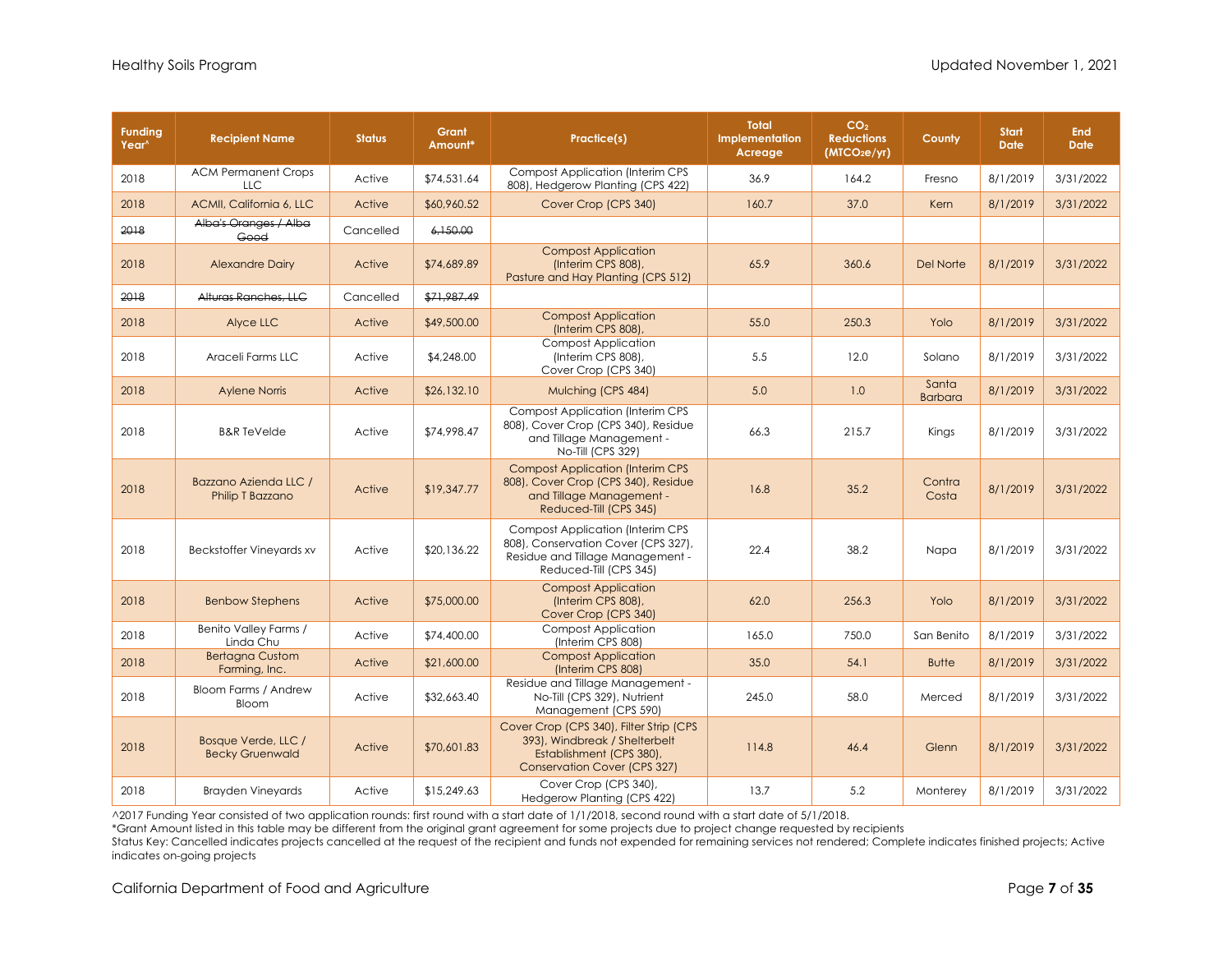| <b>Funding</b><br>Year <sup>^</sup> | <b>Recipient Name</b>                               | <b>Status</b> | Grant<br>Amount* | Practice(s)                                                                                                                                              | <b>Total</b><br>Implementation<br>Acreage | CO <sub>2</sub><br><b>Reductions</b><br>(MTCO <sub>2</sub> e/yr) | County         | <b>Start</b><br><b>Date</b> | <b>End</b><br><b>Date</b> |
|-------------------------------------|-----------------------------------------------------|---------------|------------------|----------------------------------------------------------------------------------------------------------------------------------------------------------|-------------------------------------------|------------------------------------------------------------------|----------------|-----------------------------|---------------------------|
| 2018                                | Brian E. Lindberg                                   | Cancelled     | \$27,527.52      |                                                                                                                                                          |                                           |                                                                  |                |                             |                           |
| 2018                                | Bucio Organic Farms /<br>Rigoberto Bucio            | Active        | \$7,500.00       | <b>Compost Application</b><br>(Interim CPS 808)                                                                                                          | 10.0                                      | 21.0                                                             | Monterey       | 8/1/2019                    | 3/31/2022                 |
| 2018                                | <b>Bullseye Farms / Timothy L</b><br><b>Beeman</b>  | Active        | \$66,765.00      | <b>Compost Application</b><br>(Interim CPS 808),<br>Cover Crop (CPS 340)                                                                                 | 77.0                                      | 205.2                                                            | Yolo           | 8/1/2019                    | 3/31/2022                 |
| 2018                                | <b>Bullseye Orchards 1 LLC</b>                      | Active        | \$74,999.97      | <b>Compost Application</b><br>(Interim CPS 808),<br>Cover Crop (CPS 340)                                                                                 | 59.8                                      | 280.3                                                            | Yolo           | 8/1/2019                    | 3/31/2022                 |
| 2018                                | C & R Ranch / Roy Ekland                            | Active        | \$74,581.88      | Riparian Forest Buffer (CPS 391),<br><b>Riparian Herbaceous Cover (CPS</b><br>390), Hedgerow Planting (CPS 422)                                          | 6.4                                       | 14.2                                                             | <b>Butte</b>   | 8/1/2019                    | 3/31/2022                 |
| 2018                                | <b>CGD Farms</b>                                    | Active        | \$74,744.40      | Cover Crop (CPS 340),<br><b>Compost Application</b><br>(Interim CPS 808)                                                                                 | 68.4                                      | 229.3                                                            | Glenn          | 8/1/2019                    | 3/31/2022                 |
| 2018                                | City of Riverside                                   | Active        |                  | <b>Compost Application</b><br>(Interim CPS 808),<br>Mulching (CPS 484),<br>Hedgerow Planting (CPS 422),<br>Tree/Shrub Establishment (CPS 612)            |                                           |                                                                  | Riverside      | 8/1/2019                    | 3/31/2022                 |
| 2018                                | Clow Ranch / Roger D<br>Clow                        | Active        | \$74,778.09      | Mulching (CPS 484)                                                                                                                                       | 14.5                                      | 3.0                                                              | Ventura        | 8/1/2019                    | 3/31/2022                 |
| 2018                                | Cohen Valley Farms LLC /<br>Samuel D Cohen          | Active        | \$73,950.00      | <b>Compost Application</b><br>(Interim CPS 808)                                                                                                          | 61.0                                      | 274.2                                                            | Sonoma         | 8/1/2019                    | 3/31/2022                 |
| 2018                                | Costanoa Commons, Inc.                              | Active        | \$16,217.76      | Riparian Forest Buffer (CPS 391),<br>Hedgerow Planting (CPS 422),<br><b>Compost Application</b><br>(Interim CPS 808)                                     | 2.0                                       | 13.3                                                             | Santa Cruz     | 8/1/2019                    | 3/31/2022                 |
| 2018                                | Cuttings Edge / Jameson<br>R Meyst                  | Active        | \$11,088.52      | Hedgerow Planting (CPS 422),<br><b>Compost Application (Interim CPS)</b><br>808), Mulching (CPS 484), Windbreak<br>/ Shelterbelt Establishment (CPS 380) | 1.2                                       | 4.5                                                              | San Diego      | 8/1/2019                    | 3/31/2022                 |
| 2018                                | David Palmerlee                                     | Active        | \$8,115.26       | Conservation Cover (CPS 327),<br>Riparian Forest Buffer (CPS 391),<br>Silvopasture (CPS 381)                                                             | 3.4                                       | 3.1                                                              | <b>Butte</b>   | 8/1/2019                    | 3/31/2022                 |
| 2018                                | Davis Diversified Farms, LP                         | Active        | \$75,000.00      | <b>Compost Application</b><br>(Interim CPS 808)                                                                                                          | 124.0                                     | 258.0                                                            | Madera         | 8/1/2019                    | 3/31/2022                 |
| 2018                                | Deep Roots Ranch / Jean<br>A Harrah                 | Active        | \$24,200.03      | Riparian Forest Buffer (CPS 391),<br>Hedgerow Planting (CPS 422)                                                                                         | 1.5                                       | 8.0                                                              | Santa Cruz     | 8/1/2019                    | 3/31/2022                 |
| 2018                                | Deitrich L. Zook                                    | Cancelled     | \$4,050.00       |                                                                                                                                                          |                                           |                                                                  |                |                             |                           |
| 2018                                | Diamond W Cattle<br>Company / Michael B<br>Williams | Active        | \$75,000.00      | Prescribed Grazing (CPS 528)                                                                                                                             | 4970.0                                    | 63.0                                                             | Los<br>Angeles | 8/1/2019                    | 3/31/2022                 |
| 2018                                | <b>Donald E Schroer</b>                             | Active        | \$20,933.28      | Cover Crop (CPS 340)                                                                                                                                     | 54.0                                      | 14.0                                                             | Glenn          | 8/1/2019                    | 3/31/2022                 |

\*Grant Amount listed in this table may be different from the original grant agreement for some projects due to project change requested by recipients

Status Key: Cancelled indicates projects cancelled at the request of the recipient and funds not expended for remaining services not rendered; Complete indicates finished projects; Active indicates on-going projects

California Department of Food and Agriculture **Page 8** of 35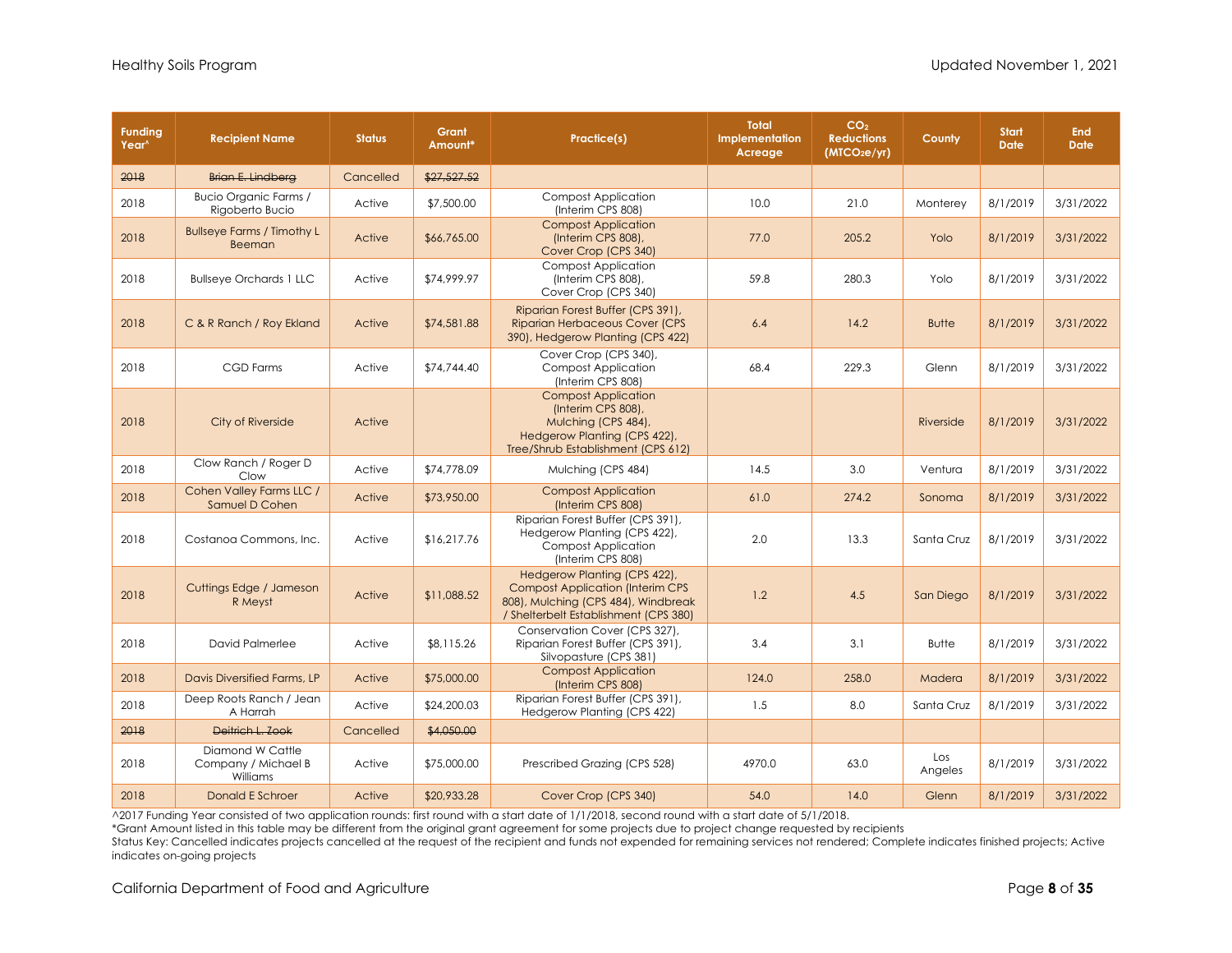| <b>Funding</b><br>Year <sup>^</sup> | <b>Recipient Name</b>                               | <b>Status</b> | Grant<br>Amount* | Practice(s)                                                                                                                                                      | <b>Total</b><br><b>Implementation</b><br>Acreage | CO <sub>2</sub><br><b>Reductions</b><br>(MTCO <sub>2</sub> e/yr) | County             | <b>Start</b><br><b>Date</b> | End<br><b>Date</b> |
|-------------------------------------|-----------------------------------------------------|---------------|------------------|------------------------------------------------------------------------------------------------------------------------------------------------------------------|--------------------------------------------------|------------------------------------------------------------------|--------------------|-----------------------------|--------------------|
| 2018                                | Dou Moua Ly                                         | Active        | \$15,300,00      | <b>Compost Application</b><br>(Interim CPS 808)                                                                                                                  | 25.0                                             | 54.0                                                             | Fresno             | 8/1/2019                    | 3/31/2022          |
| 2018                                | <b>DUMOL Estate Vineyard,</b><br>H G                | Cancelled     | \$28,164.00      |                                                                                                                                                                  |                                                  |                                                                  |                    |                             |                    |
| 2018                                | Eilers Ranch LLC                                    | Active        | \$74,826.00      | Cover Crop (CPS 340)                                                                                                                                             | 169.0                                            | 39.0                                                             | San<br>Joaquin     | 8/1/2019                    | 3/31/2022          |
| 2018                                | Elke Vineyards / Matthew<br><b>Elke</b>             | Active        | \$34,234.08      | Riparian Forest Buffer (CPS 391),<br>Hedgerow Planting (CPS 422),<br>Cover Crop (CPS 340)                                                                        | 13.0                                             | 6.6                                                              | Mendo-<br>cino     | 8/1/2019                    | 3/31/2023          |
| 2018                                | Elkhorn Slough<br>Foundation                        | Active        | \$67,084.40      | Riparian Forest Buffer (CPS 391)                                                                                                                                 | 7.1                                              | 13.0                                                             | Monterey           | 8/1/2019                    | 3/31/2022          |
| 2018                                | <b>Emilio Guglielmo Winery</b>                      | Active        | \$53,400.27      | Cover Crop (CPS 340), Residue and<br>Tillage Management, No-Till (CPS)<br>329), Compost Application<br>(Interim CPS 808)                                         | 47.1                                             | 100.6                                                            | Santa<br>Clara     | 8/1/2019                    | 4/1/2022           |
| 2018                                | Empresas Del Bosque, Inc.                           | Active        | \$72,300.00      | <b>Compost Application</b><br>(Interim CPS 808)                                                                                                                  | 160.0                                            | 708.3                                                            | Merced             | 8/1/2019                    | 4/2/2022           |
| 2018                                | Eric Omar Rubio                                     | Active        | \$75,000.00      | <b>Compost Application</b><br>(Interim CPS 808)                                                                                                                  | 83.0                                             | 387.2                                                            | Lassen             | 8/1/2019                    | 4/3/2022           |
| 2018                                | Farm to Fight Hunger                                | Active        | \$12,237.84      | Residue and Tillage Management,<br>No-Till (CPS 329),<br><b>Compost Application (Interim CPS</b><br>808), Hedgerow Planting (CPS 422)                            | 2.0                                              | 12.8                                                             | Sonoma             | 8/1/2019                    | 4/4/2022           |
| 2018                                | Fat Uncle Farms /<br>Nathanael Siemens              | Active        | \$74,083.08      | <b>Compost Application (Interim CPS)</b><br>808), Mulching (CPS 484), Cover Crop<br>(CPS 340), Residue and Tillage<br>Management - No-Till (CPS 329)             | 35.4                                             | 98.3                                                             | Modoc              | 8/1/2019                    | 4/5/2022           |
| 2018                                | Four Elements Organics /<br>Ryan Rich               | Active        | \$12,645.84      | Cover Crop (CPS 340),<br>Mulching (CPS 484)                                                                                                                      | 3.0                                              | 2.4                                                              | San Luis<br>Obispo | 8/1/2019                    | 4/6/2022           |
| 2018                                | <b>Francis Cummins</b>                              | Active        | \$21,103.10      | Hedgerow Planting (CPS 422),<br>Windbreak / Shelterbelt Establishment<br>(CPS 380), Range Planting (CPS 550),<br><b>Compost Application</b><br>(Interim CPS 808) | 5.0                                              | 99.5                                                             | Solano             | 8/1/2019                    | 4/7/2022           |
| 2018                                | Frey Vineyards, Ltd.                                | Cancelled     | \$25,942,77      |                                                                                                                                                                  |                                                  |                                                                  |                    |                             |                    |
| 2018                                | <b>Full Circle Wool / Jennifer</b><br><b>M Hoff</b> | Cancelled     | \$2,928.28       |                                                                                                                                                                  |                                                  |                                                                  |                    |                             |                    |
| 2018                                | <b>GEDNGM, LLC</b>                                  | Active        | \$24,448.44      | <b>Compost Application</b><br>(Interim CPS 808),<br>Cover Crop (CPS 340)                                                                                         | 34.0                                             | 77.1                                                             | Solano             | 8/1/2019                    | 3/21/2022          |
| 2018                                | GEH Farms Inc.                                      | Active        | \$65,250.00      | <b>Compost Application</b><br>(Interim CPS 808)                                                                                                                  | 54.0                                             | 244.1                                                            | Shasta             | 8/1/2019                    | 3/21/2022          |
| 2018                                | Gerald Chooljian Farms                              | Active        | \$66,427.20      | <b>Compost Application</b><br>(Interim CPS 808),<br>Cover Crop (CPS 340)                                                                                         | 79.2                                             | 371.2                                                            | Fresno             | 8/1/2019                    | 3/21/2022          |

\*Grant Amount listed in this table may be different from the original grant agreement for some projects due to project change requested by recipients

Status Key: Cancelled indicates projects cancelled at the request of the recipient and funds not expended for remaining services not rendered; Complete indicates finished projects; Active indicates on-going projects

California Department of Food and Agriculture **Page 9** of 35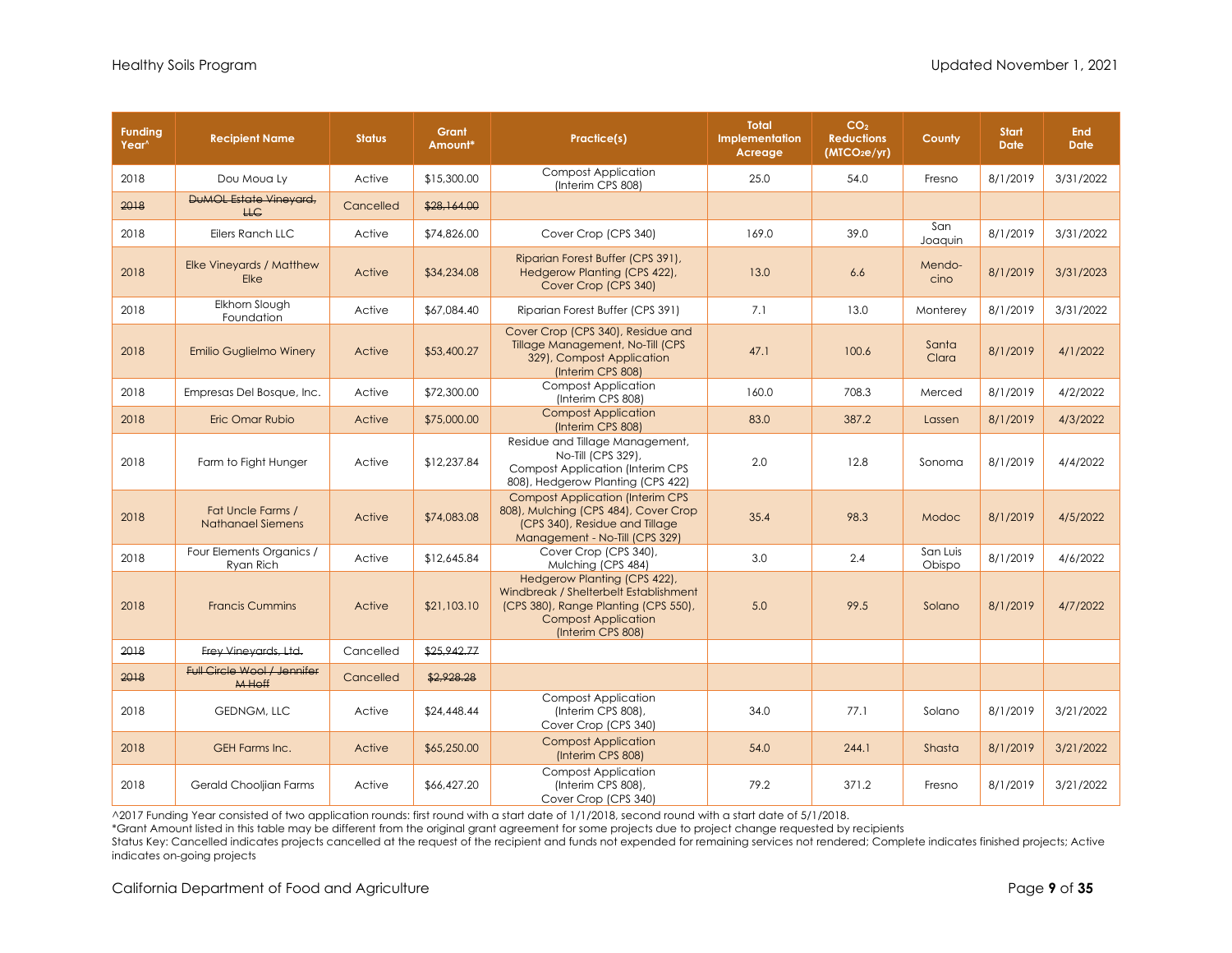| <b>Funding</b><br>Year <sup>^</sup> | <b>Recipient Name</b>                       | <b>Status</b> | Grant<br>Amount* | Practice(s)                                                                                                                                               | <b>Total</b><br>Implementation<br>Acreage | CO <sub>2</sub><br><b>Reductions</b><br>(MTCO <sub>2</sub> e/yr) | County                           | <b>Start</b><br><b>Date</b> | End<br><b>Date</b> |
|-------------------------------------|---------------------------------------------|---------------|------------------|-----------------------------------------------------------------------------------------------------------------------------------------------------------|-------------------------------------------|------------------------------------------------------------------|----------------------------------|-----------------------------|--------------------|
| 2018                                | Gianina Thaoxaochay                         | Active        | \$12,210.00      | <b>Compost Application</b><br>(Interim CPS 808),<br>Cover Crop (CPS 340)                                                                                  | 12.5                                      | 28.9                                                             | Fresno                           | 8/1/2019                    | 3/21/2023          |
| 2018                                | Gilardi's Family Farm /<br>Donald H Gilardi | Active        | \$13,170.00      | Hedgerow Planting (CPS 422)                                                                                                                               | 0.3                                       | 2.0                                                              | Marin                            | 8/1/2019                    | 3/21/2022          |
| 2018                                | <b>Giving Trees Partnership</b>             | Active        | \$67,828.74      | <b>Hedgerow Planting (CPS 422)</b>                                                                                                                        | 1.4                                       | 12.0                                                             | Glenn                            | 8/1/2019                    | 3/21/2022          |
| 2018                                | Glenn McGourty                              | Cancelled     | \$29,246.66      |                                                                                                                                                           |                                           |                                                                  |                                  |                             |                    |
| 2018                                | <b>Green Valley Partnership</b>             | Active        | \$46,655.95      | <b>Compost Application (Interim CPS)</b><br>808), Hedgerow Planting (CPS 422),<br>Range Planting (CPS 550),<br>Mulching (CPS 484)                         | 7.7                                       | 44.1                                                             | Sonoma                           | 8/1/2019                    | 3/21/2022          |
| 2018                                | Greg Edward Hawes                           | Active        | \$65,250.00      | <b>Compost Application</b><br>(Interim CPS 808)                                                                                                           | 54.0                                      | 244.1                                                            | Shasta                           | 8/1/2019                    | 3/21/2022          |
| 2018                                | <b>Hagata Ranch Inc</b>                     | Active        | \$61,423.30      | Riparian Forest Buffer (CPS 391),<br>Prescribed Grazing (CPS 528)                                                                                         | 2148.7                                    | 15.3                                                             | Lassen                           | 8/1/2019                    | 3/21/2023          |
| 2018                                | Harpos Organics / Allen<br>Harthorn         | Active        | \$8,860.30       | Compost Purchased (CDFA), Cover<br>Crop (CPS 340), Hedgerow Planting<br>(CPS 422) Planting (CPS 422),<br>Windbreak/Shelterbelt Establishment<br>(CPS 380) | 1.7                                       | 3.7                                                              | <b>Butte</b>                     | 8/1/2019                    | 3/21/2022          |
| 2018                                | HB Ag Investments LLC                       | Active        | \$75,000.00      | <b>Compost Application</b><br>(Interim CPS 808)                                                                                                           | 125.0                                     | 201.0                                                            | Kern                             | 8/1/2019                    | 3/21/2022          |
| 2018                                | Heulong Siong                               | Active        | \$20,970.00      | <b>Compost Application</b><br>(Interim CPS 808),<br>Cover Crop (CPS 340)                                                                                  | 20.0                                      | 63.0                                                             | Fresno                           | 8/1/2019                    | 3/21/2023          |
| 2018                                | <b>Hikari Farms</b>                         | Active        | \$2,134.50       | Cover Crop (CPS 340)                                                                                                                                      | 4.5                                       | 2.0                                                              | Santa Cruz                       | 8/1/2019                    | 3/31/2023          |
| 2018                                | <b>Holder Farms</b>                         | Active        | \$22,124.64      | Cover Crop (CPS 340)                                                                                                                                      | 52.0                                      | 13.0                                                             | Kings                            | 8/1/2019                    | 3/21/2022          |
| 2018                                | Huerta del Valle                            | Active        | \$68,940.72      | <b>Compost Application (Interim CPS)</b><br>808), Hedgerow Planting (CPS 422),<br>Mulching (CPS 484), Strip-Cropping<br>(CPS 585)                         | 34.4                                      | 124.0                                                            | San<br>Bernardino<br>, Riverside | 8/1/2019                    | 3/31/2023          |
| 2018                                | Huerta Family Farms Inc.                    | Active        | \$74,174.22      | <b>Compost Application</b><br>(Interim CPS 808),<br>Nutrient Management (CPS 590)                                                                         | 149.0                                     | 239.4                                                            | Fresno                           | 8/1/2019                    | 3/31/2022          |
| 2018                                | Hummingbird Ranch /<br>Claudia Shargel      | Active        | \$6,302.70       | Cover Crop (CPS 340),<br><b>Hedgerow Planting (CPS 422)</b>                                                                                               | 0.5                                       | 0.8                                                              | Santa Cruz                       | 8/1/2019                    | 3/31/2022          |
| 2018                                | Ian Anderson Ranch                          | Active        | \$35,851.08      | Pasture and Hay Planting (CPS 512)                                                                                                                        | 139.1                                     | 36.0                                                             | Solano                           | 8/1/2019                    | 3/31/2022          |
| 2018                                | James Boldt                                 | Cancelled     | 21.071.36        |                                                                                                                                                           |                                           |                                                                  |                                  |                             |                    |
| 2018                                | James Jensen                                | Active        | \$13,982.30      | Range Planting (CPS 550)                                                                                                                                  | 77.0                                      | 39.0                                                             | Marin                            | 8/1/2019                    | 3/31/2022          |

\*Grant Amount listed in this table may be different from the original grant agreement for some projects due to project change requested by recipients

Status Key: Cancelled indicates projects cancelled at the request of the recipient and funds not expended for remaining services not rendered; Complete indicates finished projects; Active indicates on-going projects

California Department of Food and Agriculture **Page 10** of 35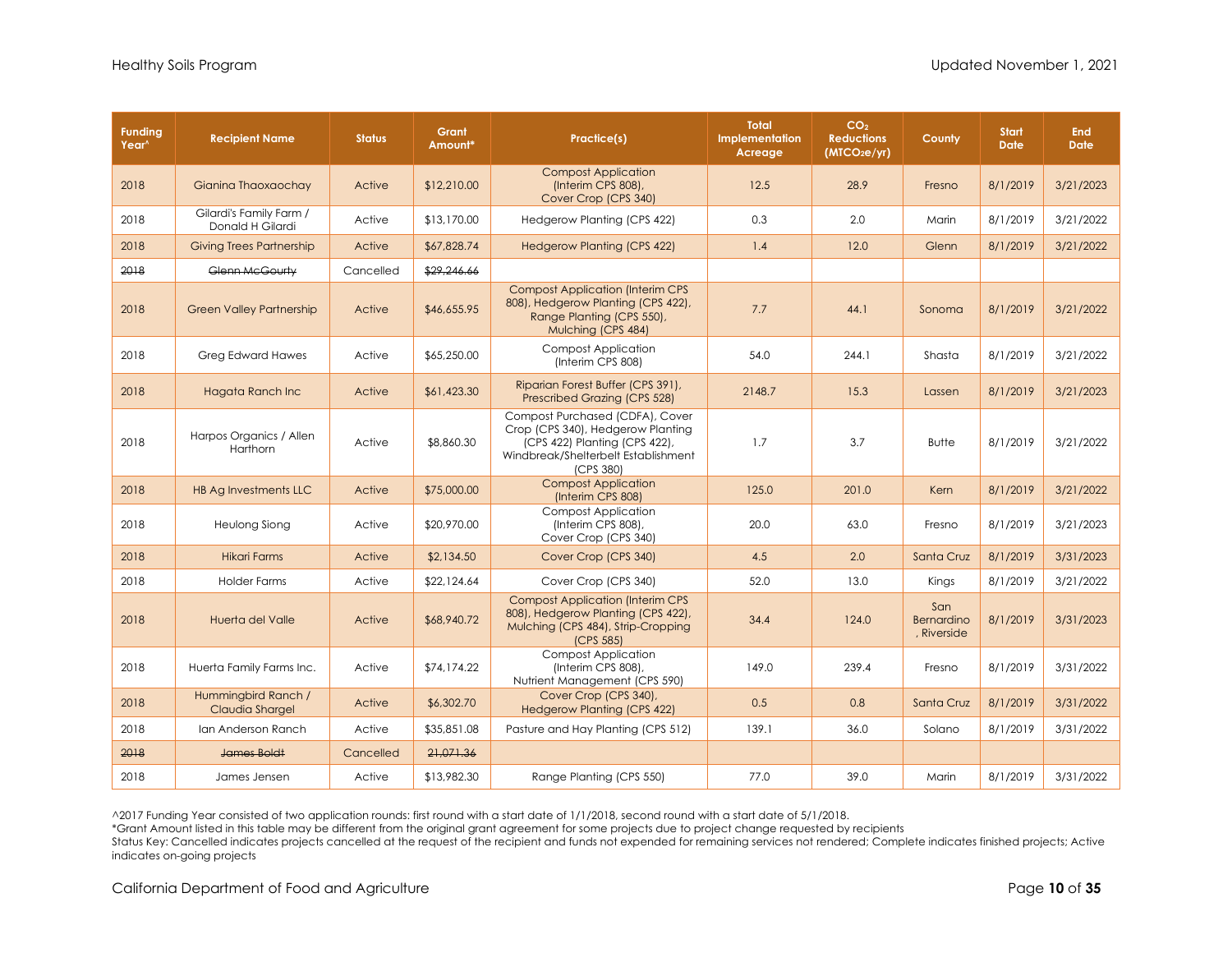| <b>Funding</b><br>Year <sup>^</sup> | <b>Recipient Name</b>                           | <b>Status</b> | Grant<br>Amount* | Practice(s)                                                                                                                                                         | <b>Total</b><br>Implementation<br>Acreage | CO <sub>2</sub><br><b>Reductions</b><br>(MTCO <sub>2</sub> e/yr) | County             | <b>Start</b><br><b>Date</b> | <b>End</b><br><b>Date</b> |
|-------------------------------------|-------------------------------------------------|---------------|------------------|---------------------------------------------------------------------------------------------------------------------------------------------------------------------|-------------------------------------------|------------------------------------------------------------------|--------------------|-----------------------------|---------------------------|
| 2018                                | Jason Coleman                                   | Active        | \$12,463.52      | Hedgerow Planting (CPS 422),<br>Windbreak/Shelterbreak (CPS 380)                                                                                                    | 0.4                                       | 2.9                                                              | Solano             | 8/1/2019                    | 3/31/2022                 |
| 2018                                | Jeffrey R Elmore                                | Cancelled     | 53,126.15        |                                                                                                                                                                     |                                           |                                                                  |                    |                             |                           |
| 2018                                | <b>Jeffrey Thomas Wells</b>                     | Active        | \$15,235.28      | <b>Compost Application (Interim CPS)</b><br>808), Conservation Cover (CPS 327),<br>Hedgerow Planting (CPS 422),<br>Mulching (CPS 484)                               | 2.8                                       | 7.9                                                              | Nevada             | 8/1/2019                    | 3/31/2022                 |
| 2018                                | Jeniffer Vang                                   | Active        | \$35,022.00      | <b>Compost Application</b><br>(Interim CPS 808)                                                                                                                     | 57.9                                      | 125.1                                                            | Fresno             | 8/1/2019                    | 3/21/2023                 |
| 2018                                | Jeret B. Rogers                                 | Active        | \$72,059.88      | Mulching (CPS 484)                                                                                                                                                  | 14.0                                      | 3.0                                                              | San Diego          | 8/1/2019                    | 3/31/2022                 |
| 2018                                | JLD farms / Manuel J<br>Lawrence                | Active        | \$67,042.50      | Cover Crop (CPS 340), Residue and<br>Tillage Management, No-Till (CPS 329)                                                                                          | 125.0                                     | 89.0                                                             | Kings              | 8/1/2019                    | 3/31/2022                 |
| 2018                                | John Berns                                      | Active        | \$64,702.52      | Mulching (CPS 484)                                                                                                                                                  | 12.5                                      | 3.0                                                              | Riverside          | 8/1/2019                    | 3/31/2023                 |
| 2018                                | John E. Hanson, Jr.                             | Active        | \$73,751.89      | Pasture and Hay Planting (CPS 512),<br>Riparian Forest Buffer (CPS 391)                                                                                             | 53.6                                      | 27.5                                                             | Lassen             | 8/1/2019                    | 3/31/2022                 |
| 2018                                | John Muir Land Trust                            | Active        | \$7,140.00       | <b>Compost Application (Interim CPS</b><br>808), Hedgerow Planting (CPS 422)                                                                                        | 3.1                                       | 14.6                                                             | Contra<br>Costa    | 8/1/2019                    | 3/31/2023                 |
| 2018                                | John Vang                                       | Active        | \$21,900.00      | <b>Compost Application</b><br>(Interim CPS 808)                                                                                                                     | 36.0                                      | 78.0                                                             | Fresno             | 8/1/2019                    | 3/21/2023                 |
| 2018                                | JSM Organics Inc.                               | Active        | \$41,129.10      | Hedgerow Planting (CPS 422),<br>Riparian Herbaceous Cover (CPS 390)                                                                                                 | 1.4                                       | 6.1                                                              | Monterey           | 8/1/2019                    | 3/31/2022                 |
| 2018                                | Judith A. Ferreira                              | Active        | \$70,012.00      | Pasture and Hay Planting (CPS 512)                                                                                                                                  | 160.0                                     | 53.0                                                             | Humboldt           | 8/1/2019                    | 3/31/2022                 |
| 2018                                | <b>Justen Cole</b>                              | Active        | \$17,655.36      | Cover Crop (CPS 340),<br><b>Compost Application</b><br>(Interim CPS 808)                                                                                            | 17.0                                      | 81.1                                                             | Solano             | 8/1/2019                    | 3/31/2022                 |
| 2018                                | JW Farms / Esteban<br>Martinez                  | Active        | \$21,471.00      | Hedgerow Planting (CPS 422)                                                                                                                                         | 0.5                                       | 4.1                                                              | Santa Cruz         | 8/1/2019                    | 3/31/2022                 |
| 2018                                | Kandarian Organic Farms<br>/ Larry F. Kandarian | Active        | \$10,958.37      | <b>Conservation Crop Rotation (CPS</b><br>328), Conservation Cover (CPS 327),<br>Cover Crop (CPS 340), Residue and<br>Tillage Management, Reduced-Till<br>(CPS 345) | 17.5                                      | 8.1                                                              | San Luis<br>Obispo | 8/1/2019                    | 3/31/2022                 |
| 2018                                | Kham P. Boriboun                                | Active        | \$26,864.00      | <b>Compost Application</b><br>(Interim CPS 808).<br>Windbreak/Shelterbreak (CPS 380)                                                                                | 39.0                                      | 88.2                                                             | Fresno             | 8/1/2019                    | 3/31/2022                 |
| 2018                                | King and King Ranch                             | Active        | \$3,597.66       | Windbreak/Shelterbelt (CPS 380)                                                                                                                                     | 0.5                                       | 4.0                                                              | Ventura            | 8/1/2019                    | 3/31/2022                 |
| 2018                                | Kistler-Santo Domingo<br>Ranches Inc.           | Active        | \$74,850.00      | <b>Compost Application</b><br>(Interim CPS 808)                                                                                                                     | 92.0                                      | 397.0                                                            | Tuolomne           | 8/1/2019                    | 3/31/2022                 |
| 2018                                | La Familia II, LLC                              | Cancelled     | 60,738,24        |                                                                                                                                                                     |                                           |                                                                  |                    |                             |                           |
| 2018                                | Lanza Musto Vineyards<br><b>LLC</b>             | Active        | \$36,300.00      | <b>Compost Application</b><br>(Interim CPS 808)                                                                                                                     | 30.0                                      | 133.2                                                            | Solano             | 8/1/2019                    | 3/31/2022                 |

\*Grant Amount listed in this table may be different from the original grant agreement for some projects due to project change requested by recipients

Status Key: Cancelled indicates projects cancelled at the request of the recipient and funds not expended for remaining services not rendered; Complete indicates finished projects; Active indicates on-going projects

California Department of Food and Agriculture **Page 11** of 35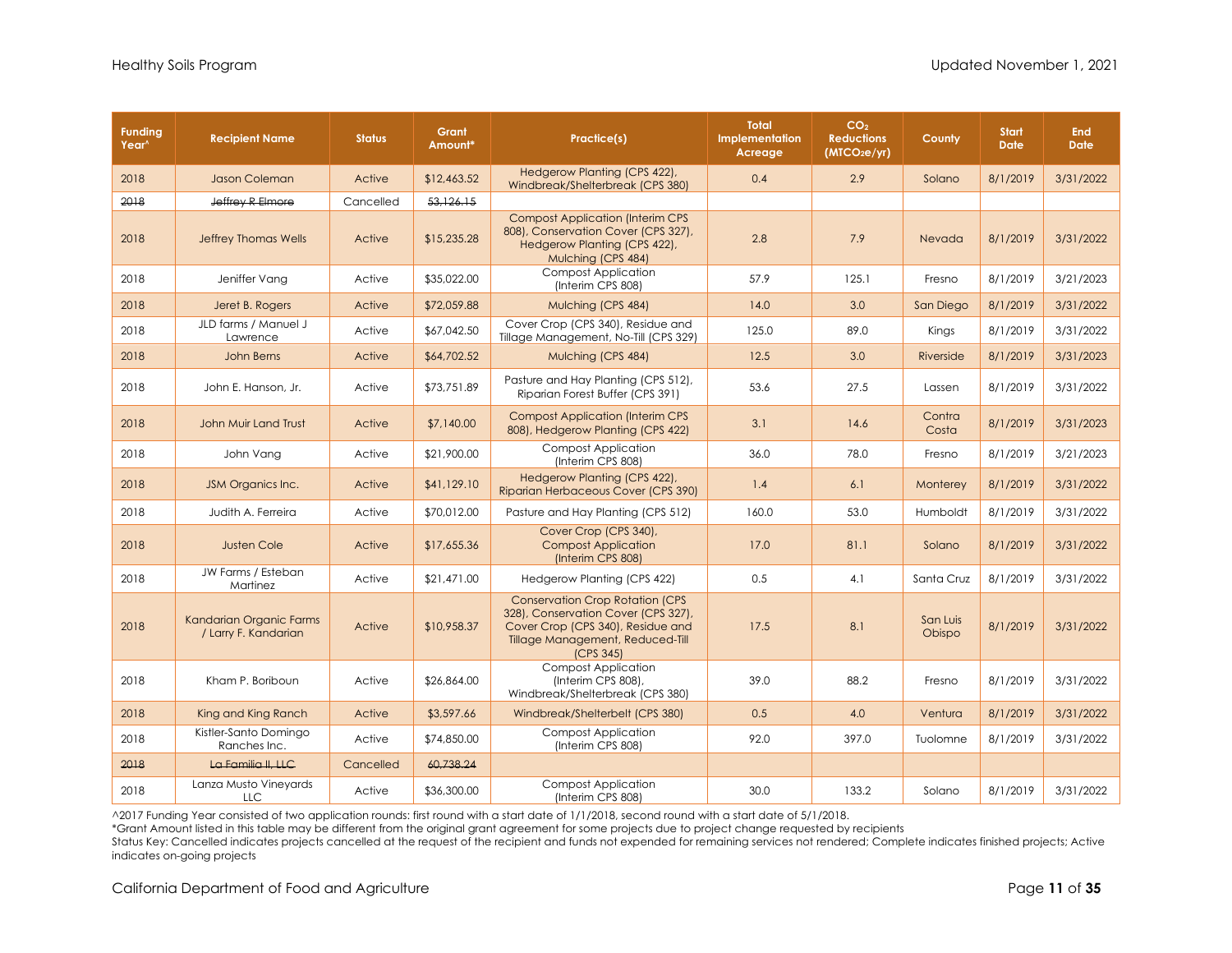| <b>Funding</b><br>Year <sup>^</sup> | <b>Recipient Name</b>                               | <b>Status</b> | <b>Grant</b><br>Amount* | Practice(s)                                                                                                                                                                                       | <b>Total</b><br><b>Implementation</b><br>Acreage | CO <sub>2</sub><br><b>Reductions</b><br>(MTCO <sub>2</sub> e/yr) | County         | <b>Start</b><br><b>Date</b> | <b>End</b><br><b>Date</b> |
|-------------------------------------|-----------------------------------------------------|---------------|-------------------------|---------------------------------------------------------------------------------------------------------------------------------------------------------------------------------------------------|--------------------------------------------------|------------------------------------------------------------------|----------------|-----------------------------|---------------------------|
| 2018                                | Lanza Vineyards Inc. /<br>Ken Lanza                 | Active        | \$74,250.00             | <b>Compost Application</b><br>(Interim CPS 808)                                                                                                                                                   | 82.0                                             | 371.4                                                            | Solano         | 8/1/2019                    | 3/31/2022                 |
| 2018                                | LaRocca Vineyards /<br>Philip LaRocca               | Cancelled     | 70,335.00               |                                                                                                                                                                                                   |                                                  |                                                                  |                |                             |                           |
| 2018                                | Las Piletas Ranch, LLC                              | Cancelled     | \$74,930.00             |                                                                                                                                                                                                   |                                                  |                                                                  |                |                             |                           |
| 2018                                | LF Vineyards, LLC                                   | Active        | \$42,300.00             | <b>Compost Application</b><br>(Interim CPS 808)                                                                                                                                                   | 35.0                                             | 162.2                                                            | Solano         | 8/1/2019                    | 3/31/2022                 |
| 2018                                | LMP Vineyards LLC / Ken<br>Lanza                    | Active        | \$48,300.00             | <b>Compost Application</b><br>(Interim CPS 808)                                                                                                                                                   | 40.0                                             | 181.2                                                            | Solano         | 8/1/2019                    | 3/21/2022                 |
| 2018                                | Lohse Ranch                                         | Active        | \$74,696.88             | <b>Compost Application</b><br>(Interim CPS 808),<br>Cover Crop (CPS 340)                                                                                                                          | 100.0                                            | 178.2                                                            | Glenn          | 8/1/2019                    | 3/21/2022                 |
| 2018                                | Lola Sonoma LLC /<br><b>Christopher P Melancon</b>  | Active        | \$34,600.96             | <b>Compost Application (Interim CPS</b><br>808), Cover Crop (CPS 340),<br>Hedgerow Planting (CPS 422),<br>Mulching (CPS 484), Prescribed<br>Grazing (CPS 528), Range Planting<br><b>ICPS 550)</b> | 12.1                                             | 52.0                                                             | Sonoma         | 8/1/2019                    | 3/21/2022                 |
| 2018                                | Lone Willow Ranch / John<br>M Teixeira              | Active        | \$22,492.02             | Hedgerow Planting (CPS 422)                                                                                                                                                                       | 0.5                                              | 4.0                                                              | Fresno         | 8/1/2019                    | 3/21/2022                 |
| 2018                                | Lor X Vang                                          | Active        | \$2,390.00              | <b>Compost Application</b><br>(Interim CPS 808)                                                                                                                                                   | 3.0                                              | 12.8                                                             | Fresno         | 8/1/2019                    | 3/21/2023                 |
| 2018                                | <b>M&amp;T Chico Ranch</b>                          | Active        | \$67,200.00             | <b>Compost Application</b><br>(Interim CPS 808)                                                                                                                                                   | 112.0                                            | 164.9                                                            | <b>Butte</b>   | 8/1/2019                    | 3/21/2022                 |
| 2018                                | <b>Machado Family Farms</b><br>Inc                  | Active        | \$74,970.00             | Cover Crop (CPS 340)                                                                                                                                                                              | 170.0                                            | 39.0                                                             | San<br>Joaquin | 8/1/2019                    | 3/21/2022                 |
| 2018                                | Magruder Ranch LLC                                  | Active        | \$64,500.00             | <b>Compost Application</b><br>(Interim CPS 808)                                                                                                                                                   | 70.0                                             | 23.4                                                             | Mendo-<br>cino | 8/1/2019                    | 3/21/2023                 |
| 2018                                | Manzanita Roots / Lucas<br>Wilson                   | Active        | \$60,464.18             | <b>Compost Application (Interim CPS</b><br>808), Cover Crop (CPS 340), Mulching<br>(CPS 484), Residue and Tillage<br>Management, Reduced-Till (CPS 345)                                           | 22.0                                             | 109.3                                                            | <b>Butte</b>   | 8/1/2019                    | 3/21/2022                 |
| 2018                                | Marilyn Erdman                                      | Active        | \$19,862.70             | Cover Crop (CPS 340)                                                                                                                                                                              | 44.7                                             | 11.0                                                             | Yolo           | 8/1/2019                    | 3/21/2022                 |
| 2018                                | Markstein Organic Family<br>Farms / Jason Markstein | Active        | \$74,880.00             | <b>Compost Application</b><br>(Interim CPS 808)                                                                                                                                                   | 156.0                                            | 323.2                                                            | <b>Butte</b>   | 8/1/2019                    | 3/21/2022                 |
| 2018                                | <b>Maskell Growers</b>                              | Active        | \$26,802.98             | Mulching (CPS 484), Conservation<br>Cover (CPS 327), Pasture and Hay<br>Planting (CPS 512)                                                                                                        | 5.5                                              | 1.1                                                              | San Diego      | 8/1/2019                    | 3/21/2022                 |
| 2018                                | <b>McIntyre Vineyards</b><br><b>Partners LLC</b>    | Active        | \$31,574.55             | Cover Crop (CPS 340),<br><b>Hedgerow Planting (CPS 422)</b>                                                                                                                                       | 18.4                                             | 10.2                                                             | Monterey       | 8/1/2019                    | 3/21/2023                 |

\*Grant Amount listed in this table may be different from the original grant agreement for some projects due to project change requested by recipients

Status Key: Cancelled indicates projects cancelled at the request of the recipient and funds not expended for remaining services not rendered; Complete indicates finished projects; Active indicates on-going projects

California Department of Food and Agriculture **Page 12** of **35 Page 12** of **35**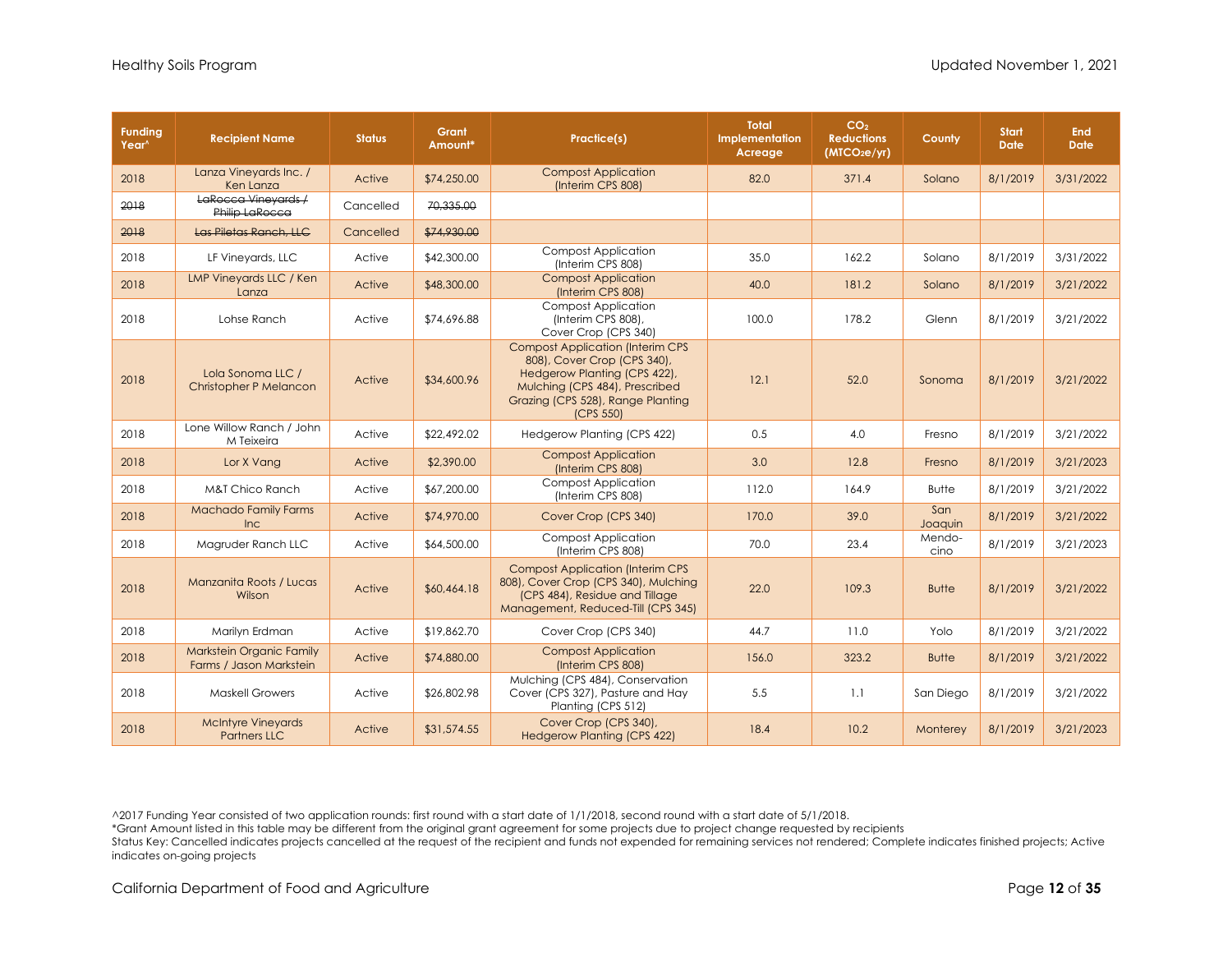| <b>Funding</b><br>Year <sup>^</sup> | <b>Recipient Name</b>                    | <b>Status</b> | Grant<br>Amount* | Practice(s)                                                                                                                                                                         | <b>Total</b><br>Implementation<br>Acreage | CO <sub>2</sub><br><b>Reductions</b><br>(MTCO <sub>2</sub> e/yr) | County         | <b>Start</b><br><b>Date</b> | <b>End</b><br><b>Date</b> |
|-------------------------------------|------------------------------------------|---------------|------------------|-------------------------------------------------------------------------------------------------------------------------------------------------------------------------------------|-------------------------------------------|------------------------------------------------------------------|----------------|-----------------------------|---------------------------|
| 2018                                | Meadow Farm<br>Community Land Trust      | Active        | \$8,604.26       | <b>Compost Application (Interim CPS)</b><br>808), Cover Crop (CPS 340), Mulching<br>(CPS 484), Residue and Tillage<br>Management, No-Till (CPS 329),<br>Hedgerow Planting (CPS 422) | 1.5                                       | 6.7                                                              | Mendo-<br>cino | 8/1/2019                    | 3/21/2023                 |
| 2018                                | Melinda G. Nickler                       | Active        | \$60,852.08      | <b>Compost Application (Interim CPS</b><br>808), Cover Crop (CPS 340), Mulching<br>(CPS 484), Hedgerow Planting (CPS<br>4221                                                        | 15.9                                      | 75.1                                                             | Tehama         | 8/1/2019                    | 3/21/2022                 |
| 2018                                | Michelle Rossow Farms                    | Active        | \$74,966.28      | <b>Compost Application (Interim CPS</b><br>808), Cover Crop (CPS 340), Residue<br>and Tillage Management, Reduced-<br>Till (CPS 345)                                                | 46.0                                      | 217.4                                                            | Merced         | 8/1/2019                    | 3/21/2022                 |
| 2018                                | Miranda Dairy / Tim<br>Miranda           | Cancelled     | \$47,905.28      |                                                                                                                                                                                     |                                           |                                                                  |                |                             |                           |
| 2018                                | Mission Ranches<br>Company, LLC          | Cancelled     | \$51,271.97      |                                                                                                                                                                                     |                                           |                                                                  |                |                             |                           |
| 2018                                | Moua Lee Vang Farms                      | Cancelled     | 17,415,60        |                                                                                                                                                                                     |                                           |                                                                  |                |                             |                           |
| 2018                                | Mountain Wolf Ranch /<br>Eurydice Rorick | Active        | \$14,922.50      | <b>Compost Application</b><br>(Interim CPS 808),<br>Range Planting (CPS 550)                                                                                                        | 25.0                                      | 57.6                                                             | Sonoma         | 8/1/2019                    | 3/21/2023                 |
| 2018                                | Mt. Whitney Dairy                        | Active        | \$74,970.00      | Cover Crop (CPS 340)                                                                                                                                                                | 170.0                                     | 81.0                                                             | Fresno         | 8/1/2019                    | 3/21/2022                 |
| 2018                                | Nagata Bros Farms Inc                    | Active        | \$16,860.00      | Grassed Waterway (CPS 412)                                                                                                                                                          | 5.0                                       | 0.4                                                              | San Diego      | 8/1/2019                    | 3/21/2022                 |
| 2018                                | Nao Pao Vang                             | Active        | \$11,070.00      | <b>Compost Application</b><br>(Interim CPS 808)                                                                                                                                     | 18.2                                      | 39.0                                                             | Fresno         | 8/1/2019                    | 3/21/2022                 |
| 2018                                | Navarro Vineyards LLC                    | Active        | \$74,388.00      | <b>Compost Application</b><br>(Interim CPS 808)                                                                                                                                     | 60.5                                      | 262.4                                                            | Mendo-<br>cino | 8/1/2019                    | 3/21/2022                 |
| 2018                                | OLAM Farming, Inc.                       | Active        | \$75,000.00      | <b>Compost Application</b><br>(Interim CPS 808)                                                                                                                                     | 125.0                                     | 195.3                                                            | Fresno         | 8/1/2019                    | 3/21/2022                 |
| 2018                                | Oro Verde Ranch LLC                      | Active        | \$74,700.00      | <b>Compost Application</b><br>(Interim CPS 808),<br>Cover Crop (CPS 340)                                                                                                            | 100.0                                     | 177.2                                                            | Yolo           | 8/1/2019                    | 3/21/2022                 |
| 2018                                | Oryza Partnerhsip                        | Active        | \$74,706.55      | <b>Compost Application (Interim CPS)</b><br>808), Cover Crop (CPS 340), Nutrient<br>management, Residue and Tillage<br>Management, Reduced-Till (CPS 345)                           | 78.4                                      | 176.9                                                            | Colusa         | 8/1/2019                    | 3/21/2023                 |
| 2018                                | Oya Organics / Marsha<br>Sayuri Habib    | Active        | \$53,766.64      | <b>Compost Application (Interim CPS</b><br>808), Cover Crop (CPS 340),<br>Hedgerow Planting (CPS 422),<br>Riparian Forest Buffer (CPS 391)                                          | 15.6                                      | 73.0                                                             | San Benito     | 8/1/2019                    | 3/21/2022                 |
| 2018                                | <b>Palmer Westbrook Inc.</b>             | Active        | \$69,307.06      | Hedgerow Planting (CPS 422), Pasture<br>and Hay Planting (CPS 512), Range<br>Planting (CPS 550)                                                                                     | 118.5                                     | 45.4                                                             | Del Norte      | 8/1/2019                    | 3/21/2022                 |

\*Grant Amount listed in this table may be different from the original grant agreement for some projects due to project change requested by recipients

Status Key: Cancelled indicates projects cancelled at the request of the recipient and funds not expended for remaining services not rendered; Complete indicates finished projects; Active indicates on-going projects

California Department of Food and Agriculture **Page 13** of **35** Oriental Agriculture Page 13 of **35**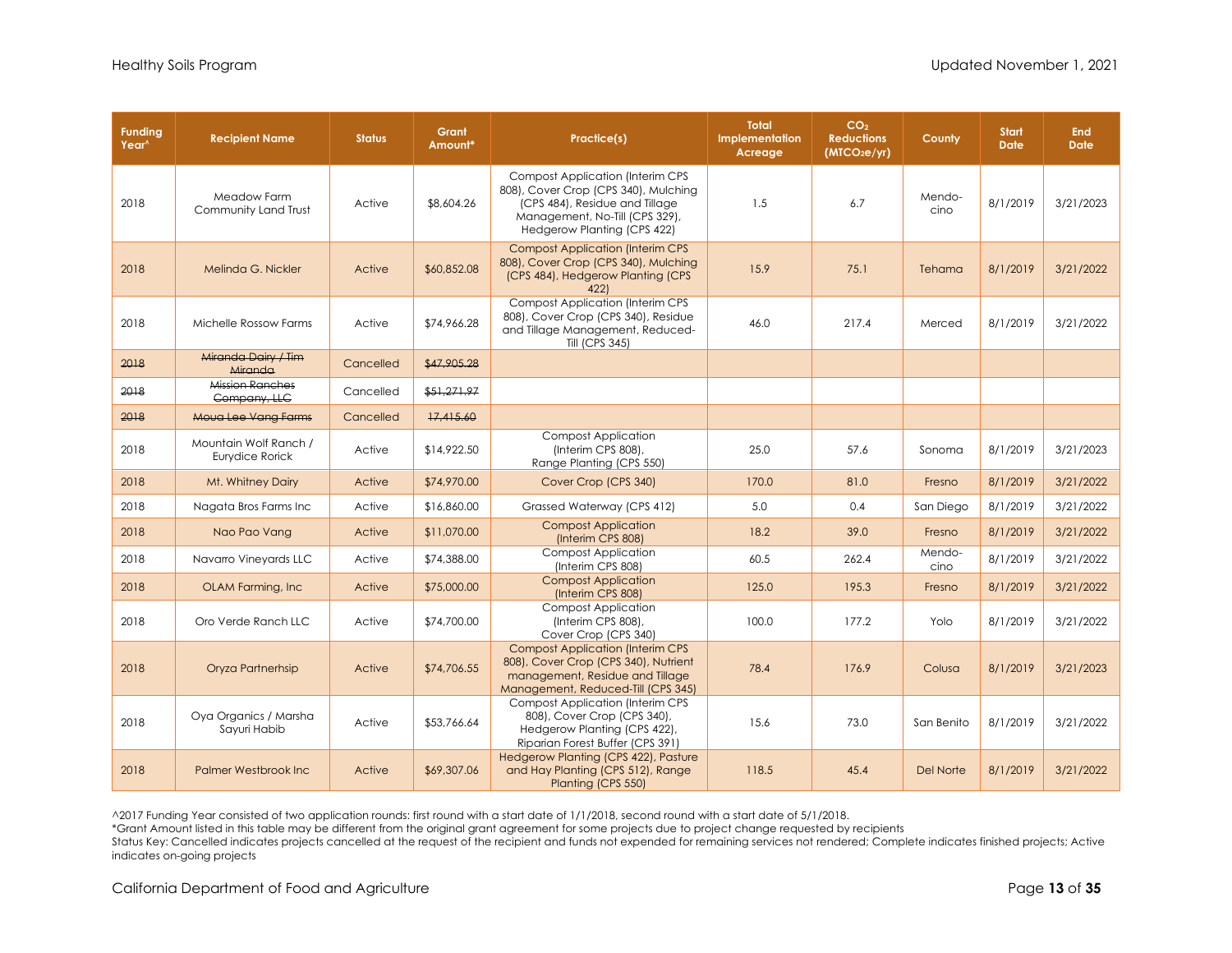| <b>Funding</b><br>Year <sup>^</sup> | <b>Recipient Name</b>                                                                                      | <b>Status</b> | Grant<br>Amount* | Practice(s)                                                                                                                                                                 | <b>Total</b><br><b>Implementation</b><br>Acreage | CO <sub>2</sub><br><b>Reductions</b><br>(MTCO <sub>2</sub> e/yr) | County               | <b>Start</b><br><b>Date</b> | <b>End</b><br><b>Date</b> |
|-------------------------------------|------------------------------------------------------------------------------------------------------------|---------------|------------------|-----------------------------------------------------------------------------------------------------------------------------------------------------------------------------|--------------------------------------------------|------------------------------------------------------------------|----------------------|-----------------------------|---------------------------|
| 2018                                | Pang Eng Chang                                                                                             | Active        | \$7,800.00       | <b>Compost Application (Interim CPS)</b><br>808), Conservation Cover (CPS 327)                                                                                              | 12.5                                             | 26.1                                                             | Fresno               | 8/1/2019                    | 3/31/2023                 |
| 2018                                | Pellegrini Ranches Inc                                                                                     | Active        | \$73,800.00      | <b>Compost Application</b><br>(Interim CPS 808)                                                                                                                             | 60.0                                             | 270.2                                                            | Sonoma               | 8/1/2019                    | 3/31/2022                 |
| 2018                                | Phen Vue                                                                                                   | Active        | \$11,946.00      | <b>Compost Application</b><br>(Interim CPS 808),<br>Cover Crop (CPS 340)                                                                                                    | 17.0                                             | 38.9                                                             | Fresno               | 8/1/2019                    | 3/31/2023                 |
| 2018                                | <b>RBG Farming</b>                                                                                         | Active        | \$75,000.00      | <b>Compost Application</b><br>(Interim CPS 808)                                                                                                                             | 125.0                                            | 201.0                                                            | Kern                 | 8/1/2019                    | 3/31/2022                 |
| 2018                                | Rebekka S. Siemens                                                                                         | Cancelled     | \$65,426.81      |                                                                                                                                                                             |                                                  |                                                                  |                      |                             |                           |
| 2018                                | Red Creek Farm /<br>Jonathan L Whipple                                                                     | Active        | \$9,300.00       | <b>Compost Application</b><br>(Interim CPS 808)                                                                                                                             | 7.5                                              | 33.2                                                             | Mendo-<br>cino       | 8/1/2019                    | 3/31/2022                 |
| 2018                                | Red Tower Farms LLC                                                                                        | Active        | \$26,846.50      | Cover Crop (CPS 340), Mulching (CPS<br>484), Compost Application (Interim<br>CPS 808), Multi-story Cropping (CPS<br>379), Windbreak/Shelterbreak<br>Establishment (CPS 380) | 4.2                                              | 23.2                                                             | Sacrament<br>$\circ$ | 8/1/2019                    | 3/31/2022                 |
| 2018                                | Regli Jerseys / James P<br>Regli                                                                           | Active        | \$29,077.16      | Range Planting (CPS 550)                                                                                                                                                    | 54.1                                             | 27.0                                                             | Humboldt             | 8/1/2019                    | 3/31/2022                 |
| 2018                                | Ridge Vineyards, Inc.                                                                                      | Active        | \$60,188.40      | Hedgerow Planting (CPS 422)                                                                                                                                                 | 1.3                                              | 14.0                                                             | Sonoma               | 8/1/2019                    | 3/31/2022                 |
| 2018                                | Rincon Farms Inc.                                                                                          | Active        | \$68,923.75      | Hedgerow Planting (CPS 422),<br><b>Compost Application (Interim CPS</b><br>808), Cover Crop (CPS 340), Mulching<br>(CPS 484)                                                | 45.0                                             | 219.2                                                            | Monterey             | 8/1/2019                    | 3/31/2022                 |
| 2018                                | River Garden Farms                                                                                         | Active        | \$74,954.18      | Cover Crop (CPS 340), Nutrient<br>Management (CPS 590),<br>Conservation Cover (CPS 327),<br>Hedgerow Planting (CPS 422)                                                     | 310.8                                            | 51.5                                                             | Yolo                 | 8/1/2019                    | 3/31/2022                 |
| 2018                                | <b>Robert Owen Carter</b>                                                                                  | Cancelled     | 6.632.92         |                                                                                                                                                                             |                                                  |                                                                  |                      |                             |                           |
| 2018                                | Roger Diefendorf                                                                                           | Active        | \$17,247.45      | Cover Crop (CPS 340), Mulching (CPS<br>484), Compost Application<br>(Interim CPS 808), Hedgerow Planting<br>(CPS 422)                                                       | 4.5                                              | 2.6                                                              | <b>Butte</b>         | 8/1/2019                    | 3/31/2022                 |
| 2018                                | Round River Farm, Erica<br><b>Lundquist and Charles</b><br>"Randy" Krag, owners /<br><b>Charles R Krag</b> | Active        | \$44,874.00      | <b>Compost Application (Interim CPS</b><br>808), Hedgerow Planting (CPS 422)                                                                                                | 40.1                                             | 2.6                                                              | Lake                 | 8/1/2019                    | 3/31/2023                 |
| 2018                                | Ryan Christopher Bell                                                                                      | Active        | \$42,329.12      | <b>Compost Application</b><br>(Interim CPS 808),<br>Cover Crop (CPS 340),<br>Riparian Forest Buffer (CPS 391)                                                               | 21.7                                             | 175.6                                                            | El Dorado            | 8/1/2019                    | 3/31/2022                 |
| 2018                                | Saint Marie Vineyard /<br><b>Stephanie Shakofsky</b>                                                       | Active        | \$11,484.60      | Cover Crop (CPS 340), Compost<br>Application (Interim CPS 808)                                                                                                              | 10.6                                             | 86.3                                                             | San Luis<br>Obispo   | 8/1/2019                    | 3/31/2023                 |

\*Grant Amount listed in this table may be different from the original grant agreement for some projects due to project change requested by recipients

Status Key: Cancelled indicates projects cancelled at the request of the recipient and funds not expended for remaining services not rendered; Complete indicates finished projects; Active indicates on-going projects

California Department of Food and Agriculture **Page 14** of **35** Page 14 of **35**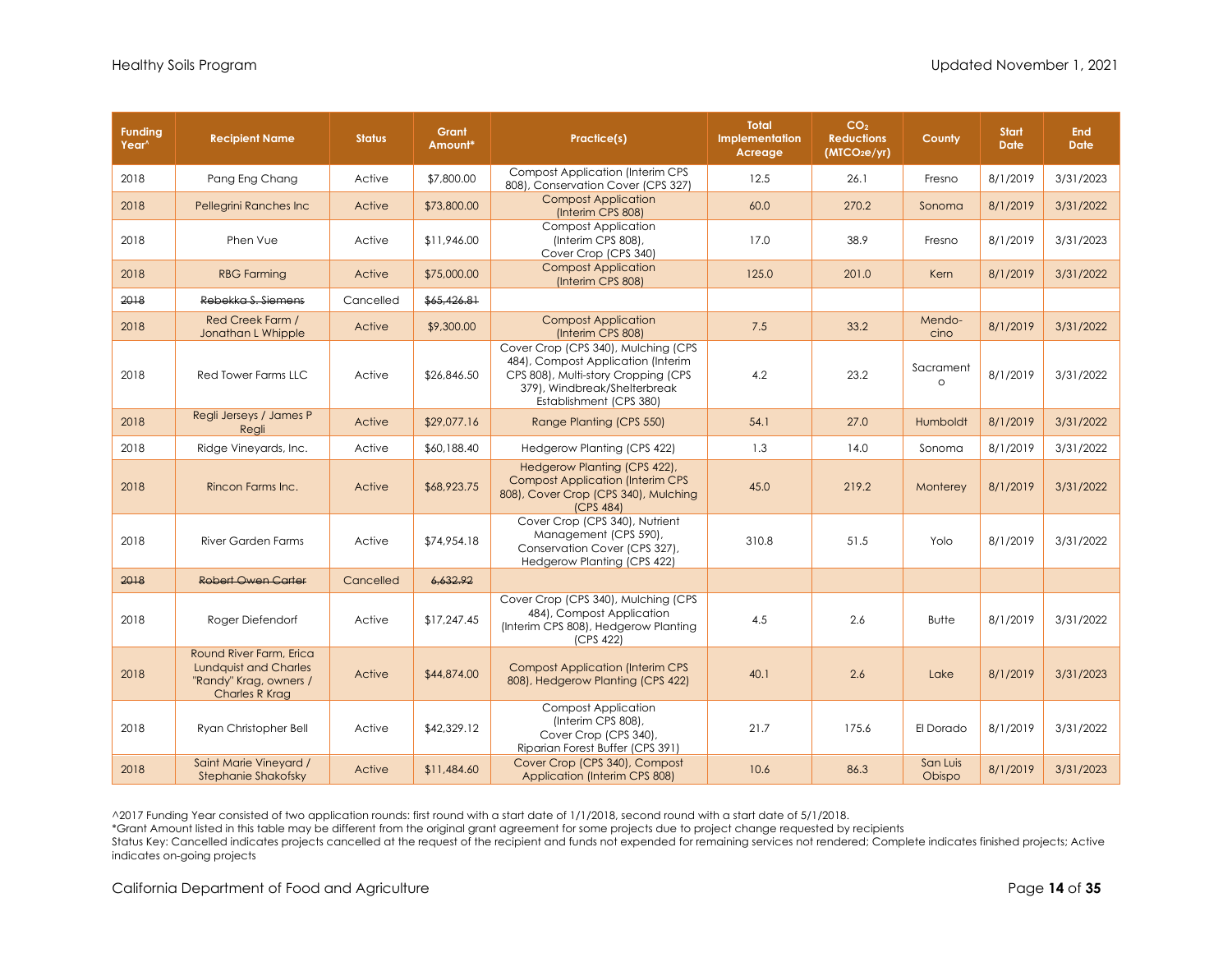| <b>Funding</b><br>Year <sup>^</sup> | <b>Recipient Name</b>                                       | <b>Status</b> | Grant<br>Amount* | Practice(s)                                                                                                                                                    | <b>Total</b><br>Implementation<br>Acreage | CO <sub>2</sub><br><b>Reductions</b><br>(MICO <sub>2</sub> e/yr) | County                  | <b>Start</b><br><b>Date</b> | <b>End</b><br><b>Date</b> |
|-------------------------------------|-------------------------------------------------------------|---------------|------------------|----------------------------------------------------------------------------------------------------------------------------------------------------------------|-------------------------------------------|------------------------------------------------------------------|-------------------------|-----------------------------|---------------------------|
| 2018                                | Sally D. Negroni                                            | Active        | \$11,653.50      | Conservation Cover (CPS 327),<br>Hedgerow Planting (CPS 422)                                                                                                   | 0.8                                       | 53.1                                                             | Solano                  | 8/1/2019                    | 3/31/2022                 |
| 2018                                | Sang Seok Nam                                               | Active        | \$72,283.22      | Cover Crop (CPS 340), Mulching (CPS<br>484), Nutrient Management (CPS<br>590), Tree/Shrub Establishment (CPS<br>612), Contour Buffer Strips (CPS 332)          | 20.0                                      | 7.1                                                              | San<br>Bernardino       | 8/1/2019                    | 3/31/2022                 |
| 2018                                | Scott Berndt                                                | Active        | \$3,300.00       | <b>Compost Application</b><br>(Interim CPS 808)                                                                                                                | 2.5                                       | 28.1                                                             | Riverside               | 8/1/2019                    | 3/31/2022                 |
| 2018                                | Scott Yenni                                                 | Active        | \$71,502.70      | Range Planting (CPS 550),<br><b>Compost Application (Interim CPS</b><br>8081                                                                                   | 73.0                                      | 3.7                                                              | Sonoma                  | 8/1/2019                    | 3/31/2022                 |
| 2018                                | Seth & Michelle Rossow<br>Farms / Seth N. Rossow            | Active        | \$74,998.74      | Residue and Tillage Management,<br>Reduced-Till (CPS 345), Cover Crop<br>(CPS 340), Compost Application<br>(Interim CPS 808), Nutrient<br>Management (CPS 590) | 43.0                                      | 333.3                                                            | Merced                  | 8/1/2019                    | 3/31/2022                 |
| 2018                                | Shinta Kawahara<br>Company                                  | Active        | \$42,600.00      | Hedgerow Planting (CPS 422),<br><b>Compost Application (Interim CPS</b><br>8081                                                                                | 17.5                                      | 198.9                                                            | Santa Cruz              | 8/1/2019                    | 3/31/2022                 |
| 2018                                | Side Hill Citrus / Richard F<br>Ferreira                    | Active        | \$20,967.02      | Conservation Cover (CPS 327)                                                                                                                                   | 9.3                                       | 74.2                                                             | Placer                  | 8/1/2019                    | 3/31/2022                 |
| 2018                                | Silvia Organic Farm /<br>Silvia Lucassians                  | Active        | \$13,319.10      | Hedgerow Planting (CPS 422),<br>Cover Crop (CPS 340)                                                                                                           | 2.0                                       | 0.5                                                              | Los<br>Angeles          | 8/1/2019                    | 3/31/2023                 |
| 2018                                | <b>SL Ranch</b>                                             | Cancelled     | \$29,573.10      |                                                                                                                                                                |                                           |                                                                  |                         |                             |                           |
| 2018                                | SoMar Farms / Samuel D<br>Cohen                             | Active        | \$74,518.75      | Range Planting (CPS 550),<br><b>Compost Application</b><br>(Interim CPS 808)                                                                                   | 115.0                                     | 268.3                                                            | Sonoma                  | 8/1/2019                    | 3/31/2022                 |
| 2018                                | Spenker Family Farms LLC                                    | Active        | \$33,832.50      | Cover Crop (CPS 340), Compost<br>Application (Interim CPS 808)                                                                                                 | 57.5                                      | 56.0                                                             | San<br>Joaquin          | 8/1/2019                    | 3/31/2023                 |
| 2018                                | Sran Farms / Gulzar Sran                                    | Active        | \$72,852.22      | <b>Compost Application (Interim CPS</b><br>808), Residue and Tillage<br>Management, Reduced-Till (CPS 345),<br>Nutrient Management (CPS 590)                   | 179.6                                     | 155.0                                                            | Fresno                  | 8/1/2019                    | 3/31/2023                 |
| 2018                                | Star Lane & Dierberg<br>Vineyards LLC / James F<br>Dierberg | Active        | \$51,858.00      | <b>Compost Application</b><br>(Interim CPS 808)                                                                                                                | 42.3                                      | 184.2                                                            | Santa<br><b>Barbara</b> | 8/1/2019                    | 3/31/2022                 |
| 2018                                | <b>Staunton Farms LP</b>                                    | Active        | \$72,450.00      | <b>Compost Application</b><br>(Interim CPS 808)                                                                                                                | 160.0                                     | 319.4                                                            | Siskivou                | 8/1/2019                    | 3/31/2022                 |
| 2018                                | Ste. Michelle Wine Estates                                  | Active        | \$3,749.36       | Riparian Forest Buffer (CPS 391)                                                                                                                               | 1.0                                       | 2.1                                                              | Napa                    | 8/1/2019                    | 3/31/2022                 |
| 2018                                | <b>Stemple Creek Ranch</b><br>Inc.                          | Active        | \$74,929.56      | <b>Hedgerow Planting (USDA NRCS CPS</b><br>422), Compost Application (Interim<br>CPS 808), Range Planting (USDA<br>NRCS CPS 550)                               | 141.0                                     | 275.4                                                            | Marin                   | 8/1/2019                    | 3/31/2022                 |

\*Grant Amount listed in this table may be different from the original grant agreement for some projects due to project change requested by recipients

Status Key: Cancelled indicates projects cancelled at the request of the recipient and funds not expended for remaining services not rendered; Complete indicates finished projects; Active indicates on-going projects

California Department of Food and Agriculture **Page 15** of 35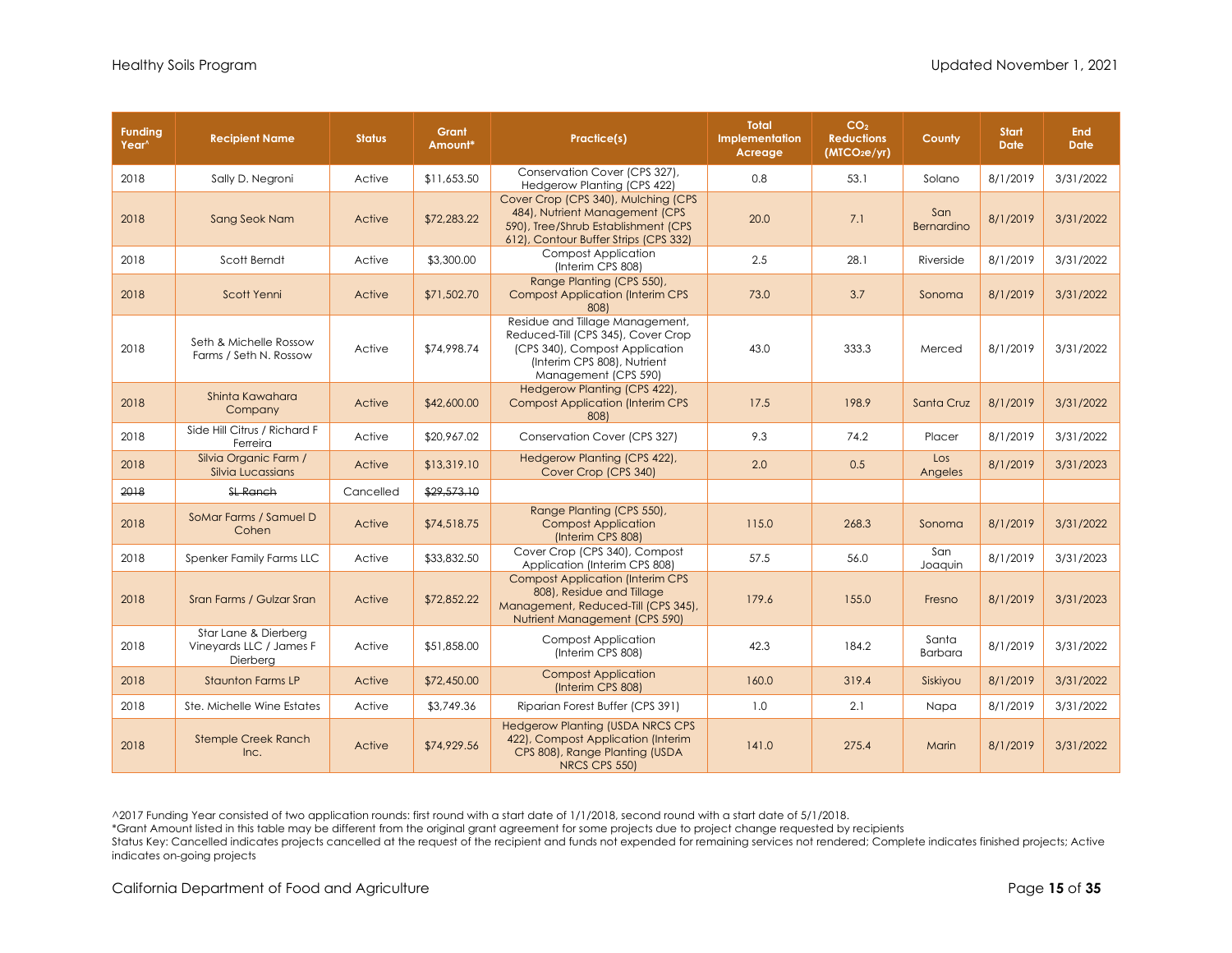| <b>Funding</b><br>Year <sup>^</sup> | <b>Recipient Name</b>                                                                   | <b>Status</b> | Grant<br>Amount* | Practice(s)                                                                                                                                                                                    | <b>Total</b><br>Implementation<br>Acreage | CO <sub>2</sub><br><b>Reductions</b><br>(MTCO <sub>2</sub> e/yr) | County         | <b>Start</b><br><b>Date</b> | <b>End</b><br><b>Date</b> |
|-------------------------------------|-----------------------------------------------------------------------------------------|---------------|------------------|------------------------------------------------------------------------------------------------------------------------------------------------------------------------------------------------|-------------------------------------------|------------------------------------------------------------------|----------------|-----------------------------|---------------------------|
| 2018                                | <b>Storrs Vinicole</b>                                                                  | Active        | \$11,574.00      | <b>Compost Application (Interim CPS</b><br>808), Cover Crop (CPS 340),<br>Hedgerow Planting (CPS 422)                                                                                          | 11.4                                      | 20.2                                                             | Santa Cruz     | 8/1/2019                    | 3/31/2023                 |
| 2018                                | <b>Straus Home Ranch LLC</b>                                                            | Active        | \$18,851.82      | <b>Compost Application</b><br>(Interim CPS 808)                                                                                                                                                | 14.9                                      | 65.0                                                             | Marin          | 8/1/2019                    | 3/31/2022                 |
| 2018                                | Strong Roots / Gina<br>Covina                                                           | Active        | \$36,300.00      | <b>Compost Application</b><br>(Interim CPS 808)                                                                                                                                                | 30.0                                      | 139.0                                                            | Mendo-<br>cino | 8/1/2019                    | 3/31/2022                 |
| 2018                                | <b>Stubbs Vineyard LLC</b>                                                              | Cancelled     | \$15,651.00      |                                                                                                                                                                                                |                                           |                                                                  |                |                             |                           |
| 2018                                | <b>Sunny Acres Farms</b>                                                                | Cancelled     | \$51,306.62      |                                                                                                                                                                                                |                                           |                                                                  |                |                             |                           |
| 2018                                | Susan Estrada                                                                           | Cancelled     | \$16,961.76      |                                                                                                                                                                                                |                                           |                                                                  |                |                             |                           |
| 2018                                | Susan L Boers                                                                           | Active        | \$26,458.20      | Hedgerow Planting (CPS 422),<br>Tree/Shrub Establishment (CPS 612),<br>Mulching (CPS 484), Conservation<br>Cover (CPS 327), Herbaceous Wind<br>Barriers (CPS 603), Range Planting<br>(CPS 550) | 4.3                                       | 11.0                                                             | Riverside      | 8/1/2019                    | 3/31/2023                 |
| 2018                                | Sweet Spot Farm                                                                         | Active        | \$34,788.14      | Cover Crop (CPS 340),<br>Riparian Forest Buffer (CPS 391)                                                                                                                                      | 3.1                                       | 6.0                                                              | San Diego      | 8/1/2019                    | 3/31/2022                 |
| 2018                                | Sycamore Marsh Farm /<br><b>Charles Marsh</b>                                           | Active        | \$71,269.59      | Cover Crop (CPS 340)                                                                                                                                                                           | 161.0                                     | 37.0                                                             | Colusa         | 8/1/2019                    | 3/31/2022                 |
| 2018                                | Table Bluff Farm LLC /<br><b>Hannah M Eisloeffel</b>                                    | Active        | \$7,917.86       | Mulching (CPS 484), Cover Crop (CPS<br>340), Hedgerow Planting (CPS 422),<br>Windbreak/Shelterbreak<br>Establishment (CPS 380)                                                                 | 0.3                                       | 0.9                                                              | Humboldt       | 8/1/2019                    | 3/31/2022                 |
| 2018                                | Tehachapi Grain Project,<br>H C                                                         | Cancelled     | \$47,344.38      |                                                                                                                                                                                                |                                           |                                                                  |                |                             |                           |
| 2018                                | Teixeira and Sons, LLC                                                                  | Active        | \$70,440.00      | <b>Compost Application</b><br>(Interim CPS 808)                                                                                                                                                | 78.1                                      | 340.6                                                            | Merced         | 8/1/2019                    | 3/31/2022                 |
| 2018                                | Terranova Ranch, Inc.                                                                   | Active        | \$64,623.00      | Conservation Cover (CPS 327),<br>Hedgerow Planting (CPS 422)                                                                                                                                   | 4.2                                       | 24.7                                                             | Fresno         | 8/1/2019                    | 3/31/2022                 |
| 2018                                | The Abundant Table                                                                      | Cancelled     | \$18,666.79      |                                                                                                                                                                                                |                                           |                                                                  |                |                             |                           |
| 2018                                | The Ecology Center                                                                      | Active        | \$47,240.67      | <b>Conservation Crop Rotation (CPS</b><br>328), Mulching (CPS 484), Compost<br>Application (Interim CPS 808)                                                                                   | 10.0                                      | 3.0                                                              | Orange         | 8/1/2019                    | 3/31/2022                 |
| 2018                                | The Regents of the<br>University of California, on<br>behalf of its Riverside<br>Campus | Active        | \$2,423.40       | <b>Hedgerow Planting (CPS 422)</b>                                                                                                                                                             | 0.0                                       | 0.2                                                              | Riverside      | 8/1/2019                    | 3/31/2022                 |
| 2018                                | Thomas D. Donati                                                                        | Active        | \$74,700.00      | <b>Compost Application</b><br>(Interim CPS 808)                                                                                                                                                | 62.0                                      | 275.5                                                            | <b>Butte</b>   | 8/1/2019                    | 3/31/2022                 |
| 2018                                | <b>Thompson Ranch</b>                                                                   | Cancelled     | 31992.41         |                                                                                                                                                                                                |                                           |                                                                  |                |                             |                           |

\*Grant Amount listed in this table may be different from the original grant agreement for some projects due to project change requested by recipients

Status Key: Cancelled indicates projects cancelled at the request of the recipient and funds not expended for remaining services not rendered; Complete indicates finished projects; Active indicates on-going projects

California Department of Food and Agriculture **Page 16** of 35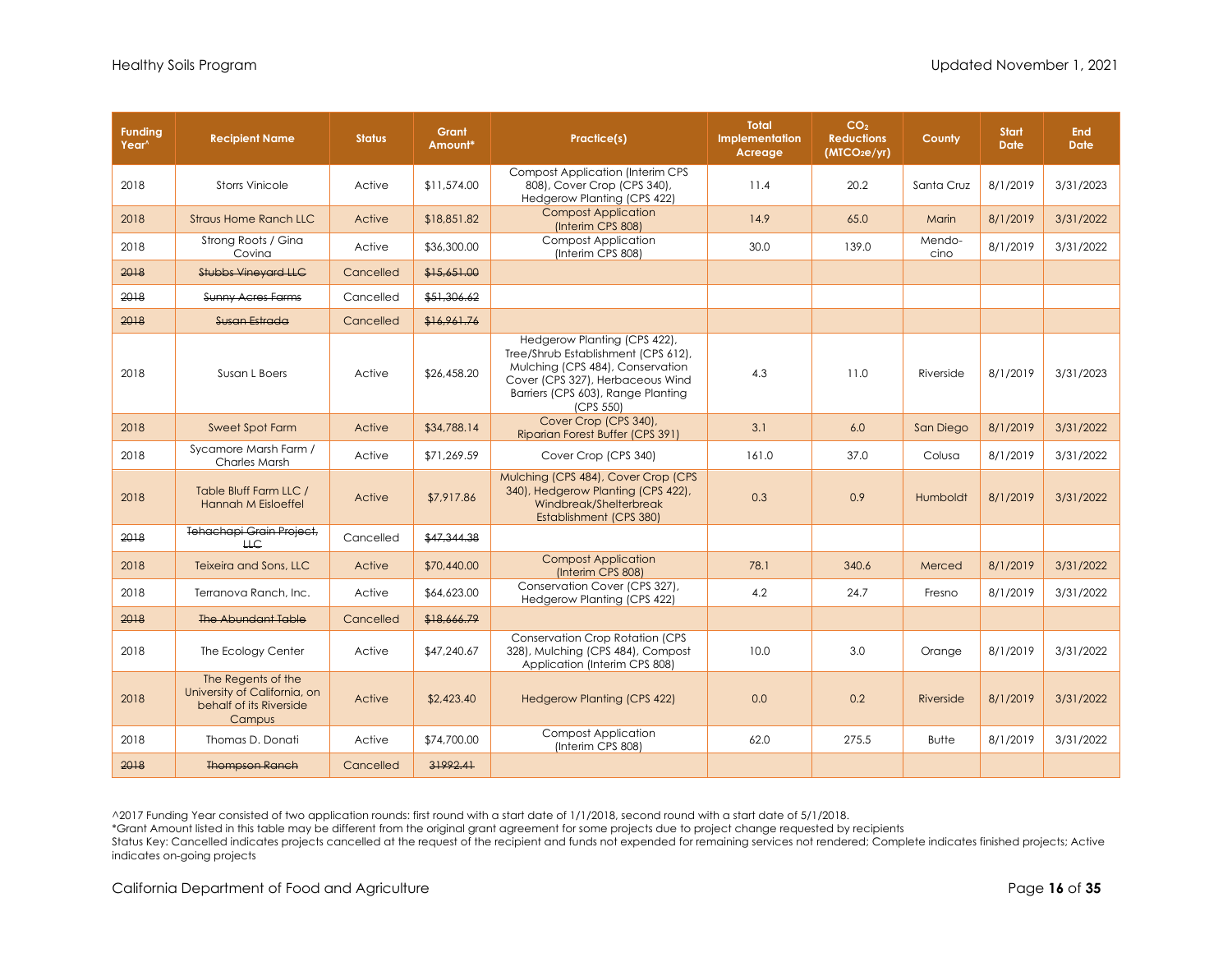| <b>Funding</b><br>Year <sup>^</sup> | <b>Recipient Name</b>                          | <b>Status</b> | Grant<br>Amount* | Practice(s)                                                                                                                                                                                                                                                        | <b>Total</b><br>Implementation<br>Acreage | CO <sub>2</sub><br><b>Reductions</b><br>(MICO <sub>2</sub> e/yr) | County                | <b>Start</b><br><b>Date</b> | <b>End</b><br><b>Date</b> |
|-------------------------------------|------------------------------------------------|---------------|------------------|--------------------------------------------------------------------------------------------------------------------------------------------------------------------------------------------------------------------------------------------------------------------|-------------------------------------------|------------------------------------------------------------------|-----------------------|-----------------------------|---------------------------|
| 2018                                | <b>Tiessen and Waegell</b><br>Ranch            | Active        | \$68,843.70      | Cover Crop (CPS 340), Compost<br>Application (Interim CPS 808), Residue<br>and Tillage Management,<br>No-Till (CPS 329)                                                                                                                                            | 45.0                                      | 214.9                                                            | Sacrament<br>$\Omega$ | 8/1/2019                    | 3/31/2022                 |
| 2018                                | <b>Tolay Springs Vineyard</b>                  | Cancelled     | \$59,172.36      |                                                                                                                                                                                                                                                                    |                                           |                                                                  |                       |                             |                           |
| 2018                                | Tria Vang                                      | Active        | \$11,400.00      | <b>Compost Application</b><br>(Interim CPS 808),<br>Cover Crop (CPS 340)                                                                                                                                                                                           | 40.0                                      | 91.0                                                             | Fresno                | 8/1/2019                    | 3/31/2023                 |
| 2018                                | <b>True Grass Farms</b>                        | Cancelled     | 44.499.94        |                                                                                                                                                                                                                                                                    |                                           |                                                                  |                       |                             |                           |
| 2018                                | Tunitas Creek Family Farm<br>/ Richard J Holtz | Active        | \$6,889.20       | Cover Crop (CPS 340)                                                                                                                                                                                                                                               | 16.0                                      | 4.6                                                              | San Mateo             | 8/1/2019                    | 3/31/2022                 |
| 2018                                | <b>Vangone Vineyards LLC</b>                   | Active        | \$11,487.28      | <b>Compost Application (Interim CPS</b><br>808), Riparian Forest Buffer (CPS 391),<br>Tree/Shrub Establishment (CPS 612),<br>Windbreak/Shelterbreak<br>Establishment (CPS 380)                                                                                     | 5.4                                       | 30.3                                                             | San Diego             | 8/1/2019                    | 3/31/2022                 |
| 2018                                | Vreseis Limited                                | Active        | \$50,243.40      | <b>Compost Application</b><br>(Interim CPS 808),<br>Range Planting (CPS 550),<br>Cover Crop (CPS 340)                                                                                                                                                              | 70.0                                      | 157.4                                                            | Yolo                  | 8/1/2019                    | 3/31/2022                 |
| 2018                                | Webb Ranch, Inc.                               | Active        | \$42,411.00      | Cover Crop (CPS 340),<br><b>Compost Application</b><br>(Interim CPS 808)                                                                                                                                                                                           | 29.0                                      | 139.1                                                            | San Mateo             | 8/1/2019                    | 3/31/2022                 |
| 2018                                | Willowbank Farms LLC                           | Active        | \$74,232.00      | Cover Crop (CPS 340),<br><b>Compost Application</b><br>(Interim CPS 808)                                                                                                                                                                                           | 57.0                                      | 269.3                                                            | Yolo                  | 8/1/2019                    | 3/31/2022                 |
| 2018                                | <b>Wilson Family Farm</b>                      | Active        | \$39,645.36      | Cover Crop (CPS 340), Compost<br>Application (Interim CPS 808), Residue<br>and Tillage Management, Reduced-<br>Till (CPS 345), Mulching (CPS 484)                                                                                                                  | 17.0                                      | 81.3                                                             | <b>Butte</b>          | 8/1/2019                    | 3/31/2023                 |
| 2018                                | Winterport Farm                                | Active        | \$14,028.30      | Residue and Tillage Management,<br>No-Till (CPS 329)                                                                                                                                                                                                               | 145.1                                     | 7.0                                                              | Amador                | 8/1/2019                    | 3/31/2022                 |
| 2018                                | Wood Cattle Ranch Inc                          | Active        | \$54,915.75      | Prescribed Grazing (CPS 528)                                                                                                                                                                                                                                       | 2132.7                                    | 13.1                                                             | Lassen                | 8/1/2019                    | 3/31/2022                 |
| 2018                                | <b>Woods Conservation</b>                      | Active        | \$3,227.97       | Conservation Cover (CPS 327),<br>Riparian Forest Buffer (CPS 391),<br>Cover Crop (CPS 340), Mulching (CPS<br>484), Residue and Tillage<br>Management, No-Till (CPS 329),<br>Residue and Tillage Management,<br>Reduced-Till (CPS 345), Strip Cropping<br>(CPS 585) | 1.3                                       | 0.8                                                              | Santa Cruz            | 8/1/2019                    | 3/31/2023                 |
| 2018                                | Yael Zaidman, Terra<br>Corazon Farm            | Active        | \$57,927.48      | Mulching (CPS 484), Cover Crop (CPS<br>340), Compost Application (Interim<br>CPS 808)                                                                                                                                                                              | 11.0                                      | 13.8                                                             | San Diego             | 8/1/2019                    | 3/31/2023                 |

\*Grant Amount listed in this table may be different from the original grant agreement for some projects due to project change requested by recipients

Status Key: Cancelled indicates projects cancelled at the request of the recipient and funds not expended for remaining services not rendered; Complete indicates finished projects; Active indicates on-going projects

California Department of Food and Agriculture **Page 17** of 35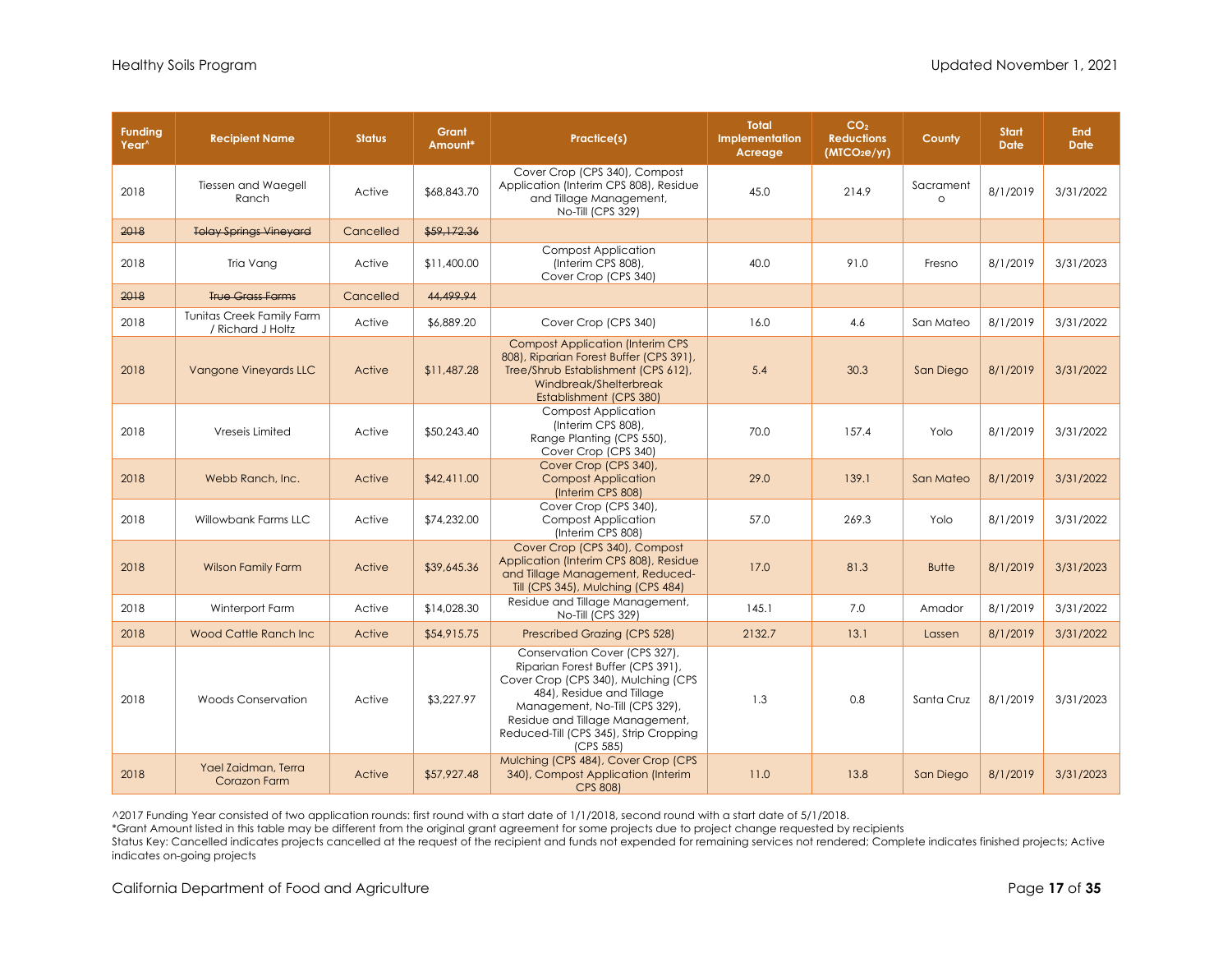| <b>Funding</b><br>Year <sup>^</sup> | <b>Recipient Name</b>                | <b>Status</b> | Grant<br>Amount* | Practice(s)                                                                                                                                             | <b>Total</b><br>Implementation<br>Acreage | CO <sub>2</sub><br><b>Reductions</b><br>(MTCO <sub>2</sub> e/yr) | County                       | <b>Start</b><br><b>Date</b> | <b>End</b><br><b>Date</b> |
|-------------------------------------|--------------------------------------|---------------|------------------|---------------------------------------------------------------------------------------------------------------------------------------------------------|-------------------------------------------|------------------------------------------------------------------|------------------------------|-----------------------------|---------------------------|
| 2018                                | Yee Vue                              | Active        | \$6,150.00       | Nutrient Management (CPS 590),<br>Cover Crop (CPS 340), Compost<br>Application (Interim CPS 808)                                                        | 10.0                                      | 23.3                                                             | Fresno                       | 8/1/2019                    | 3/31/2023                 |
| 2018                                | Yeu Tchieng                          | Active        | \$10,350.00      | <b>Compost Application</b><br>(Interim CPS 808)                                                                                                         | 17.0                                      | 39.2                                                             | Fresno                       | 8/1/2019                    | 3/31/2023                 |
| 2018                                | Zia Thea Xiong                       | Active        | \$12,428.00      | <b>Compost Application</b><br>(Interim CPS 808)                                                                                                         | 38.0                                      | 87.0                                                             | Fresno                       | 8/1/2019                    | 3/31/2023                 |
| 2020                                | A & L Land Co, LLC                   | Active        | \$99,996.75      | <b>Compost Application</b><br>(Interim CPS 808)                                                                                                         | 132.9                                     | 297.0                                                            | Imperial                     | 7/1/2020                    | 3/31/2023                 |
| 2020                                | A & M Farm                           | Active        | \$7,266.00       | <b>Compost Application</b><br>(Interim CPS 808)                                                                                                         | 5.9                                       | 26.0                                                             | Santa<br>Clara               | 7/1/2020                    | 3/31/2023                 |
| 2020                                | Alan Reiff                           | Active        | \$99,150.00      | <b>Compost Application</b><br>(Interim CPS 808)                                                                                                         | 110.0                                     | 491.6                                                            | Yolo                         | 7/1/2020                    | 3/31/2023                 |
| 2020                                | Alex Abatti Jr                       | Active        | \$87,003.75      | <b>Compost Application</b><br>(Interim CPS 808)                                                                                                         | 115.8                                     | 518.0                                                            | Imperial                     | 7/1/2020                    | 3/31/2023                 |
| 2020                                | <b>Alexandre Acres</b>               | Active        | \$99,647.73      | <b>Compost Application</b><br>(Interim CPS 808),<br>Range Planting (CPS 550)                                                                            | 70.5                                      | 344.9                                                            | Humboldt                     | 7/1/2020                    | 3/31/2024                 |
| 2020                                | Alexandre Dairy                      | Active        | \$98,794.20      | <b>Compost Application</b><br>(Interim CPS 808),<br>Range Planting (CPS 550)                                                                            | 70.0                                      | 329.4                                                            | Del Norte                    | 7/1/2020                    | 3/31/2023                 |
| 2020                                | <b>Allan Nazaroff</b>                | Active        | \$32,072.10      | <b>Compost Application (Interim CPS)</b><br>808), Cover Crop (CPS 340)                                                                                  | 21.0                                      | 126.1                                                            | Fresno                       | 7/1/2020                    | 3/31/2023                 |
| 2020                                | Almond Lane Inc.                     | Active        | \$47,487.50      | Conservation Cover (CPS 327),<br>Hedgerow Planting (CPS 422)                                                                                            | 4.0                                       | 12.0                                                             | Yolo                         | 7/1/2020                    | 3/31/2023                 |
| 2020                                | Andrew Trotter                       | Active        | \$80,947.46      | Cover Crop (CPS 340),<br>Mulching (CPS 484)                                                                                                             | 15.6                                      | 9.6                                                              | Fresno                       | 7/1/2020                    | 3/31/2023                 |
| 2020                                | Anthony R Azevedo                    | Active        | \$58,886.45      | <b>Compost Application</b><br>(Interim CPS 808)                                                                                                         | 63.7                                      | 205.0                                                            | Kings                        | 7/1/2020                    | 3/31/2023                 |
| 2020                                | <b>AWR Land Partnership LP</b>       | Active        | \$99,150.00      | <b>Compost Application</b><br>(Interim CPS 808)                                                                                                         | 110.0                                     | 491.6                                                            | Yolo                         | 7/1/2020                    | 3/31/2023                 |
| 2020                                | <b>B &amp; B Farms</b>               | Active        | \$83,556.59      | <b>Compost Application</b><br>(Interim CPS 808),<br>Cover Crop (CPS 340)                                                                                | 103.9                                     | 412.3                                                            | Yolo                         | 7/1/2020                    | 3/31/2023                 |
| 2020                                | <b>B&amp;R</b> TeVelde               | Active        | \$99,908.76      | <b>Compost Application (Interim CPS)</b><br>808), Cover Crop (CPS 340), Residue<br>and Tillage Management, No-Till (CPS<br>329), Field Border (CPS 386) | 78.0                                      | 226.7                                                            | Kings                        | 7/1/2020                    | 3/31/2023                 |
| 2020                                | <b>Bakshinder Thiara</b>             | Active        | \$73,011.00      | <b>Compost Application</b><br>(Interim CPS 808)                                                                                                         | 239.4                                     | 370.5                                                            | Sutter                       | 7/1/2020                    | 3/31/2023                 |
| 2020                                | <b>Balbir Sohal</b>                  | Active        | \$50,684.10      | <b>Compost Application</b><br>(Interim CPS 808)                                                                                                         | 166.9                                     | 262.3                                                            | Sutter,<br>Yuba              | 7/1/2020                    | 3/31/2023                 |
| 2020                                | <b>Ball Horticultural</b><br>Company | Active        | \$47,209.96      | <b>Compost Application (Interim CPS)</b><br>808), Cover Crop (CPS 340), Grassed<br>Waterways (CPS 412)                                                  | 39.0                                      | 132.4                                                            | Santa<br>Barbara,<br>Ventura | 7/1/2020                    | 3/31/2023                 |
| 2020                                | <b>Banana Belt, Inc.</b>             | Active        | \$94,942.09      | Mulching (CPS 484)                                                                                                                                      | 12.7                                      | 5.0                                                              | Ventura                      | 7/1/2020                    | 3/31/2023                 |

\*Grant Amount listed in this table may be different from the original grant agreement for some projects due to project change requested by recipients

Status Key: Cancelled indicates projects cancelled at the request of the recipient and funds not expended for remaining services not rendered; Complete indicates finished projects; Active indicates on-going projects

California Department of Food and Agriculture **Page 18** of **35** and **Page 18** of **35** and **Page 18** of **35** and **Page 18** of **35**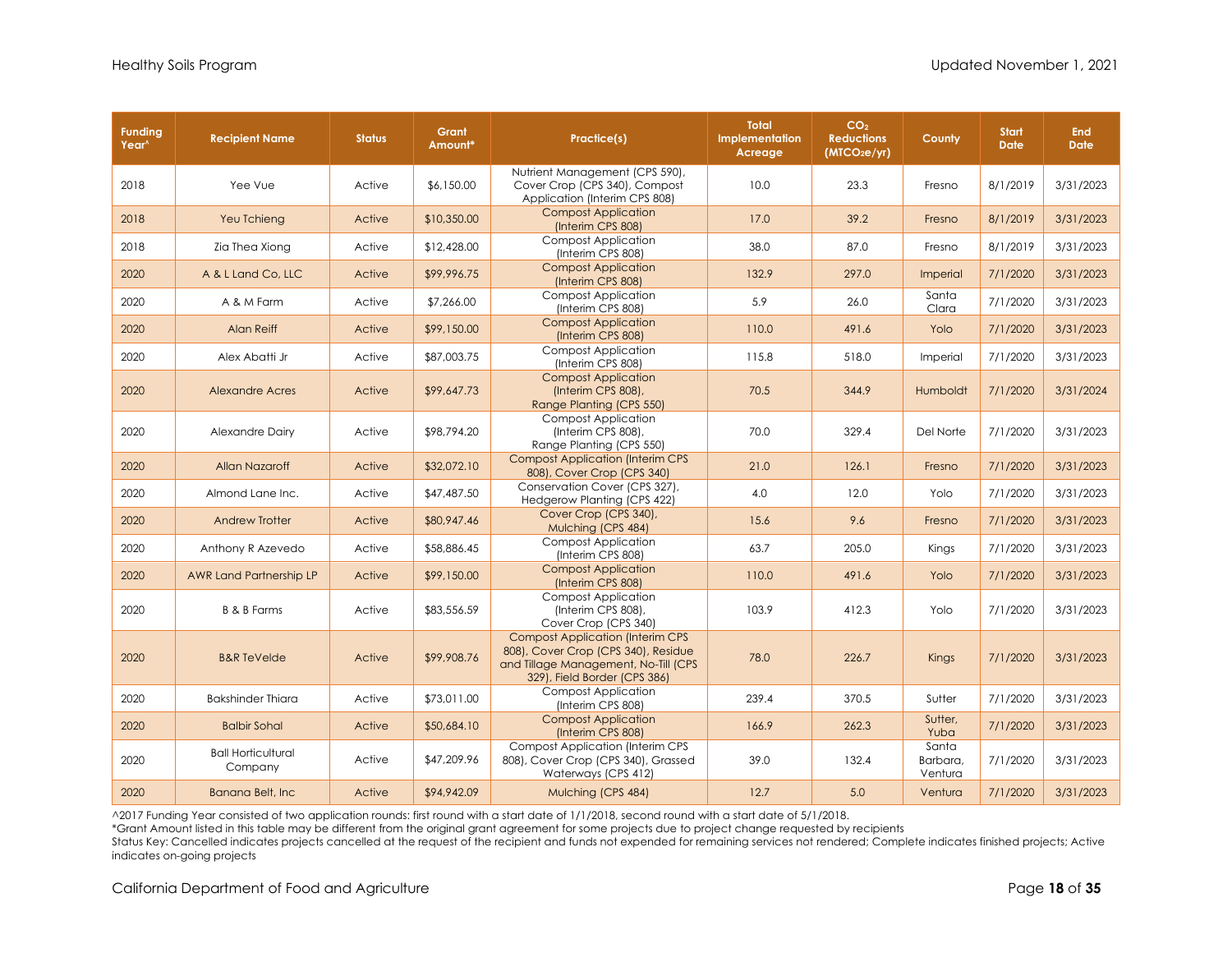| <b>Funding</b><br>Year <sup>^</sup> | <b>Recipient Name</b>                    | <b>Status</b> | Grant<br>Amount* | Practice(s)                                                                                                                                 | <b>Total</b><br>Implementation<br>Acreage | CO <sub>2</sub><br><b>Reductions</b><br>(MICO <sub>2</sub> e/yr) | County         | <b>Start</b><br><b>Date</b> | <b>End</b><br><b>Date</b> |
|-------------------------------------|------------------------------------------|---------------|------------------|---------------------------------------------------------------------------------------------------------------------------------------------|-------------------------------------------|------------------------------------------------------------------|----------------|-----------------------------|---------------------------|
| 2020                                | <b>Banducci Pistachos</b>                | Active        | \$99,642.32      | <b>Compost Application (Interim CPS</b><br>808), Cover Crop (CPS 340), Residue<br>and Tillage Management, No-Till (CPS<br>329)              | 196.6                                     | 490.0                                                            | Kern           | 6/1/2020                    | 3/31/2023                 |
| 2020                                | <b>Barbra Kamlios</b>                    | Active        | \$32,153.70      | <b>Compost Application</b><br>(Interim CPS 808)                                                                                             | 106.2                                     | 162.2                                                            | Sutter         | 7/1/2020                    | 3/31/2023                 |
| 2020                                | <b>Barron S Bains</b>                    | Active        | \$84,569.70      | <b>Compost Application</b><br>(Interim CPS 808)                                                                                             | 281.4                                     | 438.8                                                            | Yuba           | 7/1/2020                    | 3/31/2023                 |
| 2020                                | <b>Baten Farming LLC</b>                 | Active        | \$33,461.70      | <b>Compost Application</b><br>(Interim CPS 808)                                                                                             | 109.5                                     | 172.2                                                            | Sutter         | 7/1/2020                    | 3/31/2023                 |
| 2020                                | Beeman Farming<br>Corporation            | Active        | \$99,984.90      | <b>Compost Application</b><br>(Interim CPS 808),<br>Cover Crop (CPS 340)                                                                    | 119.0                                     | 395.0                                                            | Yolo           | 7/1/2020                    | 3/31/2023                 |
| 2020                                | <b>BELKNAP FARMS</b>                     | Active        | \$96,095.40      | <b>Compost Application (Interim CPS</b><br>808), Residue and Tillage<br>Management, Reduced-Till (CPS 345)                                  | 74.2                                      | 337.8                                                            | Tulare         | 7/1/2020                    | 3/31/2023                 |
| 2020                                | <b>Benbow Stephens</b>                   | Active        | \$99,327.36      | Mulching (CPS 484), Residue and<br>Tillage Management, No-Till (CPS 329)                                                                    | 80.0                                      | 34.0                                                             | Yolo           | 7/1/2020                    | 3/31/2023                 |
| 2020                                | <b>Benjamin H Perry</b>                  | Active        | \$4,909.42       | <b>Compost Application (Interim CPS)</b><br>808), Hedgerow Planting (CPS 422),<br><b>Whole Orchard Recycling</b><br>(Interim CPS 808)       | 1.0                                       | 7.1                                                              | San Diego      | 7/1/2020                    | 3/31/2023                 |
| 2020                                | <b>Bennett Farms Inc</b>                 | Active        | \$99,150.00      | <b>Compost Application</b><br>(Interim CPS 808)                                                                                             | 110.0                                     | 502.0                                                            | Kern           | 7/1/2020                    | 3/31/2023                 |
| 2020                                | <b>Bennie Ford</b>                       | Active        | \$37,419.00      | <b>Compost Application</b><br>(Interim CPS 808)                                                                                             | 123.7                                     | 558.7                                                            | Sutter         | 7/1/2020                    | 3/31/2023                 |
| 2020                                | <b>Beretta Dairy</b>                     | Active        | \$68,981.42      | <b>Compost Application (Interim CPS</b><br>808), Prescribed Grazing (CPS 528),<br>Range Planting (CPS 550)                                  | 212.5                                     | 235.9                                                            | Sonoma         | 7/1/2020                    | 3/31/2023                 |
| 2020                                | Bert Wilgenburg / Flint<br>Dairy         | Active        | \$99,950.79      | <b>Compost Application (Interim CPS</b><br>808), Cover Crop (CPS 340), Residue<br>and Tillage Management, Reduced-<br><b>Till (CPS 345)</b> | 114.9                                     | 0.0                                                              | Kings          | 7/1/2020                    | 3/31/2023                 |
| 2020                                | <b>Bob Kuang Nursery</b>                 | Active        | \$24,925.20      | <b>Compost Application</b><br>(Interim CPS 808)                                                                                             | 20.5                                      | 91.1                                                             | Santa<br>Clara | 7/1/2020                    | 3/31/2023                 |
| 2020                                | <b>Bobby Powell</b>                      | Active        | \$6,990.45       | <b>Compost Application</b><br>(Interim CPS 808),<br>Cover Crop (CPS 340)                                                                    | 4.5                                       | 27.3                                                             | Tulare         | 7/1/2020                    | 3/31/2023                 |
| 2020                                | Boonville Barn Collective,<br><b>LLC</b> | Active        | \$10,600.64      | Hedgerow Planting (CPS 422)                                                                                                                 | 0.2                                       | 1.1                                                              | Mendo-<br>cino | 7/1/2020                    | 3/31/2023                 |
| 2020                                | <b>Bradley A Hall</b>                    | Active        | \$55,664.55      | <b>Compost Application</b><br>(Interim CPS 808),<br>Cover Crop (CPS 340)                                                                    | 45.5                                      | 275.0                                                            | Tehama         | 7/1/2020                    | 3/31/2023                 |
| 2020                                | Brian Coelho / BSC<br><b>Enterprises</b> | Active        | \$99,150.00      | <b>Compost Application</b><br>(Interim CPS 808)                                                                                             | 110.0                                     | 495.6                                                            | Solano         | 7/1/2020                    | 3/31/2023                 |
| 2020                                | <b>Brockman Farming Inc</b>              | Active        | \$81,841.50      | <b>Compost Application</b><br>(Interim CPS 808)                                                                                             | 89.9                                      | 392.1                                                            | Madera         | 7/1/2020                    | 3/31/2023                 |

\*Grant Amount listed in this table may be different from the original grant agreement for some projects due to project change requested by recipients

Status Key: Cancelled indicates projects cancelled at the request of the recipient and funds not expended for remaining services not rendered; Complete indicates finished projects; Active indicates on-going projects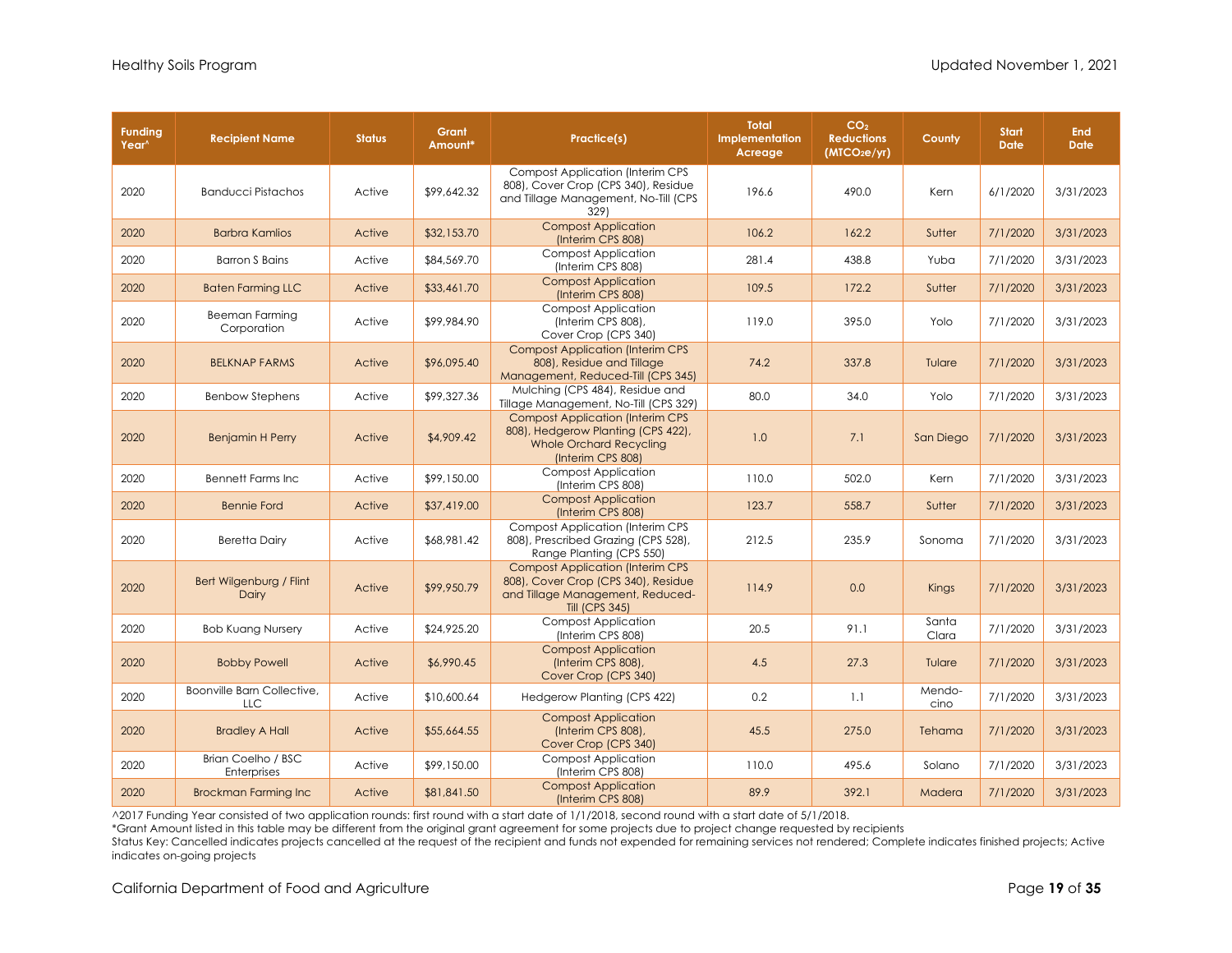| <b>Funding</b><br>Year <sup>^</sup> | <b>Recipient Name</b>              | <b>Status</b> | Grant<br>Amount* | Practice(s)                                                                                                                                     | <b>Total</b><br><b>Implementation</b><br>Acreage | CO <sub>2</sub><br><b>Reductions</b><br>(MTCO <sub>2</sub> e/yr) | County                  | <b>Start</b><br><b>Date</b> | <b>End</b><br><b>Date</b> |
|-------------------------------------|------------------------------------|---------------|------------------|-------------------------------------------------------------------------------------------------------------------------------------------------|--------------------------------------------------|------------------------------------------------------------------|-------------------------|-----------------------------|---------------------------|
| 2020                                | <b>Bruce E Frost</b>               | Active        | \$44,700.00      | <b>Compost Application</b><br>(Interim CPS 808)                                                                                                 | 37.0                                             | 170.0                                                            | Kern                    | 7/1/2020                    | 3/31/2023                 |
| 2020                                | <b>Bruce Myers</b>                 | Active        | \$99,750.00      | <b>Compost Application</b><br>(Interim CPS 808)                                                                                                 | 83.0                                             | 375.3                                                            | Colusa                  | 7/1/2020                    | 3/31/2023                 |
| 2020                                | <b>Bullero Farms LLC</b>           | Active        | \$99,480.00      | <b>Compost Application</b><br>(Interim CPS 808)                                                                                                 | 92.2                                             | 403.6                                                            | Yolo                    | 7/1/2020                    | 3/31/2023                 |
| 2020                                | <b>Bullseye Farms</b>              | Active        | \$50,905.90      | <b>Compost Application (Interim CPS</b><br>808), Hedgerow Planting (CPS 422)                                                                    | 11.3                                             | 54.0                                                             | Yolo                    | 7/1/2020                    | 3/31/2023                 |
| 2020                                | Cal West Walnut                    | Active        | \$44,090.40      | <b>Compost Application</b><br>(Interim CPS 808)                                                                                                 | 145.0                                            | 226.3                                                            | Sutter                  | 7/1/2020                    | 3/31/2023                 |
| 2020                                | <b>Carl H Steffens</b>             | Active        | \$50,382.72      | <b>Compost Application (Interim CPS</b><br>808), Cover Crop (CPS 340),<br>Hedgerow Planting (CPS 422),<br>Mulching (CPS 484)                    | 4.0                                              | 24.8                                                             | Santa<br><b>Barbara</b> | 7/1/2020                    | 3/31/2023                 |
| 2020                                | Carl John Kruppa                   | Active        | \$97,179.00      | <b>Compost Application</b><br>(Interim CPS 808)                                                                                                 | 107.8                                            | 487.0                                                            | Merced                  | 7/1/2020                    | 3/31/2023                 |
| 2020                                | <b>Carl Ray Giesbrecht</b>         | Active        | \$46,611.24      | Cover Crop (CPS 340)                                                                                                                            | 145.1                                            | 223.0                                                            | Glenn,<br>Colusa        | 7/1/2020                    | 3/31/2023                 |
| 2020                                | Cary Lee Roulet                    | Active        | \$86,182.84      | <b>Compost Application (Interim CPS)</b><br>808), Hedgerow Planting (CPS 422)                                                                   | 60.9                                             | 264.5                                                            | Amador                  | 7/1/2020                    | 3/31/2023                 |
| 2020                                | <b>CGD Farms</b>                   | Active        | \$93,910.23      | <b>Compost Application (Interim CPS)</b><br>808), Cover Crop (CPS 340), Residue<br>and Tillage Management, No-Till (CPS<br>329)                 | 57.6                                             | 302.3                                                            | Colusa                  | 7/1/2020                    | 3/31/2023                 |
| 2020                                | <b>Chamisal Creek Ranch</b><br>LLC | Active        | \$99,150.00      | <b>Compost Application</b><br>(Interim CPS 808)                                                                                                 | 110.0                                            | 490.4                                                            | Colusa                  | 7/1/2020                    | 3/31/2023                 |
| 2020                                | <b>Charles Marsh Farming</b>       | Active        | \$37,910.23      | Riparian Forest Buffer (CPS 391),<br>Riparian Herbaceous Cover (CPS 390)                                                                        | 3.5                                              | 7.9                                                              | Colusa                  | 7/1/2020                    | 3/31/2023                 |
| 2020                                | <b>Chase Brothers Farms</b>        | Active        | \$69,933.81      | <b>Compost Application (Interim CPS</b><br>808), Cover Crop (CPS 340), Residue<br>and Tillage Management, Reduced-<br>Till (CPS 345)            | 47.0                                             | 261.1                                                            | Tulare                  | 7/1/2020                    | 3/31/2023                 |
| 2020                                | <b>Chase Farming Company</b>       | Active        | \$87,083.40      | <b>Compost Application (Interim CPS</b><br>808), Cover Crop (CPS 340), Residue<br>and Tillage Management, Reduced-<br><b>Till (CPS 345)</b>     | 54.0                                             | 331.3                                                            | Tulare                  | 7/1/2020                    | 3/31/2023                 |
| 2020                                | Cheston Sumpter /<br>Sumpter Farms | Active        | \$5,731.52       | <b>Compost Application</b><br>(Interim CPS 808),<br>Cover Crop (CPS 340),<br>Windbreak/Shelterbreak (CPS 380)                                   | 5.0                                              | 11.7                                                             | Merced                  | 7/1/2020                    | 3/31/2023                 |
| 2020                                | Christiana Laughlin                | Active        | \$13,171.20      | <b>Compost Application</b><br>(Interim CPS 808)                                                                                                 | 10.5                                             | 45.0                                                             | Santa Cruz              | 7/1/2020                    | 3/31/2023                 |
| 2020                                | Christopher L Bommarito            | Active        | \$47,584.99      | <b>Compost Application (Interim CPS)</b><br>808), Cover Crop (CPS 340), Mulching<br>(CPS 484), Windbreak/Shelterbelt<br>Establishment (CPS 380) | 10.5                                             | 33.8                                                             | Solano                  | 7/1/2020                    | 3/31/2023                 |

\*Grant Amount listed in this table may be different from the original grant agreement for some projects due to project change requested by recipients

Status Key: Cancelled indicates projects cancelled at the request of the recipient and funds not expended for remaining services not rendered; Complete indicates finished projects; Active indicates on-going projects

California Department of Food and Agriculture **Page 20** of **35 Page 20** of **35**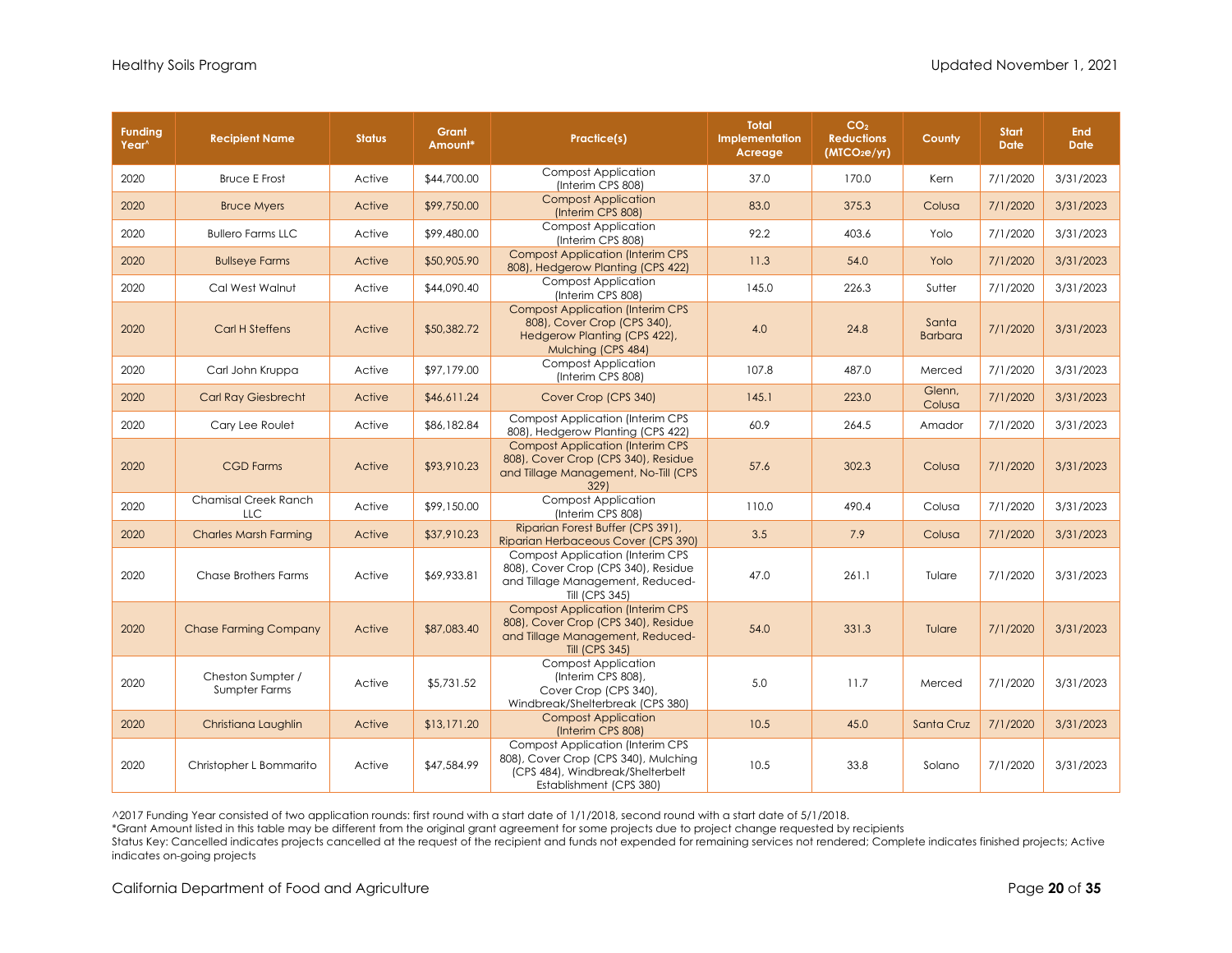| <b>Funding</b><br>Year^ | <b>Recipient Name</b>             | <b>Status</b> | Grant<br>Amount* | Practice(s)                                                                                                                                                    | <b>Total</b><br>Implementation<br>Acreage | CO <sub>2</sub><br><b>Reductions</b><br>(MTCO <sub>2</sub> e/yr) | County                | <b>Start</b><br><b>Date</b> | <b>End</b><br><b>Date</b> |
|-------------------------|-----------------------------------|---------------|------------------|----------------------------------------------------------------------------------------------------------------------------------------------------------------|-------------------------------------------|------------------------------------------------------------------|-----------------------|-----------------------------|---------------------------|
| 2020                    | Ciara Chase                       | Active        | \$94,736.91      | <b>Compost Application (Interim CPS</b><br>808), Residue and Tillage<br>Management, Reduced-Till (CPS 345)                                                     | 73.3                                      | 337.8                                                            | Imperial              | 7/1/2020                    | 3/31/2023                 |
| 2020                    | Claudine Ellen Moore              | Active        | \$4,845.15       | Conservation Cover (CPS 327),<br>Hedgerow Planting (CPS 422)                                                                                                   | 1.0                                       | 3.8                                                              | San Diego             | 6/1/2020                    | 3/31/2023                 |
| 2020                    | Cordi Family Farms Inc.           | Active        | \$9,750.90       | <b>Compost Application</b><br>(Interim CPS 808)                                                                                                                | 31.5                                      | 144.2                                                            | Sutter                | 7/1/2020                    | 3/31/2023                 |
| 2020                    | Cornerstone Certified<br>Vineyard | Active        | \$46,767.00      | <b>Compost Application</b><br>(Interim CPS 808)                                                                                                                | 50.6                                      | 221.2                                                            | Sonoma                | 7/1/2020                    | 3/31/2023                 |
| 2020                    | County Line Farms, Inc.           | Active        | \$99,760.50      | <b>Compost Application</b><br>(Interim CPS 808),<br>Cover Crop (CPS 340)                                                                                       | 105.0                                     | 410.0                                                            | Yolo                  | 7/1/2020                    | 3/31/2023                 |
| 2020                    | Couto Orchards                    | Active        | \$96,510.00      | <b>Compost Application (Interim CPS)</b><br>808)                                                                                                               | 80.3                                      | 366.5                                                            | Glenn                 | 7/1/2020                    | 3/31/2023                 |
| 2020                    | Cox Family Ranches, LLC           | Active        | \$14,593.41      | <b>Compost Application (Interim CPS</b><br>808), Conservation Cover (CPS 327),<br>Residue and Tillage Management,<br>No-Till (CPS 329)                         | 9.9                                       | 58.2                                                             | Fresno                | 7/1/2020                    | 3/31/2023                 |
| 2020                    | D & F Orchards                    | Active        | \$33,149.43      | Cover Crop (CPS 340)                                                                                                                                           | 103.1                                     | 160.0                                                            | Tulare                | 7/1/2020                    | 3/31/2023                 |
| 2020                    | Daniel Holdings 2 LLC             | Active        | \$99,281.46      | <b>Compost Application (Interim CPS</b><br>808), Cover Crop (CPS 340), Residue<br>and Tillage Management, No-Till (CPS<br>3291                                 | 70.0                                      | 395.0                                                            | Tulare                | 7/1/2020                    | 3/31/2023                 |
| 2020                    | Daniel Myers                      | Active        | \$99,900.00      | <b>Compost Application</b><br>(Interim CPS 808)                                                                                                                | 83.0                                      | 375.3                                                            | Stanislaus            | 7/1/2020                    | 3/31/2023                 |
| 2020                    | David A Nazaroff                  | Active        | \$33,592.20      | <b>Compost Application</b><br>(Interim CPS 808),<br>Cover Crop (CPS 340)                                                                                       | 22.0                                      | 131.1                                                            | Fresno                | 7/1/2020                    | 3/31/2023                 |
| 2020                    | David A Ramos                     | Active        | \$99,721.80      | <b>Compost Application (Interim CPS)</b><br>808), Cover Crop (CPS 340), Nutrient<br>Management (CPS 590), Residue and<br>Tillage Management, No-Till (CPS 329) | 65.0                                      | 384.0                                                            | Merced.<br>Stanislaus | 7/1/2020                    | 3/31/2023                 |
| 2020                    | David Bockman                     | Active        | \$14,820.00      | <b>Compost Application</b><br>(Interim CPS 808)                                                                                                                | 12.1                                      | 55.1                                                             | Tulare                | 7/1/2020                    | 3/31/2023                 |
| 2020                    | David Choate Farming              | Active        | \$38,025.78      | Whole Orchard Recycling<br>(Interim CPS 808)                                                                                                                   | 44.0                                      | 1.1                                                              | <b>Butte</b>          | 7/1/2020                    | 3/31/2023                 |
| 2020                    | David E Wallace                   | Active        | \$51,129.09      | <b>Compost Application</b><br>(Interim CPS 808), Cover Crop (CPS<br>340), Mulching (CPS 484),<br>Windbreak/Shelterbreak (CPS 380)                              | 7.0                                       | 43.9                                                             | Riverside             | 7/1/2020                    | 3/31/2023                 |
| 2020                    | David Serrano                     | Active        | \$40,066.00      | Cover Crop (CPS 340),<br>Hedgerow Planting (CPS 422),<br>Range Planting (CPS 550)                                                                              | 52.0                                      | 11.2                                                             | Merced                | 7/1/2020                    | 3/31/2023                 |
| 2020                    | <b>Delmart Farms Inc</b>          | Active        | \$20,648.16      | Cover Crop (CPS 340)                                                                                                                                           | 76.6                                      | 11.1                                                             | Tulare                | 7/1/2020                    | 3/31/2023                 |

\*Grant Amount listed in this table may be different from the original grant agreement for some projects due to project change requested by recipients

Status Key: Cancelled indicates projects cancelled at the request of the recipient and funds not expended for remaining services not rendered; Complete indicates finished projects; Active indicates on-going projects

California Department of Food and Agriculture **Page 21** of **35 Page 21** of **35**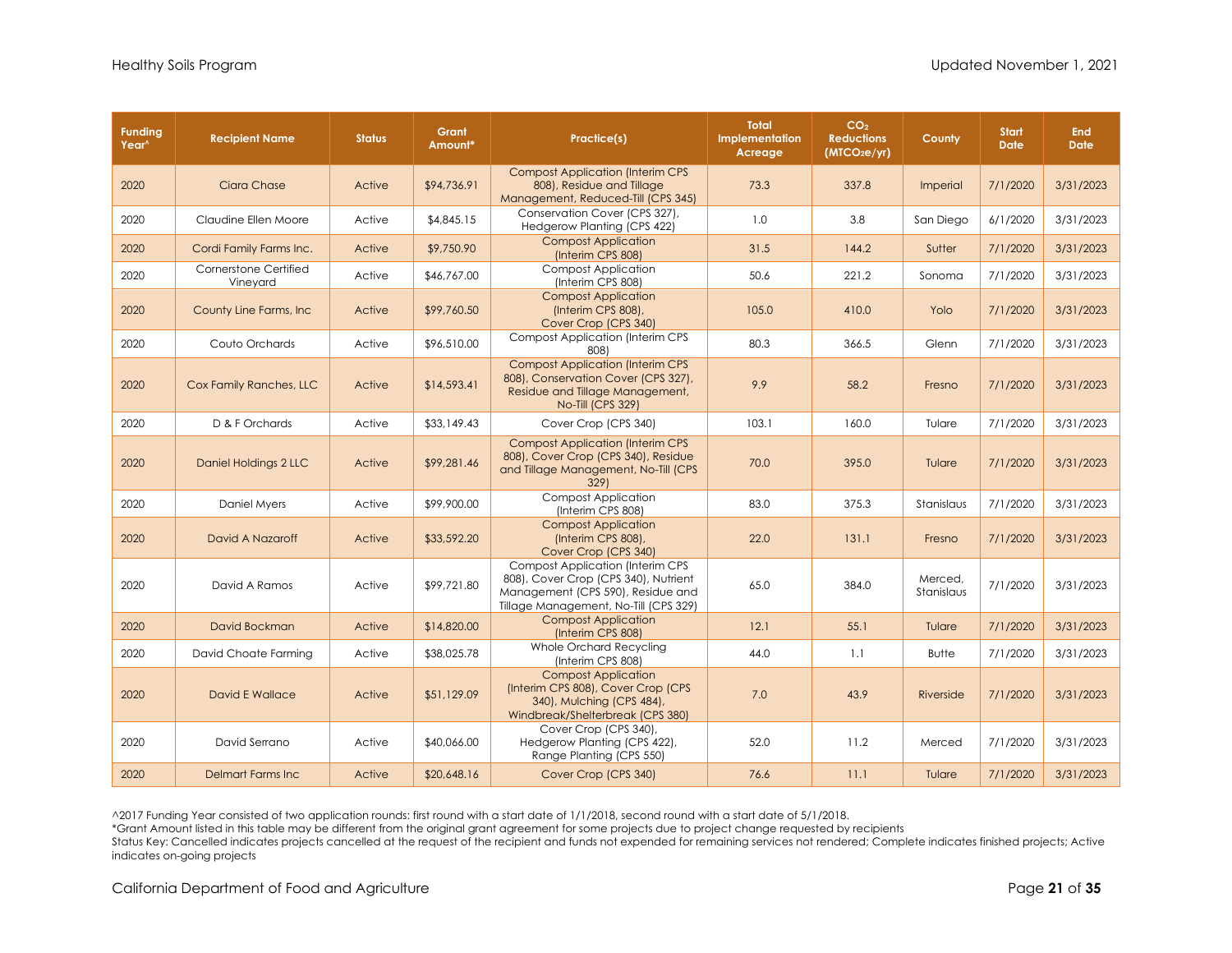| <b>Funding</b><br>Year^ | <b>Recipient Name</b>                | <b>Status</b> | Grant<br>Amount* | Practice(s)                                                                                                                                                       | <b>Total</b><br>Implementation<br>Acreage | CO <sub>2</sub><br><b>Reductions</b><br>(MICO <sub>2</sub> e/yr) | County                  | <b>Start</b><br><b>Date</b> | <b>End</b><br><b>Date</b> |
|-------------------------|--------------------------------------|---------------|------------------|-------------------------------------------------------------------------------------------------------------------------------------------------------------------|-------------------------------------------|------------------------------------------------------------------|-------------------------|-----------------------------|---------------------------|
| 2020                    | Dennis Friesen                       | Active        | \$99,968.40      | <b>Compost Application</b><br>(Interim CPS 808)                                                                                                                   | 83.1                                      | 372.9                                                            | Tulare                  | 7/1/2020                    | 3/31/2023                 |
| 2020                    | Dennis M Serpa Jr                    | Active        | \$98,713.20      | <b>Compost Application</b><br>(Interim CPS 808)                                                                                                                   | 81.9                                      | 364.0                                                            | Stanislaus              | 7/1/2020                    | 3/31/2023                 |
| 2020                    | DH Long Farming                      | Active        | \$99,750.00      | <b>Compost Application</b><br>(Interim CPS 808)                                                                                                                   | 83.0                                      | 375.4                                                            | Yolo                    | 7/1/2020                    | 3/31/2023                 |
| 2020                    | Diedre L. Ferrari / Ferrari<br>Ranch | Active        | \$76,069.20      | <b>Compost Application</b><br>(Interim CPS 808), Cover Crop (CPS<br>340), Mulching (CPS 484)                                                                      | 8.5                                       | 52.5                                                             | San<br>Joaquin          | 7/1/2020                    | 3/31/2023                 |
| 2020                    | DJM Orchards, Inc.                   | Active        | \$99,510.00      | <b>Compost Application</b><br>(Interim CPS 808)                                                                                                                   | 82.8                                      | 375.3                                                            | Colusa                  | 7/1/2020                    | 3/31/2023                 |
| 2020                    | Duane D Friesen                      | Active        | \$99,210.00      | <b>Compost Application</b><br>(Interim CPS 808)                                                                                                                   | 163.9                                     | 264.7                                                            | Tulare                  | 7/1/2020                    | 3/31/2023                 |
| 2020                    | DWK FARMS, LLC                       | Active        | \$97,977.60      | <b>Compost Application</b><br>(Interim CPS 808)                                                                                                                   | 161.8                                     | 259.5                                                            | Tulare,<br>Fresno       | 7/1/2020                    | 3/31/2023                 |
| 2020                    | E & L Farms                          | Active        | \$99,750.00      | <b>Compost Application</b><br>(Interim CPS 808)                                                                                                                   | 110.0                                     | 484.9                                                            | <b>Butte</b>            | 7/1/2020                    | 3/31/2023                 |
| 2020                    | <b>E&amp;S Farms LLC</b>             | Active        | \$10,751.40      | <b>Compost Application</b><br>(Interim CPS 808)                                                                                                                   | 17.7                                      | 28.0                                                             | Merced                  | 7/1/2020                    | 3/31/2023                 |
| 2020                    | Edison Land, LLC                     | Active        | \$16,088.40      | Cover Crop (CPS 340)                                                                                                                                              | 59.0                                      | 9.0                                                              | Kern                    | 7/1/2020                    | 3/31/2023                 |
| 2020                    | Edna Ranch Partnership               | Active        | \$79,368.00      | <b>Compost Application</b><br>(Interim CPS 808)                                                                                                                   | 87.0                                      | 388.4                                                            | <b>Butte</b>            | 7/1/2020                    | 3/31/2023                 |
| 2020                    | Eight Vines, LLC                     | Active        | \$29,031.90      | <b>Compost Application</b><br>(Interim CPS 808),<br>Cover Crop (CPS 340)                                                                                          | 19.0                                      | 114.1                                                            | San<br>Joaquin          | 7/1/2020                    | 3/31/2023                 |
| 2020                    | Elden Friesen                        | Active        | \$98,902.80      | <b>Compost Application</b><br>(Interim CPS 808)                                                                                                                   | 82.0                                      | 372.9                                                            | Tulare                  | 7/1/2020                    | 3/31/2023                 |
| 2020                    | Elijah James Kruppa                  | Active        | \$56,100.00      | <b>Compost Application</b><br>(Interim CPS 808)                                                                                                                   | 62.0                                      | 272.5                                                            | Merced                  | 7/1/2020                    | 3/31/2023                 |
| 2020                    | Emilia K Lois                        | Active        | \$18,978.87      | <b>Compost Application (Interim CPS</b><br>808), Cover Crop (CPS 340), Mulching<br>(CPS 484), Hedgerow Planting (CPS<br>422), Windbreak/Shelterbreak (CPS<br>380) | 1.9                                       | 13.3                                                             | Ventura                 | 7/1/2020                    | 3/31/2023                 |
| 2020                    | <b>Emmanuel Silva</b>                | Active        | \$27,603.00      | <b>Compost Application</b><br>(Interim CPS 808)                                                                                                                   | 99.0                                      | 131.9                                                            | <b>Butte</b>            | 7/1/2020                    | 3/31/2023                 |
| 2020                    | Etchegaray Farms, LLC                | Active        | \$99,467.40      | <b>Compost Application</b><br>(Interim CPS 808),<br>Cover Crop (CPS 340)                                                                                          | 74.0                                      | 453.0                                                            | San Luis<br>Obispo      | 7/1/2020                    | 3/31/2023                 |
| 2020                    | <b>ETX LLC</b>                       | Active        | \$55,470.00      | <b>Compost Application</b><br>(Interim CPS 808)                                                                                                                   | 46.1                                      | 209.1                                                            | <b>Imperial</b>         | 7/1/2020                    | 3/31/2023                 |
| 2020                    | Evans Farming LLC                    | Active        | \$99,832.20      | <b>Compost Application</b><br>(Interim CPS 808)                                                                                                                   | 329.3                                     | 1483.0                                                           | Sutter,<br><b>Butte</b> | 7/1/2020                    | 3/31/2023                 |
| 2020                    | Everardo Arteaga                     | Active        | \$44,170.80      | <b>Compost Application</b><br>(Interim CPS 808)                                                                                                                   | 36.7                                      | 166.4                                                            | Stanislaus              | 7/1/2020                    | 3/31/2023                 |

\*Grant Amount listed in this table may be different from the original grant agreement for some projects due to project change requested by recipients

Status Key: Cancelled indicates projects cancelled at the request of the recipient and funds not expended for remaining services not rendered; Complete indicates finished projects; Active indicates on-going projects

California Department of Food and Agriculture **Page 22** of **35 Page 22** of **35**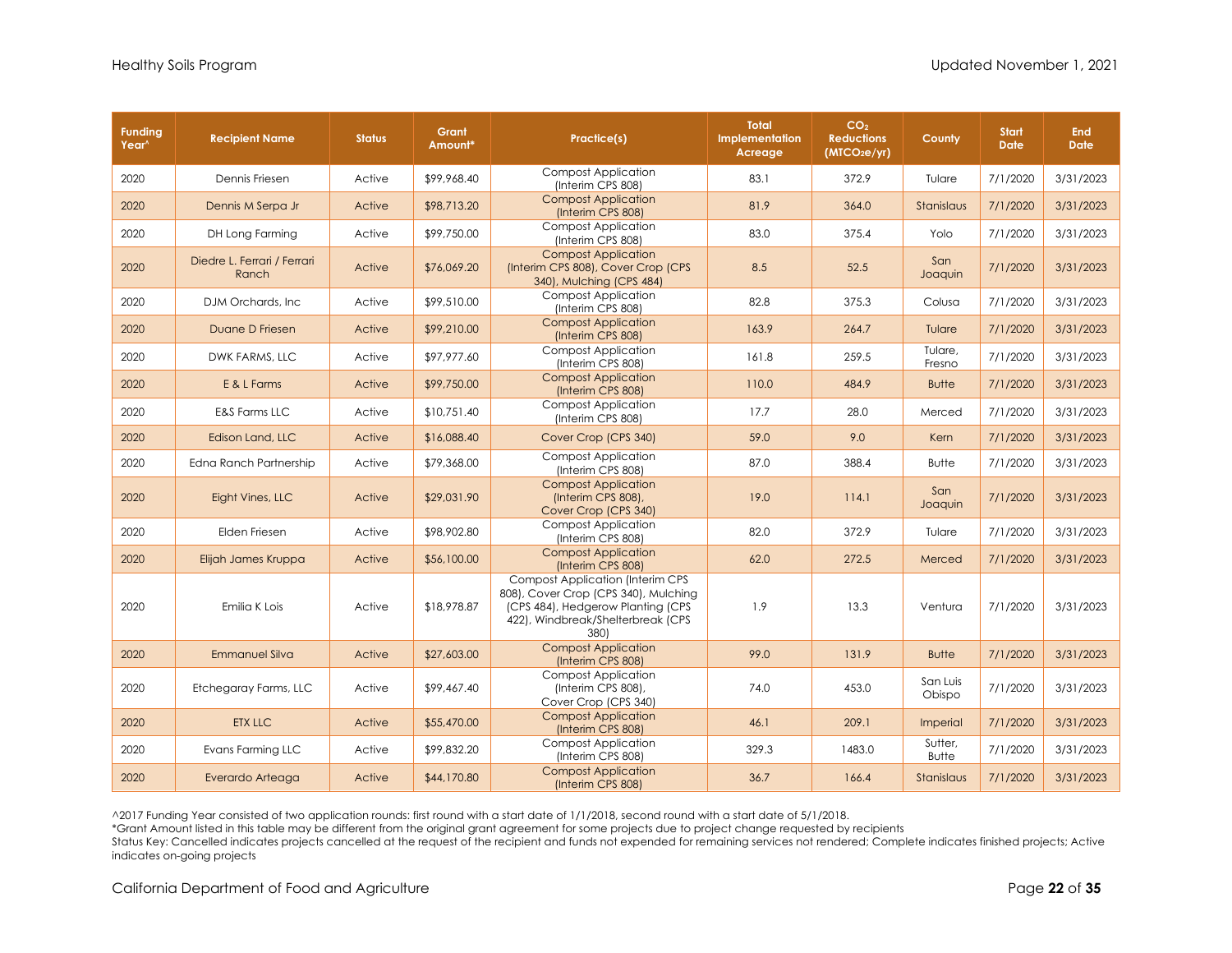| <b>Funding</b><br>Year^ | <b>Recipient Name</b>                    | <b>Status</b> | Grant<br>Amount* | Practice(s)                                                                                                                                                         | <b>Total</b><br><b>Implementation</b><br>Acreage | CO <sub>2</sub><br><b>Reductions</b><br>(MTCO <sub>2</sub> e/yr) | County                  | <b>Start</b><br><b>Date</b> | <b>End</b><br><b>Date</b> |
|-------------------------|------------------------------------------|---------------|------------------|---------------------------------------------------------------------------------------------------------------------------------------------------------------------|--------------------------------------------------|------------------------------------------------------------------|-------------------------|-----------------------------|---------------------------|
| 2020                    | Everett L Howard Farming                 | Active        | \$7,575.90       | <b>Compost Application</b><br>(Interim CPS 808)                                                                                                                     | 24.8                                             | 116.1                                                            | Sutter                  | 7/1/2020                    | 3/31/2023                 |
| 2020                    | <b>Fairview Farming</b><br>Company, Inc. | Active        | \$96,450.00      | <b>Compost Application</b><br>(Interim CPS 808)                                                                                                                     | 80.0                                             | 364.2                                                            | San Benito              | 7/1/2020                    | 3/31/2023                 |
| 2020                    | Fernray LLC                              | Active        | \$8,584.79       | Conservation Cover (CPS 327),<br>Windbreak/Shelterbreak (CPS 380)                                                                                                   | 34.2                                             | 100.0                                                            | San Diego               | 7/1/2020                    | 3/31/2023                 |
| 2020                    | Filice Farms, LP                         | Active        | \$67,500.00      | <b>Compost Application</b><br>(Interim CPS 808)                                                                                                                     | 56.0                                             | 256.2                                                            | San Benito              | 7/1/2020                    | 3/31/2023                 |
| 2020                    | First Rain Farm / Tim Van<br>Wagner      | Active        | \$27,341.09      | <b>Compost Application (Interim CPS)</b><br>808), Hedgerow Planting (CPS 422),<br>Range Planting (CPS 550),<br>Mulching (CPS 484)                                   | 17.4                                             | 24.8                                                             | Nevada                  | 7/1/2020                    | 3/31/2023                 |
| 2020                    | <b>Five Safe TLLC</b>                    | Active        | \$99,607.68      | <b>Compost Application</b><br>(Interim CPS 808),<br>Mulching (CPS 484)                                                                                              | 11.9                                             | 42.1                                                             | Riverside               | 7/1/2020                    | 3/31/2023                 |
| 2020                    | Flying V Farm LLC                        | Active        | \$11,736.83      | Whole Orchard Recycling<br>(Interim CPS 808),<br>Hedgerow Planting (CPS 422)                                                                                        | 4.3                                              | 0.9                                                              | El Dorado               | 7/1/2020                    | 3/31/2023                 |
| 2020                    | Fortunati LLC                            | Active        | \$10,566.00      | <b>Compost Application</b><br>(Interim CPS 808)                                                                                                                     | 8.7                                              | 38.0                                                             | Napa                    | 7/1/2020                    | 3/31/2023                 |
| 2020                    | Fortune Farmstead, Inc.                  | Active        | \$94,271.40      | <b>Compost Application</b><br>(Interim CPS 808)                                                                                                                     | 312.2                                            | 488.6                                                            | Sutter                  | 7/1/2020                    | 3/31/2023                 |
| 2020                    | <b>Frank A Corriea</b>                   | Active        | \$23,645.34      | Cover Crop (CPS 340)                                                                                                                                                | 73.4                                             | 115.0                                                            | Glenn                   | 7/1/2020                    | 3/31/2023                 |
| 2020                    | Frank Olagaray                           | Active        | \$98,960.18      | Hedgerow Planting (CPS 422)                                                                                                                                         | 1.7                                              | 17.0                                                             | San<br>Joaquin          | 7/1/2020                    | 3/31/2023                 |
| 2020                    | Friesen Ag, Inc                          | Active        | \$91,550.40      | <b>Compost Application</b><br>(Interim CPS 808)                                                                                                                     | 76.0                                             | 343.8                                                            | Solano                  | 7/1/2020                    | 3/31/2023                 |
| 2020                    | Frinj Coffe Incorporated                 | Active        | \$98,019.56      | <b>Compost Application</b><br>(Interim CPS 808), Cover Crop (CPS<br>340), Mulching (CPS 484), Nutrient<br>Management (CPS 590),<br>Windbreak/Shelterbreak (CPS 380) | 9.3                                              | 79.5                                                             | Santa<br><b>Barbara</b> | 7/1/2020                    | 3/31/2023                 |
| 2020                    | G & A Pamma Orchards                     | Active        | \$65,535.00      | <b>Compost Application</b><br>(Interim CPS 808)                                                                                                                     | 217.5                                            | 344.4                                                            | Sutter                  | 7/1/2020                    | 3/31/2023                 |
| 2020                    | GA Farm Inc                              | Active        | \$99,887.72      | <b>Compost Application</b><br>(Interim CPS 808),<br>Mulching (CPS 484)                                                                                              | 77.0                                             | 327.7                                                            | Merced                  | 7/1/2020                    | 3/31/2023                 |
| 2020                    | <b>Garden Valley Ranch</b><br>Events LLC | Active        | \$14,263.40      | <b>Compost Application (Interim CPS</b><br>808), Cover Crop (CPS 340),<br>Hedgerow Planting (CPS 422) Planting<br>(CPS 422), Tree/Shrub Establishment<br>(CPS 612)  | 3.0                                              | 11.1                                                             | Sonoma                  | 7/1/2020                    | 3/31/2023                 |
| 2020                    | Garth E Williams                         | Active        | \$84,678.00      | <b>Compost Application</b><br>(Interim CPS 808)                                                                                                                     | 70.4                                             | 308.4                                                            | Colusa                  | 7/1/2020                    | 3/31/2023                 |
| 2020                    | Gless Ranch, Inc.                        | Active        | \$94,825.34      | <b>Whole Orchard Recycling</b><br>(Interim CPS 808)                                                                                                                 | 109.7                                            | 8.6                                                              | Kern                    | 7/1/2020                    | 3/31/2023                 |

\*Grant Amount listed in this table may be different from the original grant agreement for some projects due to project change requested by recipients

Status Key: Cancelled indicates projects cancelled at the request of the recipient and funds not expended for remaining services not rendered; Complete indicates finished projects; Active indicates on-going projects

California Department of Food and Agriculture **Page 23** of **35** Or **Page 23** of **35**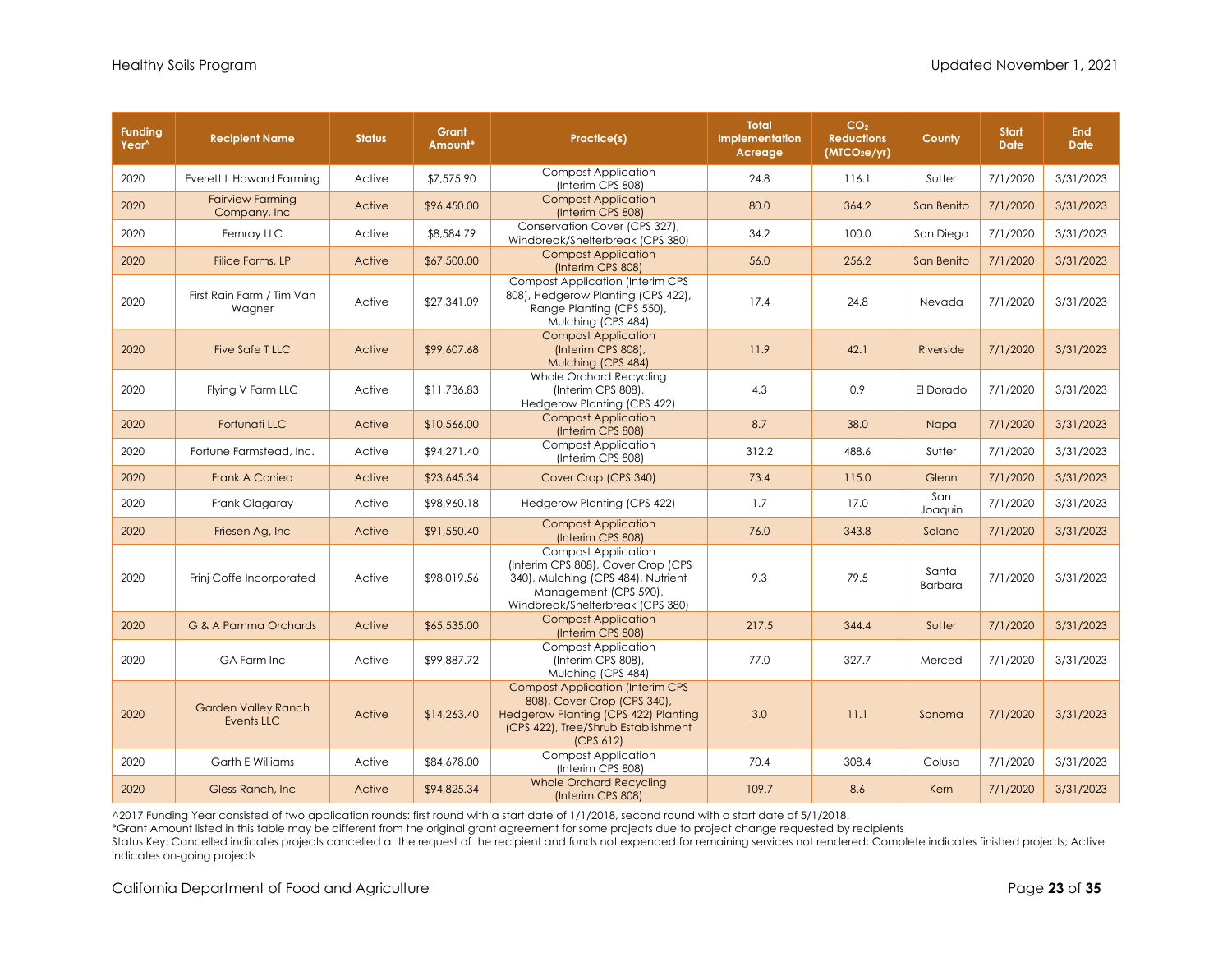| <b>Funding</b><br>Year <sup>^</sup> | <b>Recipient Name</b>              | <b>Status</b> | Grant<br>Amount* | Practice(s)                                                                                                                                                    | <b>Total</b><br><b>Implementation</b><br>Acreage | CO <sub>2</sub><br><b>Reductions</b><br>(MTCO <sub>2</sub> e/yr) | County            | <b>Start</b><br><b>Date</b> | <b>End</b><br><b>Date</b> |
|-------------------------------------|------------------------------------|---------------|------------------|----------------------------------------------------------------------------------------------------------------------------------------------------------------|--------------------------------------------------|------------------------------------------------------------------|-------------------|-----------------------------|---------------------------|
| 2020                                | Golden Valley Fruit<br>Packing Inc | Active        | \$42,200.10      | <b>Compost Application</b><br>(Interim CPS 808)                                                                                                                | 140.2                                            | 163.2                                                            | Sutter            | 7/1/2020                    | 3/31/2023                 |
| 2020                                | Gordon Farms Inc.                  | Active        | \$99,900.00      | <b>Compost Application</b><br>(Interim CPS 808)                                                                                                                | 83.0                                             | 375.4                                                            | Yolo              | 7/1/2020                    | 3/31/2023                 |
| 2020                                | Gregory M Cox                      | Active        | \$77,391.40      | <b>Compost Application</b><br>(Interim CPS 808), Conservation<br>Cover (CPS 327), Residue and Tillage<br>Management, No-Till (CPS 329)                         | 52.9                                             | 378.0                                                            | Fresno            | 7/1/2020                    | 3/31/2023                 |
| 2020                                | <b>Gulzar Sran</b>                 | Active        | \$63,447.36      | <b>Compost Application (Interim CPS)</b><br>808), Cover Crop (CPS 340), Nutrient<br>Management (CPS 590), Residue and<br>Tillage Management, No-Till (CPS 329) | 38.0                                             | 248.1                                                            | Fresno            | 7/1/2020                    | 3/31/2023                 |
| 2020                                | Guo Ping Yuan Nursery              | Active        | \$4,758.00       | <b>Compost Application</b><br>(Interim CPS 808)                                                                                                                | 3.8                                              | 17.2                                                             | Santa<br>Clara    | 7/1/2020                    | 3/31/2023                 |
| 2020                                | Gurnam S. Pamma                    | Active        | \$96,693.00      | <b>Compost Application</b><br>(Interim CPS 808)                                                                                                                | 318.3                                            | 497.6                                                            | Sutter            | 7/1/2020                    | 3/31/2023                 |
| 2020                                | Gwenael A Engelskirchen            | Active        | \$12,982.36      | <b>Compost Application (Interim CPS</b><br>808), Cover Crop (CPS 340),<br>Conservation Cover (CPS 327),<br>Mulching (CPS 484), Hedgerow<br>Planting (CPS 422)  | 0.6                                              | 3.4                                                              | Yolo              | 7/1/2020                    | 3/31/2023                 |
| 2020                                | <b>Haiku Vineyards LLC</b>         | Active        | \$77,246.40      | <b>Compost Application</b><br>(Interim CPS 808)                                                                                                                | 64.1                                             | 280.1                                                            | Mendo-<br>cino    | 7/1/2020                    | 3/31/2023                 |
| 2020                                | Han Qiang Kuang Nursery            | Active        | \$4,437.60       | Compost Application<br>(Interim CPS 808)                                                                                                                       | 3.6                                              | 16.3                                                             | Santa<br>Clara    | 7/1/2020                    | 3/31/2023                 |
| 2020                                | Hand in Garden Inc.                | Active        | \$3,351.00       | Cover Crop (CPS 340)                                                                                                                                           | 10.0                                             | 15.7                                                             | <b>Butte</b>      | 7/1/2020                    | 3/31/2023                 |
| 2020                                | Harminder Sohal                    | Active        | \$65,893.50      | <b>Compost Application</b><br>(Interim CPS 808)                                                                                                                | 213.6                                            | 313.8                                                            | Butte,<br>Sutter  | 7/1/2020                    | 3/31/2023                 |
| 2020                                | Harmon Thiara                      | Active        | \$95,726.70      | <b>Compost Application</b><br>(Interim CPS 808)                                                                                                                | 316.1                                            | 497.6                                                            | Sutter,<br>Colusa | 7/1/2020                    | 3/31/2023                 |
| 2020                                | <b>Harpreet B Bains</b>            | Active        | \$99,508.80      | <b>Compost Application</b><br>(Interim CPS 808)                                                                                                                | 330.2                                            | 1459.7                                                           | <b>Butte</b>      | 7/1/2020                    | 3/31/2023                 |
| 2020                                | <b>H-Cat Farms LLC</b>             | Active        | \$80,734.81      | <b>Compost Application (Interim CPS</b><br>808), Cover Crop (CPS 340), Residue<br>and Tillage Management, Reduced-<br><b>Till (CPS 345)</b>                    | 50.1                                             | 304.3                                                            | Tulare            | 7/1/2020                    | 3/31/2023                 |
| 2020                                | <b>Healthy Nature Inc</b>          | Active        | \$99,436.41      | <b>Compost Application</b><br>(Interim CPS 808),<br>Mulching (CPS 484)                                                                                         | 17.3                                             | 80.2                                                             | Tulare            | 7/1/2020                    | 3/31/2023                 |
| 2020                                | Hiro Asai Farm, Inc.               | Active        | \$91,350.00      | <b>Compost Application</b><br>(Interim CPS 808)                                                                                                                | 101.0                                            | 437.8                                                            | Merced            | 7/1/2020                    | 3/31/2023                 |
| 2020                                | Hofer Family Farm                  | Active        | \$72,531.00      | <b>Compost Application</b><br>(Interim CPS 808)                                                                                                                | 119.1                                            | 189.5                                                            | Tulare            | 7/1/2020                    | 3/31/2023                 |
| 2020                                | <b>Hossfeld Vineyard Inc</b>       | Active        | \$78,278.07      | <b>Compost Application</b><br>(Interim CPS 808), Cover Crop (CPS<br>340), Mulching (CPS 484),                                                                  | 26.1                                             | 171.1                                                            | Napa              | 7/1/2020                    | 3/31/2023                 |

\*Grant Amount listed in this table may be different from the original grant agreement for some projects due to project change requested by recipients

Status Key: Cancelled indicates projects cancelled at the request of the recipient and funds not expended for remaining services not rendered; Complete indicates finished projects; Active indicates on-going projects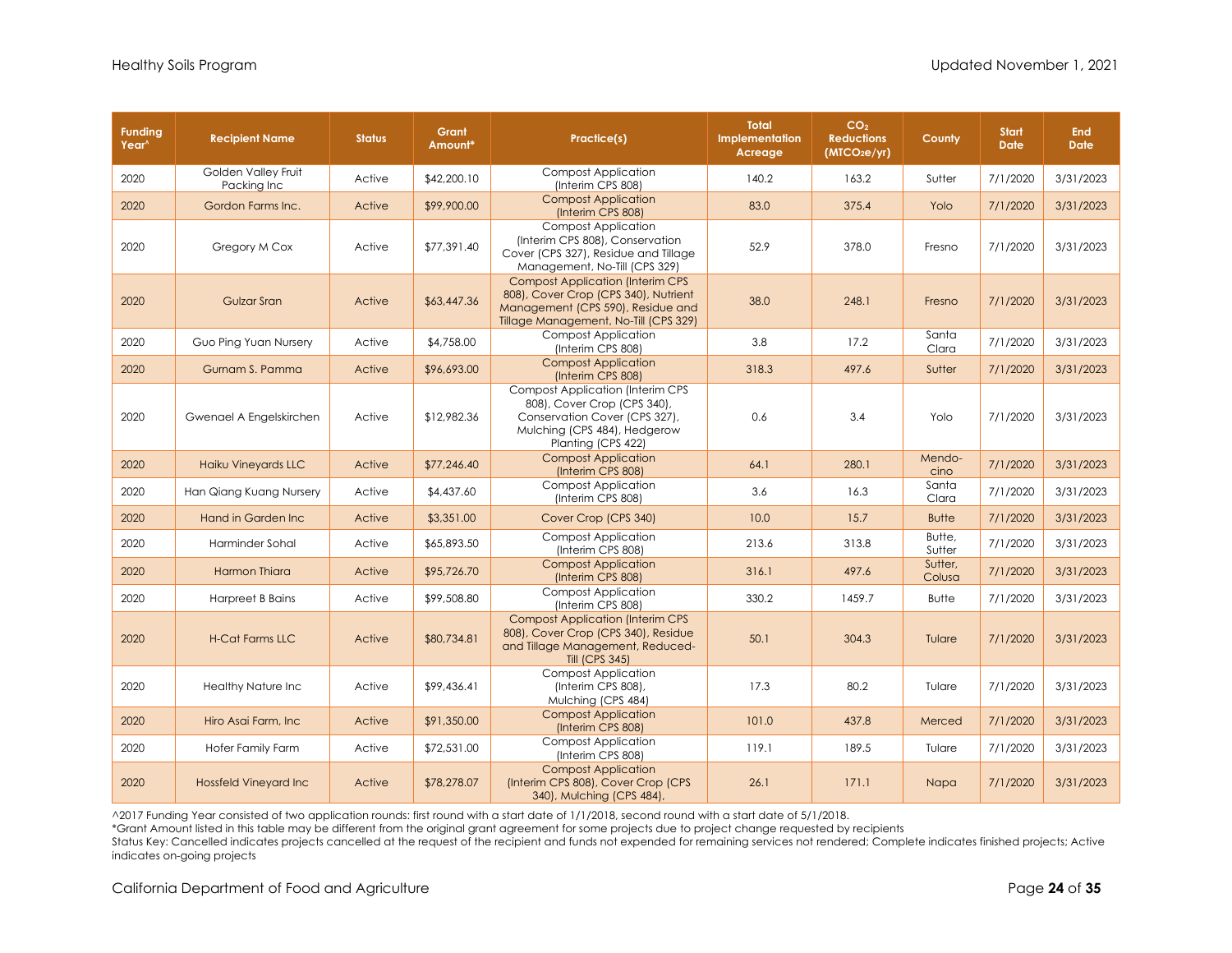| <b>Funding</b><br>Year <sup>^</sup> | <b>Recipient Name</b>                       | <b>Status</b> | Grant<br>Amount* | Practice(s)                                                                                        | <b>Total</b><br><b>Implementation</b><br>Acreage | CO <sub>2</sub><br><b>Reductions</b><br>(MICO <sub>2</sub> e/yr) | County               | <b>Start</b><br><b>Date</b> | <b>End</b><br><b>Date</b> |
|-------------------------------------|---------------------------------------------|---------------|------------------|----------------------------------------------------------------------------------------------------|--------------------------------------------------|------------------------------------------------------------------|----------------------|-----------------------------|---------------------------|
|                                     |                                             |               |                  | <b>Hedgerow Planting (CPS 422)</b>                                                                 |                                                  |                                                                  |                      |                             |                           |
| 2020                                | Huerta Family Farms Inc                     | Active        | \$97,290.00      | <b>Compost Application</b><br>(Interim CPS 808)                                                    | 160.4                                            | 256.2                                                            | Fresno               | 7/1/2020                    | 3/31/2023                 |
| 2020                                | <b>Hungry Hollow Partners</b><br><b>LLC</b> | Active        | \$99,468.70      | <b>Compost Application</b><br>(Interim CPS 808),<br>Cover Crop (CPS 340)                           | 193.3                                            | 490.0                                                            | Yolo                 | 7/1/2020                    | 3/31/2023                 |
| 2020                                | Imperial Orchards LLC                       | Active        | \$99,990.00      | <b>Compost Application</b><br>(Interim CPS 808)                                                    | 332.3                                            | 522.0                                                            | Yuba                 | 7/1/2020                    | 3/31/2023                 |
| 2020                                | Integrated Ecology Farm,<br><b>LLC</b>      | Active        | \$91,265.70      | Cover Crop (CPS 340),<br>Mulching (CPS 484)                                                        | 31.2                                             | 50.0                                                             | Tulare               | 7/1/2020                    | 3/31/2023                 |
| 2020                                | J L Produce                                 | Active        | \$17,303.44      | <b>Compost Application (Interim CPS</b><br>808), Hedgerow Planting (CPS 422)<br>Planting (CPS 422) | 10.9                                             | 49.3                                                             | Fresno               | 7/1/2020                    | 3/31/2023                 |
| 2020                                | J Seibert Farms LLC                         | Active        | \$44,400.00      | <b>Compost Application</b><br>(Interim CPS 808)                                                    | 37.0                                             | 167.1                                                            | Fresno               | 7/1/2020                    | 3/31/2023                 |
| 2020                                | J.L. Aldrich Ranch /<br>Daphne Blackmer     | Active        | \$99,333.78      | <b>Compost Application</b><br>(Interim CPS 808), Cover Crop (CPS<br>340), Mulching (CPS 484)       | 55.0                                             | 135.2                                                            | Sacrament<br>$\circ$ | 7/1/2020                    | 3/31/2023                 |
| 2020                                | Jaismin K Pamma                             | Active        | \$73,024.50      | <b>Compost Application</b><br>(Interim CPS 808)                                                    | 311.3                                            | 345.8                                                            | Butte,<br>Sutter     | 7/1/2020                    | 3/31/2023                 |
| 2020                                | James B Lawrence                            | Active        | \$67,950.00      | <b>Compost Application</b><br>(Interim CPS 808)                                                    | 89.0                                             | 198.4                                                            | Contra<br>Costa      | 7/1/2020                    | 3/31/2023                 |
| 2020                                | James Parr / Suisun Valley<br>Groves        | Active        | \$15,150.00      | <b>Compost Application</b><br>(Interim CPS 808)                                                    | 12.5                                             | 56.1                                                             | Solano               | 7/1/2020                    | 3/31/2023                 |
| 2020                                | Jasmin Thiara                               | Active        | \$32,862.30      | <b>Compost Application</b><br>(Interim CPS 808)                                                    | 289.9                                            | 164.3                                                            | Yuba,<br>Sutter      | 7/1/2020                    | 3/31/2023                 |
| 2020                                | Jason Spaletta                              | Active        | \$99,406.50      | <b>Compost Application</b><br>(Interim CPS 808),<br>Cover Crop (CPS 340)                           | 65.0                                             | 385.4                                                            | San<br>Joaquin       | 7/1/2020                    | 3/31/2023                 |
| 2020                                | Jasvir Mann                                 | Active        | \$6,806.40       | <b>Compost Application</b><br>(Interim CPS 808)                                                    | 21.7                                             | 34.0                                                             | Sutter               | 7/1/2020                    | 3/31/2023                 |
| 2020                                | Jedidiah Clay Kruppa                        | Active        | \$76,200.00      | <b>Compost Application</b><br>(Interim CPS 808)                                                    | 84.0                                             | 379.8                                                            | Merced               | 7/1/2020                    | 3/31/2023                 |
| 2020                                | Jeff Banducci Farms, Inc.                   | Active        | \$79,322.40      | <b>Compost Application</b><br>(Interim CPS 808)                                                    | 66.0                                             | 295.0                                                            | Kern                 | 7/1/2020                    | 3/31/2023                 |
| 2020                                | Jennifer V Bennett                          | Active        | \$99,150.00      | <b>Compost Application</b><br>(Interim CPS 808)                                                    | 110.0                                            | 502.0                                                            | Kern                 | 7/1/2020                    | 3/31/2023                 |
| 2020                                | Jimmie Nazaroff                             | Active        | \$52,950.00      | <b>Compost Application</b><br>(Interim CPS 808)                                                    | 44.0                                             | 196.1                                                            | Fresno               | 7/1/2020                    | 3/31/2023                 |
| 2020                                | <b>Joe Chen Nursery</b>                     | Active        | \$6,525.60       | <b>Compost Application</b><br>(Interim CPS 808)                                                    | 5.3                                              | 24.0                                                             | Santa<br>Clara       | 7/1/2020                    | 3/31/2023                 |
| 2020                                | John Gomes                                  | Active        | \$27,750.00      | <b>Compost Application</b><br>(Interim CPS 808)                                                    | 23.0                                             | 97.2                                                             | Merced               | 7/1/2020                    | 3/31/2023                 |
| 2020                                | John H Erickson                             | Active        | \$44,931.78      | <b>Whole Orchard Recycling</b><br>(Interim CPS 808)                                                | 52.0                                             | 3.3                                                              | Glenn                | 7/1/2020                    | 3/31/2023                 |

\*Grant Amount listed in this table may be different from the original grant agreement for some projects due to project change requested by recipients

Status Key: Cancelled indicates projects cancelled at the request of the recipient and funds not expended for remaining services not rendered; Complete indicates finished projects; Active indicates on-going projects

California Department of Food and Agriculture **Page 25** of **35** Of **35**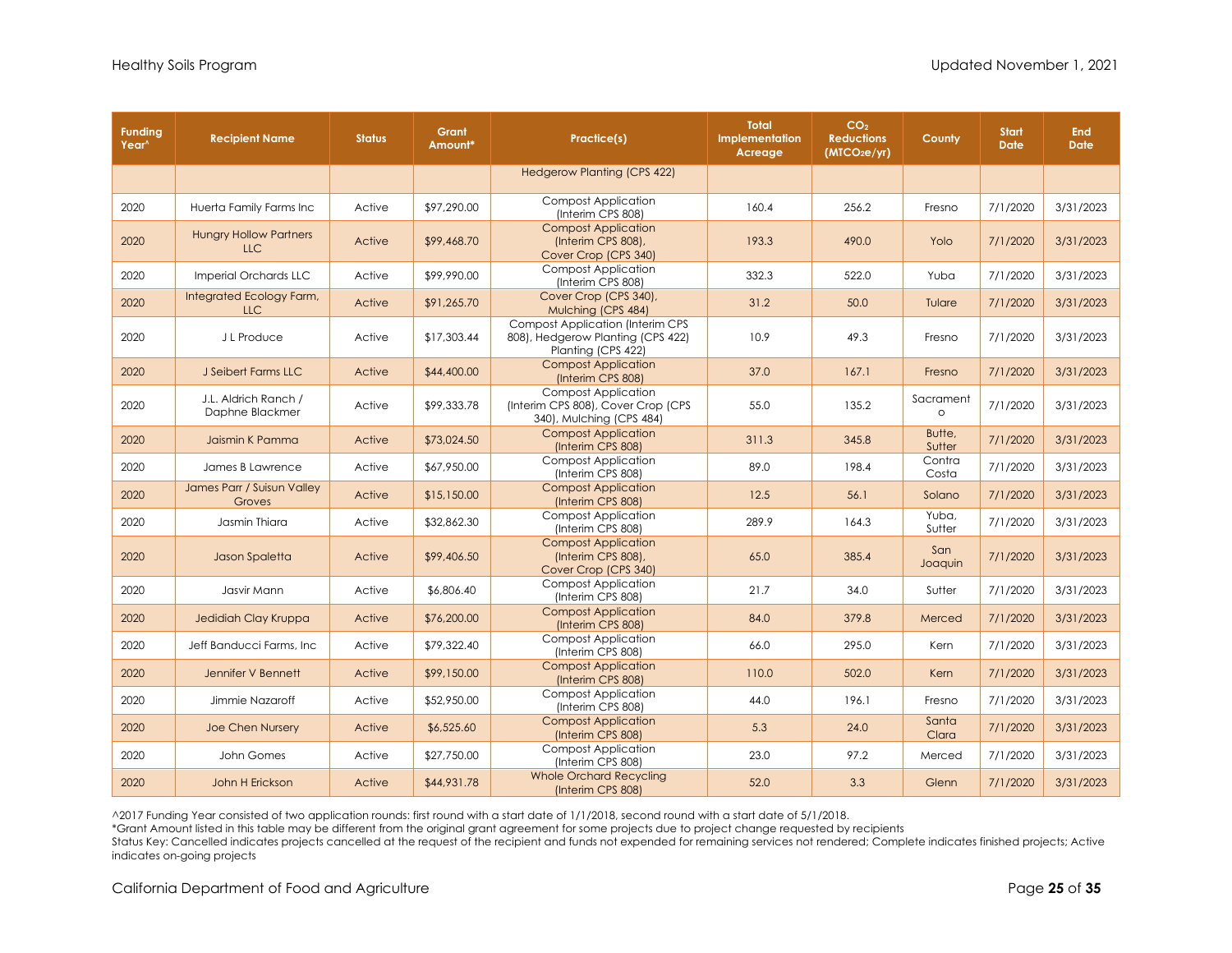| <b>Funding</b><br>Year <sup>^</sup> | <b>Recipient Name</b>              | <b>Status</b> | Grant<br>Amount* | Practice(s)                                                                                                                            | <b>Total</b><br>Implementation<br>Acreage | CO <sub>2</sub><br><b>Reductions</b><br>(MTCO <sub>2</sub> e/yr) | County                  | <b>Start</b><br><b>Date</b> | <b>End</b><br>Date |
|-------------------------------------|------------------------------------|---------------|------------------|----------------------------------------------------------------------------------------------------------------------------------------|-------------------------------------------|------------------------------------------------------------------|-------------------------|-----------------------------|--------------------|
| 2020                                | John R Santana                     | Active        | \$95,145.53      | <b>Compost Application (Interim CPS)</b><br>808), Cover Crop (CPS 340),<br>Hedgerow Planting (CPS 422)                                 | 61.8                                      | 241.0                                                            | Merced                  | 7/1/2020                    | 3/31/2023          |
| 2020                                | Johnson-Cofran-Furlong             | Active        | \$97,318.80      | <b>Compost Application</b><br>(Interim CPS 808)                                                                                        | 81.0                                      | 371.5                                                            | Solano                  | 7/1/2020                    | 3/31/2023          |
| 2020                                | Jon D Justeson                     | Active        | \$78,453.36      | Cover Crop (CPS 340),<br><b>Compost Application</b><br>(Interim CPS 808)                                                               | 63.8                                      | 374.9                                                            | <b>Butte</b>            | 7/1/2020                    | 3/31/2023          |
| 2020                                | Joost C Bulk                       | Active        | \$75,317.88      | <b>Compost Application (Interim CPS</b><br>808), Whole Orchard Recycling<br>(Interim CPS 808), Cover Crop (CPS<br>340)                 | 31.5                                      | 201.0                                                            | Merced                  | 7/1/2020                    | 3/31/2023          |
| 2020                                | Jose Ramirez                       | Active        | \$44,214.17      | <b>Compost Application (Interim CPS)</b><br>808), Cover Crop (CPS 340),<br>Hedgerow Planting (CPS 422)                                 | 19.9                                      | 122.2                                                            | Merced                  | 7/1/2020                    | 3/31/2023          |
| 2020                                | Joseph Fernandes /<br>Fernjo Farms | Active        | \$80,629.10      | <b>Compost Application (Interim CPS)</b><br>808), Cover Crop (CPS 340), Residue<br>and Tillage Management,<br><b>No-Till (CPS 329)</b> | 115.4                                     | 247.0                                                            | Kern                    | 7/1/2020                    | 3/31/2023          |
| 2020                                | Julie M Nord                       | Cancelled     | \$2,245.47       |                                                                                                                                        |                                           |                                                                  |                         |                             |                    |
| 2020                                | K & J Partnership                  | Active        | \$52,077.00      | <b>Compost Application</b><br>(Interim CPS 808)                                                                                        | 86.5                                      | 136.2                                                            | Glenn                   | 7/1/2020                    | 3/31/2023          |
| 2020                                | Karen E Rippey                     | Active        | \$54,367.54      | Hedgerow Planting (CPS 422)                                                                                                            | 1.0                                       | 9.0                                                              | Napa                    | 7/1/2020                    | 3/31/2023          |
| 2020                                | Karmdeep S Bains                   | Active        | \$94,175.10      | <b>Compost Application</b><br>(Interim CPS 808)                                                                                        | 310.4                                     | 488.6                                                            | Sutter,<br><b>Butte</b> | 7/1/2020                    | 3/31/2023          |
| 2020                                | Kashmir Cheema                     | Active        | \$50,295.60      | <b>Compost Application</b><br>(Interim CPS 808)                                                                                        | 165.2                                     | 238.8                                                            | Sutter,<br><b>Butte</b> | 7/1/2020                    | 3/31/2023          |
| 2020                                | <b>Katherine Myers</b>             | Active        | \$99,750.00      | <b>Compost Application</b><br>(Interim CPS 808)                                                                                        | 83.0                                      | 375.3                                                            | Yolo,<br>Colusa         | 7/1/2020                    | 3/31/2023          |
| 2020                                | Kelly Douglass (Douglass<br>Ranch) | Active        | \$42,630.00      | <b>Compost Application</b><br>(Interim CPS 808)                                                                                        | 35.3                                      | 158.2                                                            | Glenn                   | 7/1/2020                    | 3/31/2023          |
| 2020                                | Kenneth E Rapp Jr                  | Active        | \$11,333.40      | Cover Crop (CPS 340)                                                                                                                   | 34.0                                      | 53.0                                                             | Merced                  | 7/1/2020                    | 3/31/2023          |
| 2020                                | Kenneth Erickson                   | Active        | \$83,397.90      | <b>Compost Application</b><br>(Interim CPS 808)                                                                                        | 274.0                                     | 424.5                                                            | Sutter,<br>Colusa       | 7/1/2020                    | 3/31/2023          |
| 2020                                | <b>Kenneth Wendell Grace</b>       | Active        | \$98,182.80      | <b>Compost Application</b><br>(Interim CPS 808)                                                                                        | 81.7                                      | 361.0                                                            | Stanislaus              | 7/1/2020                    | 3/31/2023          |
| 2020                                | Keo Vanh                           | Active        | \$47,263.20      | <b>Compost Application</b><br>(Interim CPS 808),<br>Cover Crop (CPS 340)                                                               | 32.0                                      | 200.0                                                            | Merced                  | 7/1/2020                    | 3/31/2023          |
| 2020                                | <b>Kerry Mezger</b>                | Active        | \$99,150.00      | <b>Compost Application</b><br>(Interim CPS 808)                                                                                        | 110.0                                     | 490.4                                                            | Colusa                  | 7/1/2020                    | 3/31/2023          |
| 2020                                | Kitchen Line, Inc.                 | Active        | \$22,951.50      | <b>Compost Application</b><br>(Interim CPS 808),<br>Cover Crop (CPS 340)                                                               | 15.0                                      | 91.1                                                             | Solano                  | 7/1/2020                    | 3/31/2023          |

\*Grant Amount listed in this table may be different from the original grant agreement for some projects due to project change requested by recipients

Status Key: Cancelled indicates projects cancelled at the request of the recipient and funds not expended for remaining services not rendered; Complete indicates finished projects; Active indicates on-going projects

California Department of Food and Agriculture **Page 26** of **35** and **Page 26** of **35** and **Page 26** of **35**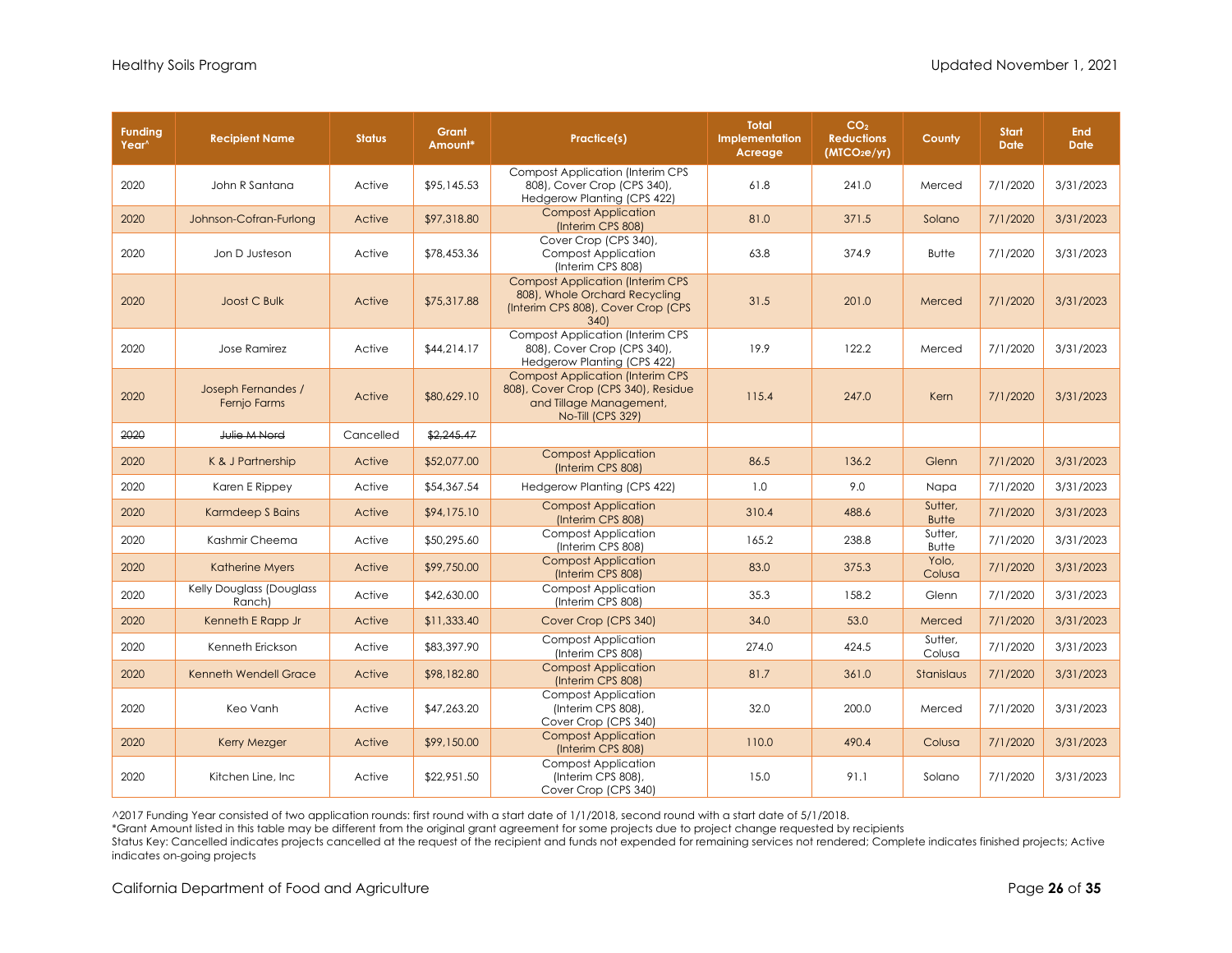| <b>Funding</b><br>Year <sup>^</sup> | <b>Recipient Name</b>                                        | <b>Status</b> | Grant<br>Amount* | Practice(s)                                                                                                                                                    | Total<br><b>Implementation</b><br>Acreage | CO <sub>2</sub><br><b>Reductions</b><br>(MICO <sub>2</sub> e/yr) | County       | <b>Start</b><br><b>Date</b> | <b>End</b><br><b>Date</b> |
|-------------------------------------|--------------------------------------------------------------|---------------|------------------|----------------------------------------------------------------------------------------------------------------------------------------------------------------|-------------------------------------------|------------------------------------------------------------------|--------------|-----------------------------|---------------------------|
| 2020                                | <b>Kyle Dalrymple</b>                                        | Active        | \$37,761.21      | <b>Compost Application (Interim CPS</b><br>808), Cover Crop (CPS 340),<br><b>Hedgerow Planting (CPS 422)</b>                                                   | 23.3                                      | 138.2                                                            | <b>Butte</b> | 7/1/2020                    | 3/31/2023                 |
| 2020                                | LaBrucherie Produce, LLC                                     | Active        | \$90,210.00      | <b>Compost Application</b><br>(Interim CPS 808)                                                                                                                | 75.1                                      | 339.0                                                            | Imperial     | 7/1/2020                    | 3/31/2023                 |
| 2020                                | Lang Orchards LLC                                            | Active        | \$87,454.50      | <b>Compost Application</b><br>(Interim CPS 808)                                                                                                                | 193.0                                     | 867.0                                                            | Yolo         | 7/1/2020                    | 3/31/2023                 |
| 2020                                | Lantana Farms LLC                                            | Active        | \$96,792.00      | <b>Compost Application</b><br>(Interim CPS 808)                                                                                                                | 80.5                                      | 358.0                                                            | Imperial     | 6/1/2020                    | 3/31/2023                 |
| 2020                                | <b>LARK Farms</b>                                            | Cancelled     | \$99,651.43      |                                                                                                                                                                |                                           |                                                                  |              |                             |                           |
| 2020                                | Larry D Layne                                                | Active        | \$33,750.00      | <b>Compost Application</b><br>(Interim CPS 808)                                                                                                                | 28.0                                      | 127.1                                                            | Fresno       | 7/1/2020                    | 3/31/2023                 |
| 2020                                | Las Cabanas                                                  | Active        | \$30,410.30      | <b>Compost Application (Interim CPS)</b><br>808), Cover Crop (CPS 340),<br><b>Hedgerow Planting (CPS 422)</b>                                                  | 16.0                                      | 98.1                                                             | Amador       | 7/1/2020                    | 3/31/2023                 |
| 2020                                | Legacy Ranches                                               | Active        | \$77,958.00      | Residue and Tillage Management,<br>Reduced-Till (CPS 345)                                                                                                      | 884.0                                     | 52.0                                                             | Tulare       | 7/1/2020                    | 3/31/2023                 |
| 2020                                | Leonard E Loewen                                             | Active        | \$98,484.60      | <b>Compost Application (Interim CPS</b><br>808), Mulching (CPS 484)                                                                                            | 81.9                                      | 154.2                                                            | Glenn        | 7/1/2020                    | 3/31/2023                 |
| 2020                                | Lester Stanley / Lester<br>Farms                             | Active        | \$69,919.88      | Cover Crop (CPS 340), Whole<br>Orchard Recycling (Interim CPS 808)                                                                                             | 133.9                                     | 135.3                                                            | Solano       | 7/1/2020                    | 3/31/2023                 |
| 2020                                | LHS Nut Farms, LLC                                           | Active        | \$75,900.00      | <b>Compost Application</b><br>(Interim CPS 808)                                                                                                                | 63.0                                      | 279.3                                                            | Yolo         | 7/1/2020                    | 3/31/2023                 |
| 2020                                | Lockewood Acres                                              | Active        | \$18,375.45      | <b>Compost Application</b><br>(Interim CPS 808), Mulching (CPS<br>484), Windbreak/Shelterbelt<br>Establishment (CPS 380)                                       | 2.1                                       | 10.4                                                             | Solano       | 7/1/2020                    | 3/31/2023                 |
| 2020                                | Lorraine Marsh /<br><b>Sycamore Organic Farm</b>             | Active        | \$42,297.87      | Pasture and Hay Planting (CPS 512)                                                                                                                             | 132.9                                     | 140.0                                                            | Colusa       | 7/1/2020                    | 3/31/2023                 |
| 2020                                | Lynn T Winter / Winter<br>Ranch                              | Active        | \$35,208.00      | <b>Compost Application</b><br>(Interim CPS 808)                                                                                                                | 24.9                                      | 123.2                                                            | Napa         | 7/1/2020                    | 3/31/2023                 |
| 2020                                | M&B Farms #1 (signed by<br>sole proprietor Makhan<br>Singh)  | Active        | \$90,150.00      | <b>Compost Application</b><br>(Interim CPS 808)                                                                                                                | 100.0                                     | 447.9                                                            | Merced       | 7/1/2020                    | 3/31/2023                 |
| 2020                                | M&B Farms #3 (signed by<br>sole proprietor Balbir<br>Sandhu) | Active        | \$90,150.00      | <b>Compost Application</b><br>(Interim CPS 808)                                                                                                                | 100.0                                     | 441.1                                                            | Madera       | 7/1/2020                    | 3/31/2023                 |
| 2020                                | M. German & Son<br>Partnership                               | Active        | \$99,057.00      | <b>Compost Application</b><br>(Interim CPS 808)                                                                                                                | 109.7                                     | 495.6                                                            | Solano       | 7/1/2020                    | 3/31/2023                 |
| 2020                                | Mark A Evans                                                 | Active        | \$9,661.20       | <b>Compost Application</b><br>(Interim CPS 808)                                                                                                                | 31.2                                      | 144.2                                                            | Sutter       | 7/1/2020                    | 3/31/2023                 |
| 2020                                | Mark Wolfshorndl                                             | Active        | \$93,430.32      | <b>Compost Application (Interim CPS)</b><br>808), Cover Crop (CPS 340), Residue<br>and Tillage Management, No-Till (CPS<br>329), Nutrient Management (CPS 590) | 56.0                                      | 365.1                                                            | Madera       | 7/1/2020                    | 3/31/2023                 |

\*Grant Amount listed in this table may be different from the original grant agreement for some projects due to project change requested by recipients

Status Key: Cancelled indicates projects cancelled at the request of the recipient and funds not expended for remaining services not rendered; Complete indicates finished projects; Active indicates on-going projects

California Department of Food and Agriculture **Page 27** of **35 Page 27** of **35**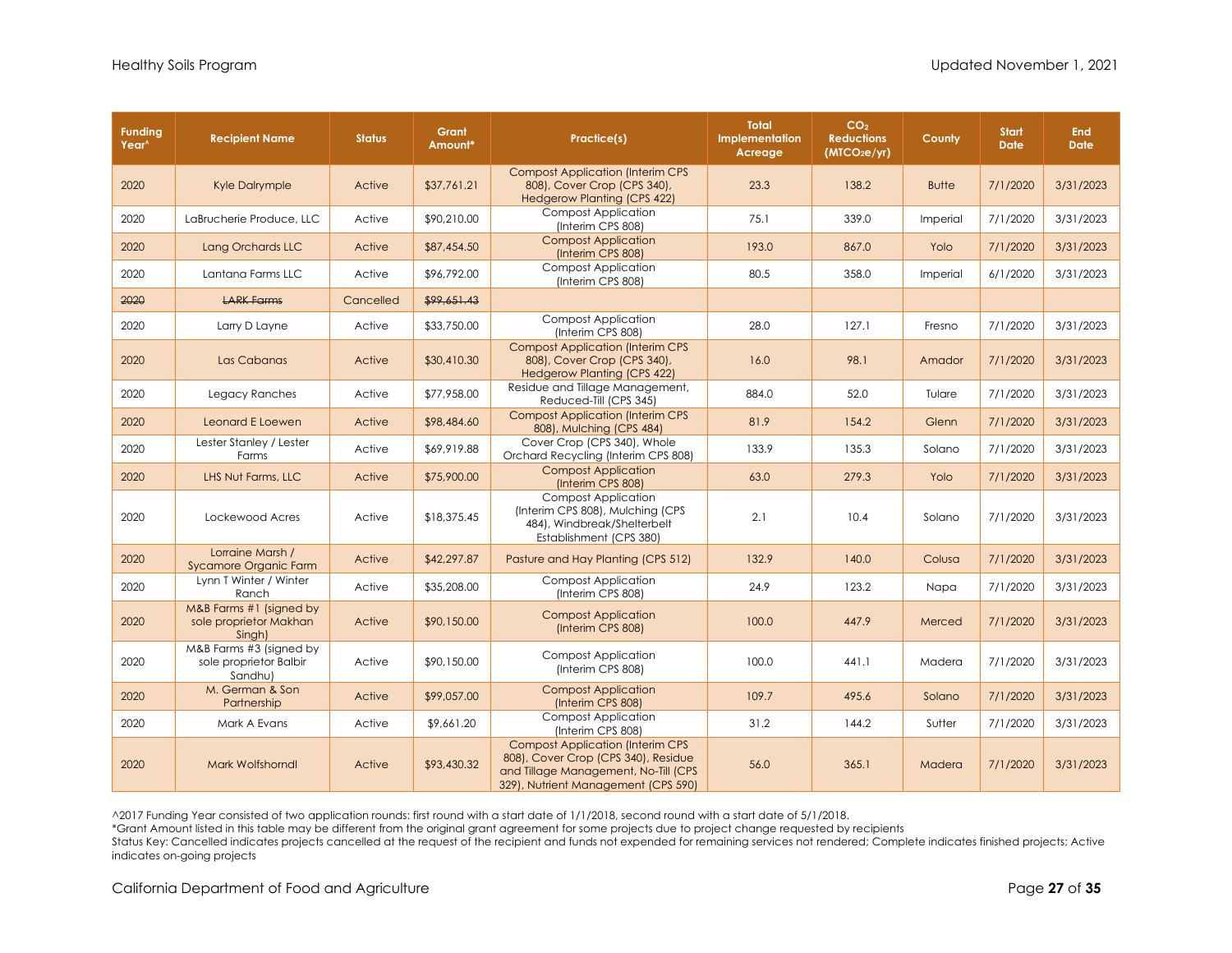| <b>Funding</b><br>Year <sup>^</sup> | <b>Recipient Name</b>                              | <b>Status</b> | Grant<br>Amount* | Practice(s)                                                                                                                         | <b>Total</b><br><b>Implementation</b><br>Acreage | CO <sub>2</sub><br><b>Reductions</b><br>(MTCO <sub>2</sub> e/yr) | County               | <b>Start</b><br><b>Date</b> | <b>End</b><br><b>Date</b> |
|-------------------------------------|----------------------------------------------------|---------------|------------------|-------------------------------------------------------------------------------------------------------------------------------------|--------------------------------------------------|------------------------------------------------------------------|----------------------|-----------------------------|---------------------------|
| 2020                                | Meaghan K Bains                                    | Active        | \$86,975.10      | <b>Compost Application</b><br>(Interim CPS 808)                                                                                     | 288.9                                            | 446.6                                                            | Fresno               | 7/1/2020                    | 3/31/2023                 |
| 2020                                | Michael E Shuken                                   | Active        | \$5,710.00       | <b>Hedgerow Planting (CPS 422)</b>                                                                                                  | 0.1                                              | 0.9                                                              | Solano               | 7/1/2020                    | 3/31/2023                 |
| 2020                                | Michael F and Amy D<br>Doherty Trust               | Active        | \$86,550.00      | <b>Compost Application</b><br>(Interim CPS 808)                                                                                     | 72.0                                             | 317.4                                                            | Yolo                 | 7/1/2020                    | 3/31/2023                 |
| 2020                                | <b>Michael German</b>                              | Active        | \$23,655.60      | <b>Compost Application</b><br>(Interim CPS 808)                                                                                     | 19.6                                             | 89.1                                                             | Solano               | 7/1/2020                    | 3/31/2023                 |
| 2020                                | Michael Horak /<br>Ridgedale Orchard &<br>Vineyard | Active        | \$3,030.00       | <b>Compost Application</b><br>(Interim CPS 808)                                                                                     | 2.4                                              | 10.8                                                             | Riverside            | 7/1/2020                    | 3/31/2023                 |
| 2020                                | <b>Michael R Cox</b>                               | Active        | \$75,657.28      | <b>Compost Application (Interim CPS)</b><br>808), Conservation Cover (CPS 327)                                                      | 55.6                                             | 368.2                                                            | Fresno               | 7/1/2020                    | 3/31/2023                 |
| 2020                                | Michael Richard Fenn                               | Active        | \$32,882.10      | <b>Compost Application</b><br>(Interim CPS 808)                                                                                     | 108.6                                            | 491.7                                                            | Sutter               | 7/1/2020                    | 3/31/2023                 |
| 2020                                | Micheli Family Farms LLC                           | Active        | \$60,704.70      | <b>Compost Application</b><br>(Interim CPS 808)                                                                                     | 198.3                                            | 307.4                                                            | Sutter               | 7/1/2020                    | 3/31/2023                 |
| 2020                                | Michelle Rossow                                    | Active        | \$99,843.77      | <b>Compost Application (Interim CPS</b><br>808), Cover Crop (CPS 340), Residue<br>and Tillage Management,<br>Reduced-Till (CPS 345) | 61.9                                             | 289.0                                                            | Merced               | 7/1/2020                    | 3/31/2023                 |
| 2020                                | Mike J Kochergen                                   | Active        | \$99,870.00      | <b>Compost Application</b><br>(Interim CPS 808)                                                                                     | 83.1                                             | 366.3                                                            | Kings                | 7/1/2020                    | 3/31/2023                 |
| 2020                                | Millennium Farms LLC                               | Active        | \$58,054.50      | <b>Compost Application</b><br>(Interim CPS 808)                                                                                     | 192.5                                            | 298.4                                                            | Sutter               | 7/1/2020                    | 3/31/2023                 |
| 2020                                | <b>MK Neubert Farms</b>                            | Active        | \$99,204.00      | <b>Compost Application (Interim CPS</b><br>$808$ ),<br>Cover Crop (CPS 340)                                                         | 106.5                                            | 378.6                                                            | Yuba,<br>Sutter      | 7/1/2020                    | 3/31/2023                 |
| 2020                                | Mohan Thiara                                       | Active        | \$93,657.90      | <b>Compost Application</b><br>(Interim CPS 808)                                                                                     | 311.7                                            | 484.9                                                            | Yuba                 | 7/1/2020                    | 3/31/2023                 |
| 2020                                | <b>Mohinder Thiara</b>                             | Active        | \$85,277.40      | <b>Compost Application</b><br>(Interim CPS 808)                                                                                     | 283.8                                            | 438.9                                                            | Yuba                 | 7/1/2020                    | 3/31/2023                 |
| 2020                                | Montana Tractor &<br>Machinery LLC                 | Active        | \$99,930.00      | <b>Compost Application</b><br>(Interim CPS 808)                                                                                     | 332.6                                            | 522.0                                                            | Yuba                 | 7/1/2020                    | 3/31/2023                 |
| 2020                                | <b>MTA Ranch LLC</b>                               | Active        | \$61,098.00      | <b>Compost Application</b><br>(Interim CPS 808)                                                                                     | 50.8                                             | 229.0                                                            | Imperial             | 7/1/2020                    | 3/31/2023                 |
| 2020                                | Muang Saechao                                      | Active        | \$9,750.00       | <b>Compost Application</b><br>(Interim CPS 808)                                                                                     | 8.0                                              | 36.0                                                             | Solano               | 7/1/2020                    | 3/31/2023                 |
| 2020                                | <b>Murray Buys</b>                                 | Active        | \$33,698.40      | <b>Compost Application</b><br>(Interim CPS 808)                                                                                     | 55.9                                             | 88.1                                                             | Sutter               | 7/1/2020                    | 3/31/2023                 |
| 2020                                | Murray Family Farms Inc                            | Active        | \$99,402.00      | <b>Compost Application</b><br>(Interim CPS 808)                                                                                     | 82.2                                             | 374.0                                                            | Kern                 | 7/1/2020                    | 3/31/2023                 |
| 2020                                | Nai M Saechao / Nai's<br><b>Berry Farm</b>         | Active        | \$2,550.00       | <b>Compost Application</b><br>(Interim CPS 808)                                                                                     | 2.0                                              | 8.7                                                              | Sacrament<br>$\circ$ | 7/1/2020                    | 3/31/2023                 |
| 2020                                | Nathanael Siemens / Fat<br>Uncle Farms             | Active        | \$85,377.67      | Multi-Story Cropping (CPS 379)                                                                                                      | 30.5                                             | 25.2                                                             | Modoc                | 7/1/2020                    | 3/31/2023                 |

\*Grant Amount listed in this table may be different from the original grant agreement for some projects due to project change requested by recipients

Status Key: Cancelled indicates projects cancelled at the request of the recipient and funds not expended for remaining services not rendered; Complete indicates finished projects; Active indicates on-going projects

California Department of Food and Agriculture **Page 28** of **35 Page 28** of **35**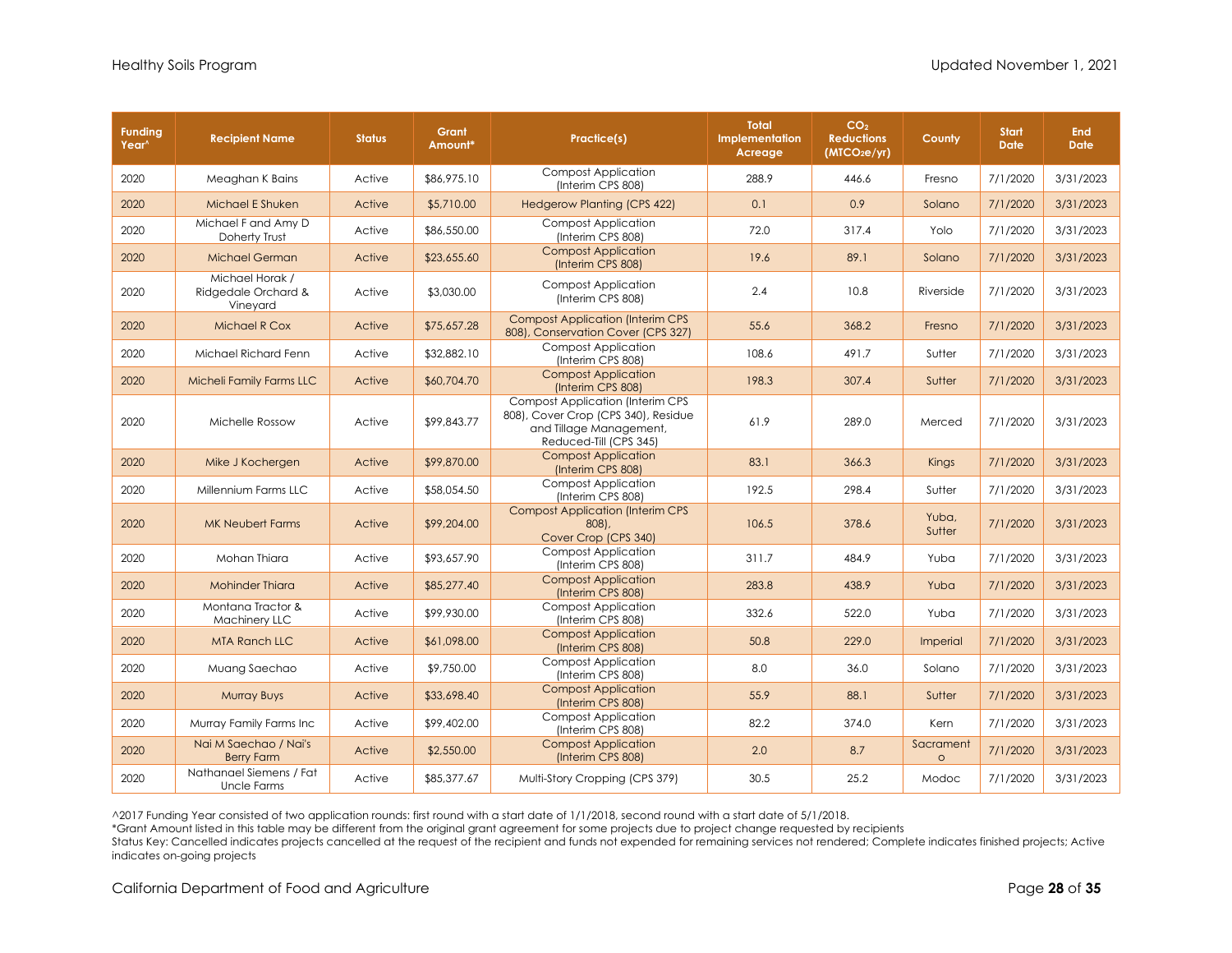| <b>Funding</b><br>Year <sup>^</sup> | <b>Recipient Name</b>                     | <b>Status</b> | Grant<br>Amount* | Practice(s)                                                                                                                            | <b>Total</b><br>Implementation<br>Acreage | CO <sub>2</sub><br><b>Reductions</b><br>(MTCO <sub>2</sub> e/yr) | County            | <b>Start</b><br><b>Date</b> | <b>End</b><br><b>Date</b> |
|-------------------------------------|-------------------------------------------|---------------|------------------|----------------------------------------------------------------------------------------------------------------------------------------|-------------------------------------------|------------------------------------------------------------------|-------------------|-----------------------------|---------------------------|
| 2020                                | Navneer Chahal                            | Active        | \$59,701.80      | <b>Compost Application</b><br>(Interim CPS 808)                                                                                        | 198.5                                     | 311.6                                                            | Yuba              | 7/1/2020                    | 3/31/2023                 |
| 2020                                | Nicholas Boldt                            | Active        | \$47,058.28      | <b>Compost Application</b><br>(Interim CPS 808),<br>Cover Crop (CPS 340)                                                               | 30.8                                      | 184.1                                                            | Fresno            | 7/1/2020                    | 3/31/2023                 |
| 2020                                | Nicholas L Huerta                         | Active        | \$93,290.80      | <b>Compost Application (Interim CPS</b><br>808), Cover Crop (CPS 340), Residue<br>and Tillage Management,<br>Reduced-Till (CPS 345)    | 128.9                                     | 242.1                                                            | Fresno,<br>Tulare | 7/1/2020                    | 3/31/2023                 |
| 2020                                | NorCal Farming                            | Active        | \$65,901.90      | <b>Compost Application</b><br>(Interim CPS 808)                                                                                        | 218.2                                     | 321.8                                                            | <b>Butte</b>      | 7/1/2020                    | 3/31/2023                 |
| 2020                                | Orangevale Fruit<br>Company               | Active        | \$11,122.80      | <b>Compost Application</b><br>(Interim CPS 808)                                                                                        | 9.1                                       | 41.1                                                             | Sonoma            | 7/1/2020                    | 3/31/2023                 |
| 2020                                | Oro Verde Ranch LLC                       | Active        | \$28,043.96      | Hedgerow Planting (CPS 422)                                                                                                            | 0.5                                       | 5.0                                                              | Yolo              | 7/1/2020                    | 3/31/2023                 |
| 2020                                | P & L Land Co, LLC                        | Active        | \$99,474.00      | <b>Compost Application</b><br>(Interim CPS 808)                                                                                        | 82.8                                      | 368.0                                                            | Imperial          | 7/1/2020                    | 3/31/2023                 |
| 2020                                | Pacific Almond Farms LLC                  | Active        | \$21,879.17      | <b>Compost Application</b><br>(Interim CPS 808),<br>Cover Crop (CPS 340)<br>Windbreak/Shelterbreak (CPS 380)                           | 22.9                                      | 71.8                                                             | Merced            | 7/1/2020                    | 3/31/2023                 |
| 2020                                | <b>Page's Organics</b>                    | Active        | \$5,221.90       | <b>Compost Application</b><br>(Interim CPS 808),<br>Mulching (CPS 484)                                                                 | 1.8                                       | 7.7                                                              | San Diego         | 7/1/2020                    | 3/31/2023                 |
| 2020                                | Pamma Farms                               | Active        | \$99,926.70      | <b>Compost Application</b><br>(Interim CPS 808)                                                                                        | 331.6                                     | 522.0                                                            | Yuba              | 7/1/2020                    | 3/31/2023                 |
| 2020                                | Patricia Cox                              | Active        | \$98,798.75      | <b>Compost Application (Interim CPS</b><br>808), Conservation Cover (CPS 327),<br>Residue and Tillage Management,<br>No-Till (CPS 329) | 69.6                                      | 467.2                                                            | Fresno,<br>Tulare | 7/1/2020                    | 3/31/2023                 |
| 2020                                | Paul Hundal                               | Active        | \$45,988.20      | Compost Application<br>(Interim CPS 808)                                                                                               | 50.6                                      | 231.3                                                            | Sutter            | 7/1/2020                    | 3/31/2023                 |
| 2020                                | <b>Paul M Naumes</b>                      | Cancelled     | \$40,472.36      |                                                                                                                                        |                                           |                                                                  |                   |                             |                           |
| 2020                                | Payne Bros Ranches                        | Active        | \$97,350.00      | <b>Compost Application</b><br>(Interim CPS 808)                                                                                        | 108.0                                     | 481.5                                                            | Yolo              | 7/1/2020                    | 3/31/2023                 |
| 2020                                | Payne Family LP                           | Active        | \$99,150.00      | <b>Compost Application</b><br>(Interim CPS 808)                                                                                        | 110.0                                     | 491.6                                                            | Yolo              | 7/1/2020                    | 3/31/2023                 |
| 2020                                | Peter J Hunter / Longview<br>Ranch        | Active        | \$81,256.50      | <b>Compost Application</b><br>(Interim CPS 808),<br>Cover Crop (CPS 340)                                                               | 65.0                                      | 315.0                                                            | Yolo              | 7/1/2020                    | 3/31/2023                 |
| 2020                                | <b>Ping Huang Cheng</b><br><b>Nursery</b> | Active        | \$19,319.34      | Mulching (CPS 484)                                                                                                                     | 2.5                                       | 0.5                                                              | Santa<br>Clara    | 7/1/2020                    | 3/31/2023                 |
| 2020                                | Ponce Produce                             | Active        | \$2,976.04       | <b>Compost Application (Interim CPS)</b><br>808), Cover Crop (CPS 340),<br>Mulching (CPS 484)                                          | 2.7                                       | 4.8                                                              | Santa Cruz        | 7/1/2020                    | 3/31/2023                 |

\*Grant Amount listed in this table may be different from the original grant agreement for some projects due to project change requested by recipients

Status Key: Cancelled indicates projects cancelled at the request of the recipient and funds not expended for remaining services not rendered; Complete indicates finished projects; Active indicates on-going projects

California Department of Food and Agriculture **Page 29 of 35** and the Page 29 of 35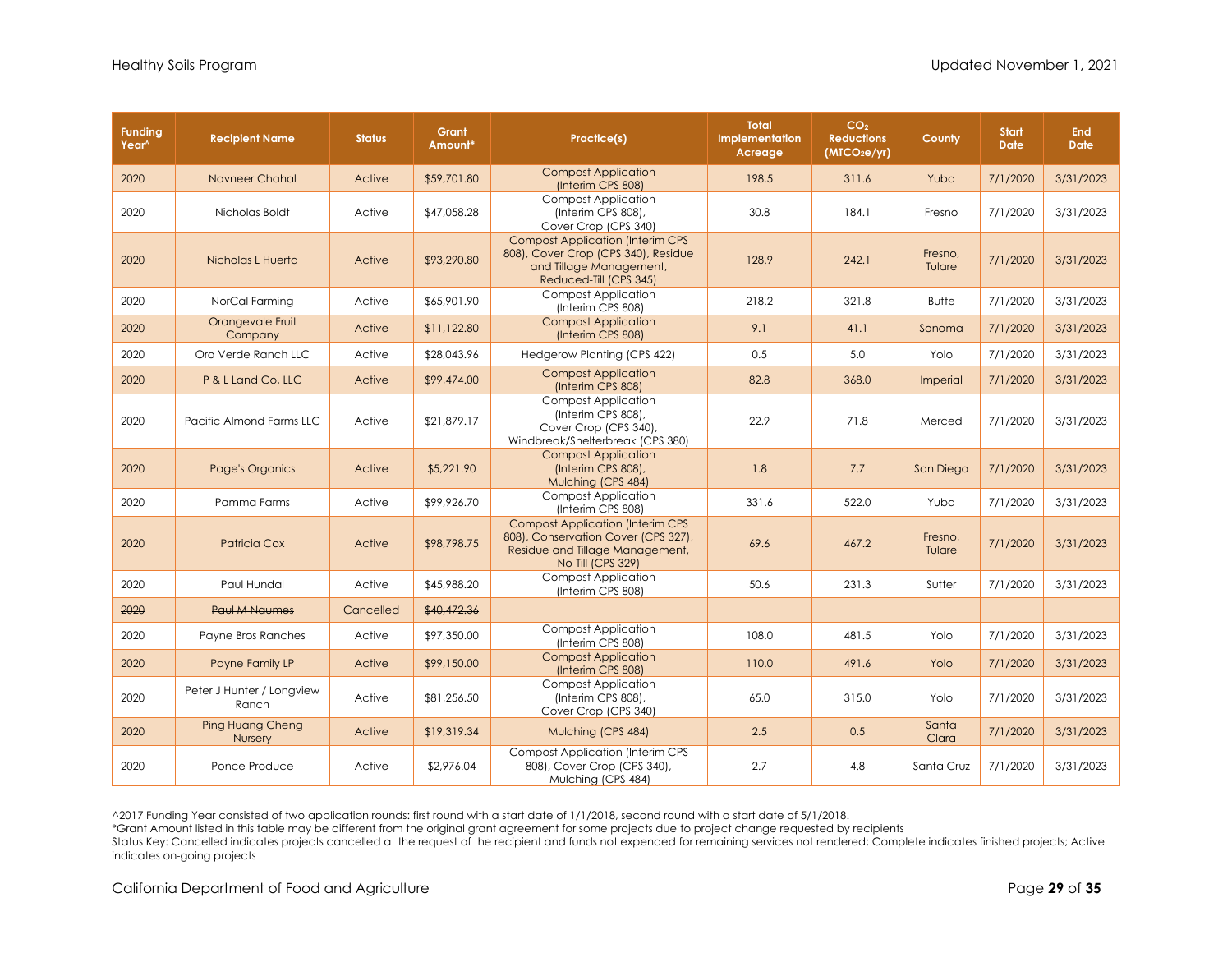| <b>Funding</b><br>Year <sup>^</sup> | <b>Recipient Name</b>                                    | <b>Status</b> | Grant<br>Amount* | Practice(s)                                                                                                                            | <b>Total</b><br>Implementation<br>Acreage | CO <sub>2</sub><br><b>Reductions</b><br>(MTCO <sub>2</sub> e/yr) | County           | <b>Start</b><br><b>Date</b> | <b>End</b><br><b>Date</b> |
|-------------------------------------|----------------------------------------------------------|---------------|------------------|----------------------------------------------------------------------------------------------------------------------------------------|-------------------------------------------|------------------------------------------------------------------|------------------|-----------------------------|---------------------------|
| 2020                                | PT Ranch LLC                                             | Active        | \$99,365.16      | <b>Compost Application (Interim CPS)</b><br>808), Cover Crop (CPS 340), Residue<br>and Tillage Management,<br><b>No-Till (CPS 329)</b> | 61.0                                      | 256.8                                                            | Amador           | 7/1/2020                    | 3/31/2023                 |
| 2020                                | Qiahua Xie                                               | Active        | \$4,332.00       | <b>Compost Application</b><br>(Interim CPS 808)                                                                                        | 3.4                                       | 15.3                                                             | Santa<br>Clara   | 7/1/2020                    | 3/31/2023                 |
| 2020                                | R & R Orchards                                           | Active        | \$99,900.00      | <b>Compost Application</b><br>(Interim CPS 808)                                                                                        | 83.0                                      | 375.3                                                            | Colusa           | 7/1/2020                    | 3/31/2023                 |
| 2020                                | Rainbow Orchards IX, LLC                                 | Active        | \$81,834.30      | <b>Compost Application (Interim CPS)</b><br>808), Cover Crop (CPS 340), Residue<br>and Tillage Management,<br>No-Till (CPS 329)        | 67.0                                      | 412.0                                                            | Yolo             | 7/1/2020                    | 3/31/2023                 |
| 2020                                | <b>Rajkovich Brothers</b><br>Partnership, LP             | Cancelled     | \$95,526.00      |                                                                                                                                        |                                           |                                                                  |                  |                             |                           |
| 2020                                | Ramsaran S. Dhanota                                      | Active        | \$80,449.20      | <b>Compost Application</b><br>(Interim CPS 808)                                                                                        | 263.7                                     | 416.5                                                            | Sutter,<br>Yuba  | 7/1/2020                    | 3/31/2023                 |
| 2020                                | <b>Rancho Cuatro Milpas</b>                              | Active        | \$24,196.46      | <b>Compost Application</b><br>(Interim CPS 808),<br>Cover Crop (CPS 340)                                                               | 15.8                                      | 95.1                                                             | Merced           | 7/1/2020                    | 3/31/2023                 |
| 2020                                | Rebecca M Finnen                                         | Active        | \$99,900.00      | <b>Compost Application</b><br>(Interim CPS 808)                                                                                        | 83.0                                      | 375.3                                                            | Colusa           | 7/1/2020                    | 3/31/2023                 |
| 2020                                | Rebekka S Siemens                                        | Active        | \$86,156.46      | <b>Compost Application</b><br>(Interim CPS 808),<br>Mulching (CPS 484)                                                                 | 41.0                                      | 197.1                                                            | Modoc            | 7/1/2020                    | 3/31/2023                 |
| 2020                                | <b>Richard W Bennett</b>                                 | Active        | \$99,150.00      | <b>Compost Application</b><br>(Interim CPS 808)                                                                                        | 110.0                                     | 502.0                                                            | Kern             | 7/1/2020                    | 3/31/2023                 |
| 2020                                | <b>Richland Enterprises LLC</b>                          | Active        | \$99,750.00      | <b>Compost Application</b><br>(Interim CPS 808)                                                                                        | 330.0                                     | 517.8                                                            | Sutter           | 7/1/2020                    | 3/31/2023                 |
| 2020                                | Richland Hulling & Drying                                | Active        | \$95,641.20      | <b>Compost Application</b><br>(Interim CPS 808)                                                                                        | 317.8                                     | 497.6                                                            | Sutter           | 7/1/2020                    | 3/31/2023                 |
| 2020                                | <b>Rickert Agricultural</b><br>Services, Inc.            | Active        | \$98,886.00      | Range Planting (CPS 550)                                                                                                               | 600.0                                     | 300.0                                                            | Shasta           | 7/1/2020                    | 3/31/2023                 |
| 2020                                | Rickert Warren H Etal<br>Cotrs Rickert L/TR<br>6/17/2009 | Active        | \$99,036.00      | Range Planting (CPS 550)                                                                                                               | 600.0                                     | 300.0                                                            | Ventura          | 7/1/2020                    | 3/31/2023                 |
| 2020                                | <b>River Bottom Ranch LLC</b>                            | Active        | \$33,020.40      | <b>Compost Application</b><br>(Interim CPS 808)                                                                                        | 109.6                                     | 172.2                                                            | Sutter           | 7/1/2020                    | 3/31/2023                 |
| 2020                                | <b>River Garden Farms</b>                                | Active        | \$97,328.78      | Cover Crop (CPS 340)                                                                                                                   | 299.8                                     | 458.0                                                            | Yolo             | 7/1/2020                    | 3/31/2023                 |
| 2020                                | <b>Riverside Ranches LLC</b>                             | Active        | \$93,393.60      | <b>Compost Application</b><br>(Interim CPS 808)                                                                                        | 306.8                                     | 479.6                                                            | Sutter           | 7/1/2020                    | 3/31/2023                 |
| 2020                                | Robert J Kanaley                                         | Cancelled     | \$10,593.10      |                                                                                                                                        |                                           |                                                                  |                  |                             |                           |
| 2020                                | Robyn L Parker                                           | Active        | \$25,940.97      | Pasture and Hay Planting (CPS 512)                                                                                                     | 59.9                                      | 34.0                                                             | <b>Del Norte</b> | 7/1/2020                    | 3/31/2023                 |
| 2020                                | Rocklin JR Ranch LLC                                     | Active        | \$62,489.74      | <b>Compost Application (Interim CPS)</b><br>808), Cover Crop (CPS 340), Nutrient                                                       | 37.2                                      | 249.0                                                            | Madera           | 7/1/2020                    | 3/31/2024                 |

\*Grant Amount listed in this table may be different from the original grant agreement for some projects due to project change requested by recipients

Status Key: Cancelled indicates projects cancelled at the request of the recipient and funds not expended for remaining services not rendered; Complete indicates finished projects; Active indicates on-going projects

California Department of Food and Agriculture **Page 30** of **35 Page 30** of **35**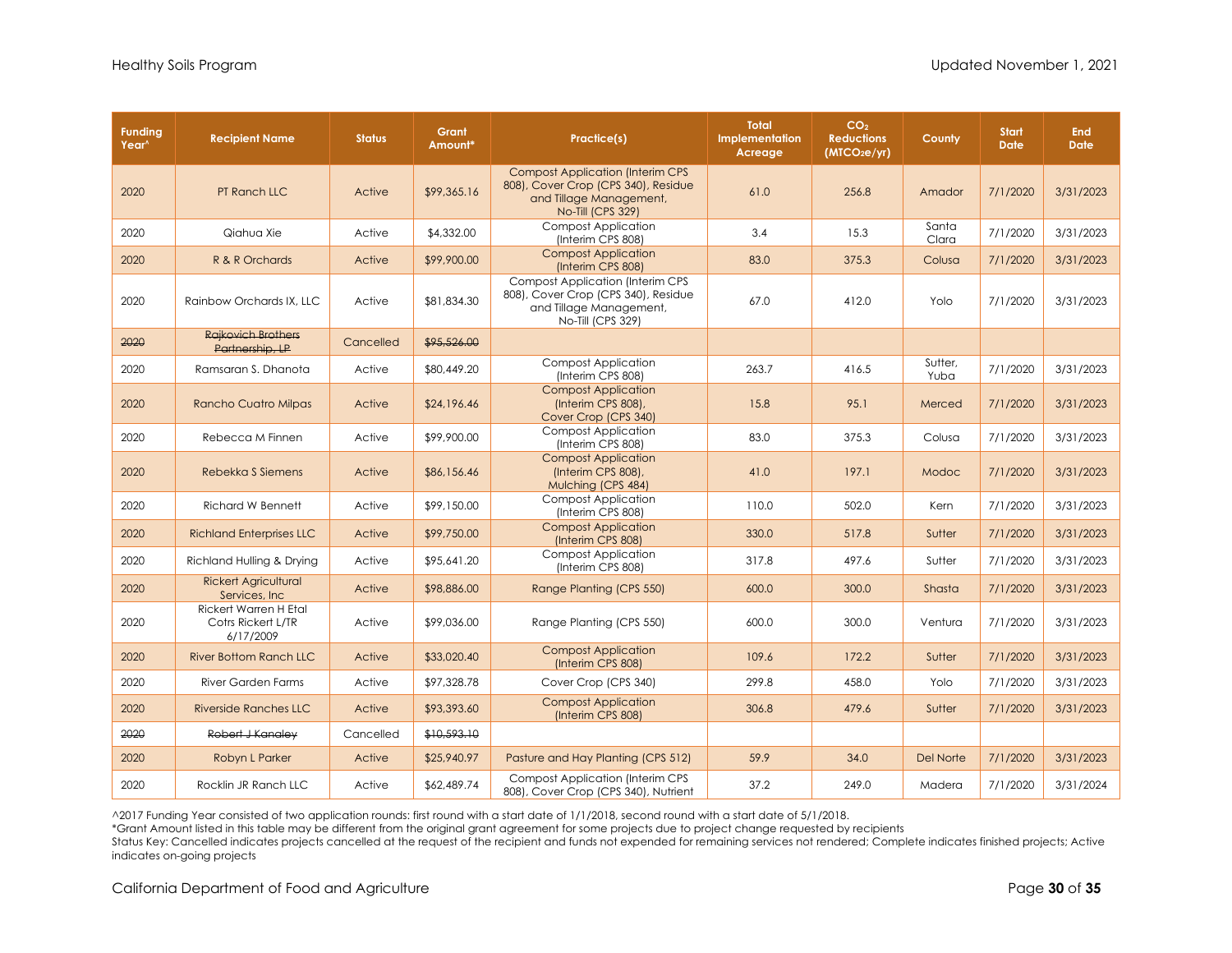| <b>Funding</b><br>Year <sup>^</sup> | <b>Recipient Name</b>                                            | <b>Status</b> | Grant<br>Amount* | Practice(s)                                                                                                                             | <b>Total</b><br>Implementation<br>Acreage | CO <sub>2</sub><br><b>Reductions</b><br>(MTCO <sub>2</sub> e/yr) | County         | <b>Start</b><br><b>Date</b> | <b>End</b><br><b>Date</b> |
|-------------------------------------|------------------------------------------------------------------|---------------|------------------|-----------------------------------------------------------------------------------------------------------------------------------------|-------------------------------------------|------------------------------------------------------------------|----------------|-----------------------------|---------------------------|
|                                     |                                                                  |               |                  | Management (CPS 590) (CPS 590),<br>Residue and Tillage Management,<br>No-Till (CPS 329)                                                 |                                           |                                                                  |                |                             |                           |
| 2020                                | Roger T Cox                                                      | Active        | \$57,175.77      | <b>Compost Application (Interim CPS</b><br>808), Conservation Cover (CPS 327),<br>Residue and Tillage Management,<br>No-Till (CPS 329)  | 39.1                                      | 280.1                                                            | Fresno         | 7/1/2020                    | 3/31/2023                 |
| 2020                                | Rohan S Sidhu                                                    | Cancelled     | \$8,084.52       |                                                                                                                                         |                                           |                                                                  |                |                             |                           |
| 2020                                | Ronald C Leimgruber                                              | Active        | \$99,825.00      | <b>Compost Application</b><br>(Interim CPS 808)                                                                                         | 132.7                                     | 297.0                                                            | Tulare         | 7/1/2020                    | 3/31/2023                 |
| 2020                                | Royal Lands LLC                                                  | Active        | \$96,951.00      | <b>Compost Application</b><br>(Interim CPS 808)                                                                                         | 322.2                                     | 503.0                                                            | Yuba           | 7/1/2020                    | 3/31/2023                 |
| 2020                                | <b>Rui Kuang Nursery</b>                                         | Active        | \$7,788.00       | <b>Compost Application</b><br>(Interim CPS 808)                                                                                         | 6.2                                       | 28.0                                                             | Santa<br>Clara | 7/1/2020                    | 3/31/2023                 |
| 2020                                | Rusty Wire Ranch                                                 | Active        | \$26,631.00      | <b>Compost Application</b><br>(Interim CPS 808),<br>Cover Crop (CPS 340)                                                                | 19.4                                      | 102.4                                                            | Tehama         | 7/1/2020                    | 3/31/2023                 |
| 2020                                | <b>Ryan E Cox</b>                                                | Active        | \$74,687.73      | <b>Compost Application (Interim CPS</b><br>808), Conservation Cover (CPS 327)                                                           | 54.8                                      | 358.2                                                            | Fresno         | 7/1/2020                    | 3/31/2023                 |
| 2020                                | <b>Rvan German</b>                                               | Active        | \$90,000.00      | <b>Compost Application</b><br>(Interim CPS 808)                                                                                         | 99.0                                      | 448.5                                                            | Solano         | 7/1/2020                    | 3/31/2023                 |
| 2020                                | <b>Ryan P Finnen</b>                                             | Active        | \$99,960.00      | <b>Compost Application</b><br>(Interim CPS 808)                                                                                         | 82.8                                      | 375.3                                                            | Colusa         | 7/1/2020                    | 3/31/2023                 |
| 2020                                | S & J V Properties LLC                                           | Active        | \$20,102.40      | Cover Crop (CPS 340)                                                                                                                    | 74.0                                      | 11.1                                                             | Kern           | 7/1/2020                    | 3/31/2023                 |
| 2020                                | S & L Land Co, LLC                                               | Active        | \$99,750.00      | <b>Compost Application</b><br>(Interim CPS 808)                                                                                         | 132.6                                     | 297.0                                                            | Imperial       | 7/1/2020                    | 3/31/2023                 |
| 2020                                | S & S Farms                                                      | Active        | \$99,806.40      | <b>Compost Application (Interim CPS</b><br>808), Residue and Tillage<br>Management, Reduced-Till (CPS 345)                              | 77.2                                      | 346.6                                                            | Tulare         | 7/1/2020                    | 3/31/2023                 |
| 2020                                | <b>S&amp;R Family Ranches</b>                                    | Active        | \$76,349.91      | <b>Compost Application (Interim CPS)</b><br>808), Conservation Cover (CPS 327),<br>Residue and Tillage Management,<br>No-Till (CPS 329) | 53.3                                      | 0.0                                                              | Fresno         | 7/1/2020                    | 3/31/2023                 |
| 2020                                | Sacramento Valley<br><b>Ecological Restoration</b><br>Foundation | Active        | \$57,461.97      | Conservation Cover (CPS 327),<br>Hedgerow Planting (CPS 422)                                                                            | 4.2                                       | 11.3                                                             | Yolo           | 7/1/2020                    | 3/31/2023                 |
| 2020                                | Sage Ag LLC                                                      | Active        | \$96,150.00      | <b>Compost Application</b><br>(Interim CPS 808)                                                                                         | 80.0                                      | 356.4                                                            | Colusa         | 7/1/2020                    | 3/31/2023                 |
| 2020                                | Sally Negroni                                                    | Active        | \$12,450.00      | <b>Compost Application</b><br>(Interim CPS 808)                                                                                         | 13.5                                      | 61.1                                                             | Solano         | 7/1/2020                    | 3/31/2023                 |
| 2020                                | Salmadya, Inc.                                                   | Active        | \$77,855.32      | Mulching (CPS 484)                                                                                                                      | 10.4                                      | 3.0                                                              | Ventura        | 7/1/2020                    | 3/31/2023                 |
| 2020                                | Samran Farms                                                     | Active        | \$99,375.60      | <b>Compost Application (Interim CPS</b><br>808), Cover Crop (CPS 340), Nutrient                                                         | 60.0                                      | 364.9                                                            | Madera         | 7/1/2020                    | 3/31/2023                 |

\*Grant Amount listed in this table may be different from the original grant agreement for some projects due to project change requested by recipients

Status Key: Cancelled indicates projects cancelled at the request of the recipient and funds not expended for remaining services not rendered; Complete indicates finished projects; Active indicates on-going projects

California Department of Food and Agriculture **Page 31** of **35** and **Page 31** of **35** and **Page 31** of **35** and **Page 31** of **35** and **Page 31** of **35** and **Page 31** of **35** and **Page 31** of **35** and **Page 31** of **35** and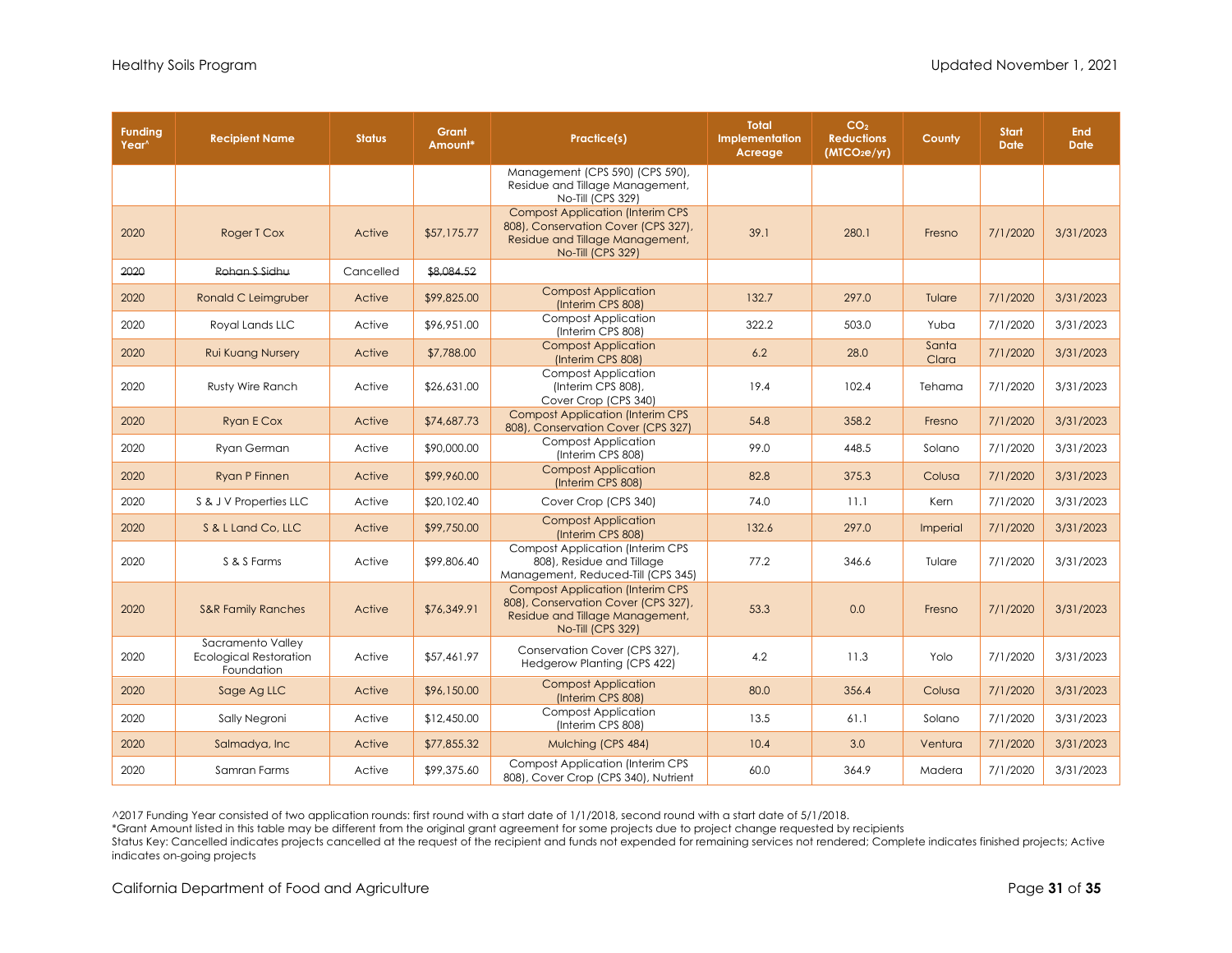| <b>Funding</b><br>Year <sup>^</sup> | <b>Recipient Name</b>                            | <b>Status</b> | Grant<br>Amount* | Practice(s)                                                                                                                         | Total<br>Implementation<br>Acreage | CO <sub>2</sub><br><b>Reductions</b><br>(MICO <sub>2</sub> e/yr) | County                  | <b>Start</b><br><b>Date</b> | <b>End</b><br><b>Date</b> |
|-------------------------------------|--------------------------------------------------|---------------|------------------|-------------------------------------------------------------------------------------------------------------------------------------|------------------------------------|------------------------------------------------------------------|-------------------------|-----------------------------|---------------------------|
|                                     |                                                  |               |                  | Management (CPS 590), Residue and<br>Tillage Management,<br>Reduced-Till (CPS 345)                                                  |                                    |                                                                  |                         |                             |                           |
| 2020                                | San Felipe Farms, LP                             | Active        | \$97,487.46      | Mulching (CPS 484)                                                                                                                  | 13.0                               | 5.0                                                              | Kern                    | 7/1/2020                    | 3/31/2023                 |
| 2020                                | Sarb Thiara Jr                                   | Active        | \$97,804.80      | <b>Compost Application</b><br>(Interim CPS 808)                                                                                     | 326.4                              | 503.0                                                            | Sutter,<br>Yuba         | 7/1/2020                    | 3/31/2023                 |
| 2020                                | Sarbjit Thiara                                   | Active        | \$75,963.30      | <b>Compost Application</b><br>(Interim CPS 808)                                                                                     | 266.8                              | 393.8                                                            | Sutter                  | 7/1/2020                    | 3/31/2023                 |
| 2020                                | Sarvjeet Panach                                  | Active        | \$93,295.99      | <b>Compost Application</b><br>(Interim CPS 808),<br>Cover Crop (CPS 340)                                                            | 91.3                               | 464.3                                                            | Fresno                  | 7/1/2020                    | 3/31/2023                 |
| 2020                                | Seagraves Bros                                   | Active        | \$66,691.20      | <b>Compost Application</b><br>(Interim CPS 808)                                                                                     | 221.3                              | 978.8                                                            | <b>Butte</b>            | 7/1/2020                    | 3/31/2023                 |
| 2020                                | Seth N. Rossow / Seth &<br>Michelle Rossow Farms | Active        | \$93,924.29      | <b>Compost Application (Interim CPS</b><br>808), Cover Crop (CPS 340), Residue<br>and Tillage Management,<br>Reduced-Till (CPS 345) | 58.4                               | 270.3                                                            | Merced                  | 7/1/2020                    | 3/31/2023                 |
| 2020                                | <b>SGG Farms</b>                                 | Active        | \$99,068.30      | <b>Compost Application (Interim CPS)</b><br>808), Mulching (CPS 484)                                                                | 12.2                               | 30.5                                                             | Amador                  | 7/1/2020                    | 3/31/2023                 |
| 2020                                | Shabaz S Sandhu                                  | Active        | \$79,345.20      | <b>Compost Application</b><br>(Interim CPS 808),<br>Cover Crop (CPS 340)                                                            | 52.0                               | 314.2                                                            | Fresno                  | 7/1/2020                    | 3/31/2023                 |
| 2020                                | Shun Heung Kwong<br><b>Nursery</b>               | Active        | \$7,405.20       | <b>Compost Application</b><br>(Interim CPS 808)                                                                                     | 6.0                                | 27.0                                                             | Santa<br>Clara          | 7/1/2020                    | 3/31/2023                 |
| 2020                                | Sierra Cascade Blueberry<br>Farm                 | Active        | \$63,597.57      | Mulching (CPS 484)                                                                                                                  | 8.5                                | 1.0                                                              | <b>Butte</b>            | 7/1/2020                    | 3/31/2023                 |
| 2020                                | <b>Sierra Harvest</b>                            | Active        | \$1,632.34       | <b>Hedgerow Planting (CPS 422)</b>                                                                                                  | 0.0                                | 0.2                                                              | Nevada                  | 7/1/2020                    | 3/31/2023                 |
| 2020                                | Sloughside Farms LLC                             | Active        | \$99,750.00      | <b>Compost Application</b><br>(Interim CPS 808)                                                                                     | 83.2                               | 365.5                                                            | Yolo                    | 7/1/2020                    | 3/31/2023                 |
| 2020                                | <b>Spencer Tregilgas</b>                         | Active        | \$30,910.44      | Hedgerow Planting (CPS 422),<br>Range Planting (CPS 550)                                                                            | 40.3                               | 22.0                                                             | El Dorado               | 7/1/2020                    | 3/31/2023                 |
| 2020                                | Star Lane & Dierberg<br>Vineyards LLC            | Active        | \$58,350.00      | <b>Compost Application</b><br>(Interim CPS 808)                                                                                     | 95.0                               | 149.2                                                            | Santa<br><b>Barbara</b> | 7/1/2020                    | 3/31/2023                 |
| 2020                                | <b>STEAK Partners LLC</b>                        | Active        | \$83,519.06      | <b>Compost Application</b><br>(Interim CPS 808),<br>Range Planting (CPS 550)                                                        | 65.0                               | 288.5                                                            | Tehama                  | 7/1/2020                    | 3/31/2023                 |
| 2020                                | Steven L Stegman                                 | Active        | \$56,433.15      | Mulching (CPS 484)                                                                                                                  | 7.5                                | 3.0                                                              | Sonoma                  | 7/1/2020                    | 3/31/2023                 |
| 2020                                | <b>Stone Ranch</b>                               | Active        | \$83,159.10      | <b>Compost Application (Interim CPS</b><br>808), Residue and Tillage<br>Management, Reduced-Till (CPS 345)                          | 154.3                              | 677.5                                                            | <b>Kings</b>            | 6/1/2020                    | 3/31/2023                 |
| 2020                                | <b>Stratford Ranch</b>                           | Active        | \$99,975.45      | <b>Compost Application (Interim CPS</b><br>808), Cover Crop (CPS 340)                                                               | 154.5                              | 276.1                                                            | Kings                   | 7/1/2020                    | 3/31/2023                 |

\*Grant Amount listed in this table may be different from the original grant agreement for some projects due to project change requested by recipients

Status Key: Cancelled indicates projects cancelled at the request of the recipient and funds not expended for remaining services not rendered; Complete indicates finished projects; Active indicates on-going projects

California Department of Food and Agriculture **Page 32** of **35 Page 32** of **35**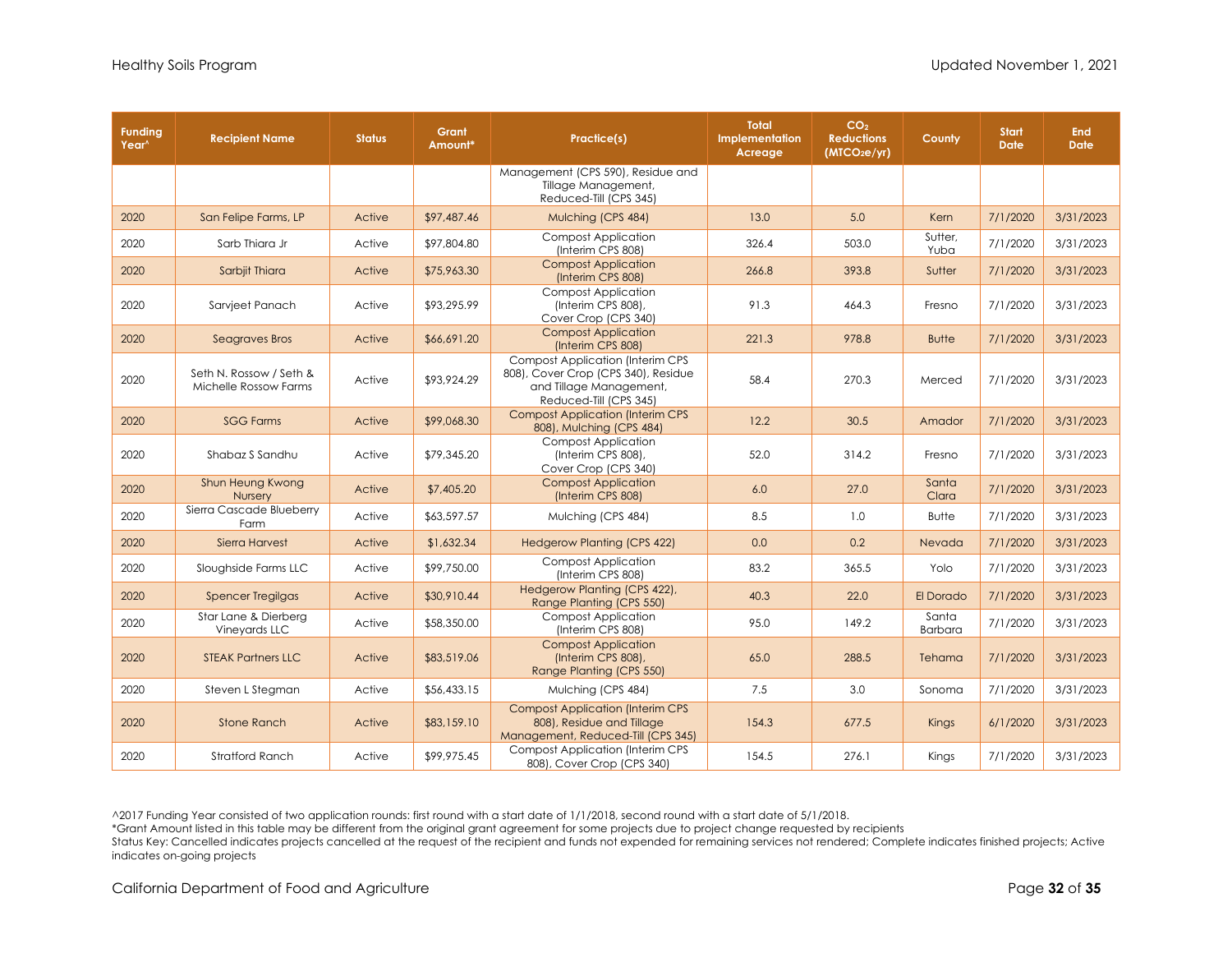| <b>Funding</b><br>Year <sup>^</sup> | <b>Recipient Name</b>                  | <b>Status</b> | Grant<br>Amount* | Practice(s)                                                                                                                                                    | <b>Total</b><br>Implementation<br>Acreage | CO <sub>2</sub><br><b>Reductions</b><br>(MICO <sub>2</sub> e/yr) | County                    | <b>Start</b><br><b>Date</b> | <b>End</b><br><b>Date</b> |
|-------------------------------------|----------------------------------------|---------------|------------------|----------------------------------------------------------------------------------------------------------------------------------------------------------------|-------------------------------------------|------------------------------------------------------------------|---------------------------|-----------------------------|---------------------------|
| 2020                                | Sukhraj Pamma                          | Active        | \$97,789.80      | <b>Compost Application</b><br>(Interim CPS 808)                                                                                                                | 324.0                                     | 503.0                                                            | Sutter,<br>Butte,<br>Yuba | 7/1/2020                    | 3/31/2023                 |
| 2020                                | Summer Breeze Ranch                    | Active        | \$72,439.48      | <b>Compost Application (Interim CPS</b><br>808), Range Planting (CPS 550),<br>Windbreak/Shelterbreak (CPS 380)                                                 | 113.0                                     | 90.6                                                             | Mendo-<br>cino            | 7/1/2020                    | 3/31/2023                 |
| 2020                                | <b>Sun Valley Ranches</b>              | Active        | \$76,875.00      | <b>Compost Application</b><br>(Interim CPS 808)                                                                                                                | 254.3                                     | 400.6                                                            | Yuba,<br>Sutter           | 7/1/2020                    | 3/31/2023                 |
| 2020                                | Surinder Pamma                         | Active        | \$94,763.70      | <b>Compost Application</b><br>(Interim CPS 808)                                                                                                                | 313.4                                     | 462.7                                                            | <b>Butte</b>              | 7/1/2020                    | 3/31/2023                 |
| 2020                                | Susan Z Galanti                        | Active        | \$14,261.34      | Hedgerow Planting (CPS 422),<br>Range Planting (CPS 550)                                                                                                       | 2.1                                       | 2.6                                                              | Monterey                  | 7/1/2020                    | 3/31/2023                 |
| 2020                                | Sutter Buttes Mercantile<br><b>LLC</b> | Active        | \$99,823.50      | Compost Application<br>(Interim CPS 808)                                                                                                                       | 330.4                                     | 525.7                                                            | Sutter,<br><b>Butte</b>   | 7/1/2020                    | 3/31/2023                 |
| 2020                                | <b>Swainson Farms Inc.</b>             | Active        | \$10,133.40      | <b>Compost Application</b><br>(Interim CPS 808)                                                                                                                | 33.3                                      | 154.2                                                            | Sutter                    | 7/1/2020                    | 3/31/2023                 |
| 2020                                | Sycamore Marsh Farm                    | Active        | \$89,993.86      | Conservation Cover (CPS 327)                                                                                                                                   | 51.6                                      | 30.0                                                             | Colusa                    | 6/1/2020                    | 3/31/2023                 |
| 2020                                | <b>Sydney Elizabeth Smith</b>          | Active        | \$27,351.61      | Mulching (CPS 484), Hedgerow (CPS<br>422), Range Planting (CPS 550)                                                                                            | 26.6                                      | 7.3                                                              | Modoc                     | 7/1/2020                    | 3/31/2023                 |
| 2020                                | T Double R Farms                       | Active        | \$99.991.74      | <b>Compost Application (Interim CPS)</b><br>808), Cover Crop (CPS 340), Nutrient<br>Management (CPS 590), Residue and<br>Tillage Management, No-Till (CPS 329) | 60.0                                      | 399.5                                                            | Merced                    | 7/1/2020                    | 3/31/2023                 |
| 2020                                | <b>TAC Farm</b>                        | Active        | \$88,170.60      | <b>Compost Application (Interim CPS)</b><br>808), Cover Crop (CPS 340),<br>Hedgerow Planting (CPS 422),<br>Windbreak/Shelterbreak (CPS 380)                    | 57.0                                      | 264.0                                                            | Tulare                    | 7/1/2020                    | 3/31/2023                 |
| 2020                                | <b>TEM Orchards Inc.</b>               | Active        | \$99,960.00      | <b>Compost Application</b><br>(Interim CPS 808)                                                                                                                | 82.8                                      | 375.3                                                            | Colusa                    | 7/1/2020                    | 3/31/2023                 |
| 2020                                | <b>Thelma Van Vliet</b>                | Active        | \$60,150.00      | <b>Compost Application</b><br>(Interim CPS 808)                                                                                                                | 50.0                                      | 224.6                                                            | Stanislaus                | 7/1/2020                    | 3/31/2023                 |
| 2020                                | Thiara Global Inc                      | Active        | \$34,860.60      | <b>Compost Application</b><br>(Interim CPS 808)                                                                                                                | 156.5                                     | 181.2                                                            | Sutter,<br>Yuba           | 7/1/2020                    | 3/31/2023                 |
| 2020                                | <b>Thomas Myers</b>                    | Active        | \$99,660.00      | <b>Compost Application</b><br>(Interim CPS 808)                                                                                                                | 82.8                                      | 375.3                                                            | Colusa                    | 7/1/2020                    | 3/31/2023                 |
| 2020                                | <b>Timothy E Myers</b>                 | Active        | \$99,900.00      | <b>Compost Application</b><br>(Interim CPS 808)                                                                                                                | 83.0                                      | 375.3                                                            | Colusa                    | 7/1/2020                    | 3/31/2023                 |
| 2020                                | <b>Timothy Scott Taylor</b>            | Active        | \$54,511.20      | <b>Compost Application</b><br>(Interim CPS 808)                                                                                                                | 178.7                                     | 809.0                                                            | Sutter                    | 7/1/2020                    | 3/31/2023                 |
| 2020                                | Tirupathi Properties, LLC              | Active        | \$74,550.00      | <b>Compost Application</b><br>(Interim CPS 808)                                                                                                                | 62.0                                      | 281.4                                                            | San<br>Joaquin            | 7/1/2020                    | 3/31/2023                 |
| 2020                                | TJL Capital, Inc.                      | Active        | \$86,962.80      | <b>Compost Application</b><br>(Interim CPS 808)                                                                                                                | 72.2                                      | 319.0                                                            | Imperial                  | 7/1/2020                    | 3/31/2023                 |
| 2020                                | TJP Farms, LLC                         | Active        | \$99,414.00      | <b>Compost Application</b><br>(Interim CPS 808)                                                                                                                | 82.7                                      | 368.0                                                            | Imperial                  | 7/1/2020                    | 3/31/2023                 |

\*Grant Amount listed in this table may be different from the original grant agreement for some projects due to project change requested by recipients

Status Key: Cancelled indicates projects cancelled at the request of the recipient and funds not expended for remaining services not rendered; Complete indicates finished projects; Active indicates on-going projects

California Department of Food and Agriculture **Page 33** of **35** Of **35** Of **37** Order Page **33** of **35** Order Page **33** of **35** Order Page **33** of **35** Order Page **33** of **35** Order Page **33** Of **35** Order Page **33** Of **35**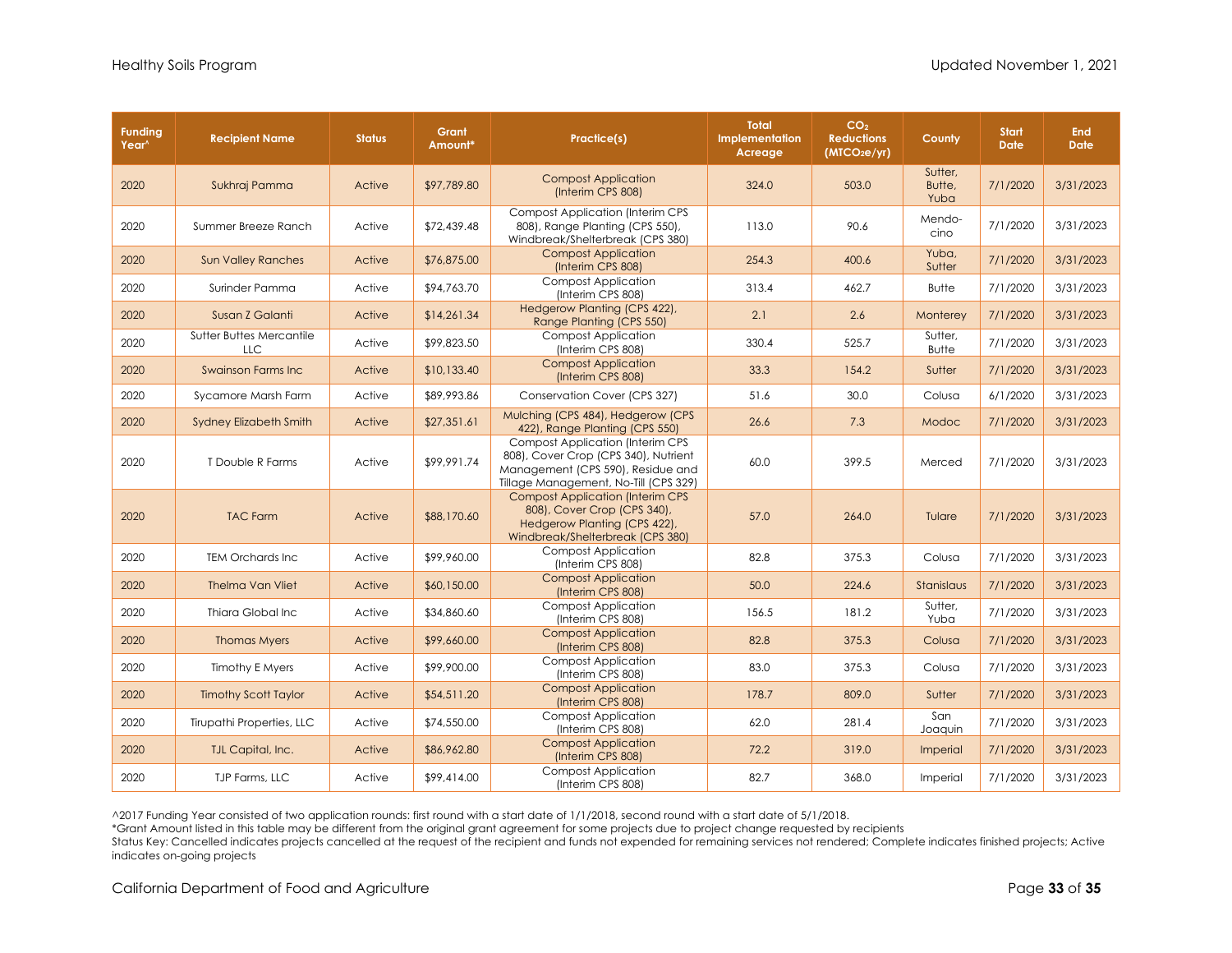| <b>Funding</b><br>Year <sup>^</sup> | <b>Recipient Name</b>                       | <b>Status</b> | Grant<br>Amount* | Practice(s)                                                                                                                                                   | <b>Total</b><br>Implementation<br>Acreage | CO <sub>2</sub><br><b>Reductions</b><br>(MTCO <sub>2</sub> e/yr) | County             | <b>Start</b><br><b>Date</b> | <b>End</b><br><b>Date</b> |
|-------------------------------------|---------------------------------------------|---------------|------------------|---------------------------------------------------------------------------------------------------------------------------------------------------------------|-------------------------------------------|------------------------------------------------------------------|--------------------|-----------------------------|---------------------------|
| 2020                                | <b>TKM Orchards, Inc.</b>                   | Active        | \$99,960.00      | <b>Compost Application</b><br>(Interim CPS 808)                                                                                                               | 82.8                                      | 375.3                                                            | Colusa             | 7/1/2020                    | 3/31/2023                 |
| 2020                                | Totem Ranch Co                              | Active        | \$99,426.79      | Mulching (CPS 484)                                                                                                                                            | 13.3                                      | 5.0                                                              | Ventura            | 7/1/2020                    | 3/31/2023                 |
| 2020                                | <b>Trebec Farming</b>                       | Active        | \$99,750.00      | <b>Compost Application</b><br>(Interim CPS 808)                                                                                                               | 83.0                                      | 375.3                                                            | Colusa             | 7/1/2020                    | 3/31/2023                 |
| 2020                                | Triple C Farms LLC                          | Active        | \$98,706.00      | <b>Compost Application</b><br>(Interim CPS 808),<br>Cover Crop (CPS 340)                                                                                      | 148.0                                     | 404.0                                                            | Santa<br>Clara     | 7/1/2020                    | 3/31/2023                 |
| 2020                                | Triple S Lamb Feeding,<br><b>LLC</b>        | Active        | \$97,427.10      | <b>Compost Application</b><br>(Interim CPS 808),<br>Cover Crop (CPS 340)                                                                                      | 71.0                                      | 440.0                                                            | Tulare             | 7/1/2020                    | 3/31/2023                 |
| 2020                                | True Grass Farms                            | Active        | \$43,430.00      | Hedgerow Planting (CPS 422)                                                                                                                                   | 127.0                                     | 8.0                                                              | Marin              | 7/1/2020                    | 3/31/2023                 |
| 2020                                | <b>Valley Oak Investments</b><br><b>LLC</b> | Active        | \$51,835.20      | <b>Whole Orchard Recycling</b><br>(Interim CPS 808)                                                                                                           | 60.0                                      | 2.4                                                              | Yolo               | 7/1/2020                    | 3/31/2023                 |
| 2020                                | Valley Top Inc                              | Active        | \$97,487.46      | Mulching (CPS 484)                                                                                                                                            | 13.0                                      | 5.0                                                              | San Benito         | 7/1/2020                    | 3/31/2023                 |
| 2020                                | Ventura Farms Inc                           | Active        | \$98,850.00      | <b>Compost Application</b><br>(Interim CPS 808)                                                                                                               | 82.0                                      | 370.7                                                            | Sutter             | 7/1/2020                    | 3/31/2023                 |
| 2020                                | Vianolo Family LP                           | Active        | \$30,806.40      | Cover Crop (CPS 340)                                                                                                                                          | 114.0                                     | 17.1                                                             | Tulare             | 7/1/2020                    | 3/31/2023                 |
| 2020                                | <b>Vignolo Farms</b>                        | Active        | \$30,726.12      | Cover Crop (CPS 340)                                                                                                                                          | 113.7                                     | 17.1                                                             | Tulare             | 7/1/2020                    | 3/31/2023                 |
| 2020                                | Viguie Farming                              | Active        | \$38,379.93      | Whole Orchard Recycling<br>(Interim CPS 808)                                                                                                                  | 44.2                                      | 2.3                                                              | Solano             | 7/1/2020                    | 3/31/2023                 |
| 2020                                | <b>Walking P Ranch</b>                      | Cancelled     | \$2,085.82       |                                                                                                                                                               |                                           |                                                                  |                    |                             |                           |
| 2020                                | West Coast Arborists Inc                    | Active        | \$46,132.96      | Mulching (CPS 484),<br>Cover Crop (CPS 340)                                                                                                                   | 6.1                                       | 1.1                                                              | San<br>Joaquin     | 7/1/2020                    | 3/31/2023                 |
| 2020                                | West Wheatland Inc.                         | Active        | \$92,841.30      | <b>Compost Application</b><br>(Interim CPS 808)                                                                                                               | 307.1                                     | 484.9                                                            | Yuba,<br>Sutter    | 7/1/2020                    | 3/31/2023                 |
| 2020                                | Westside Vineyard Real<br>Estate LLC        | Active        | \$98,193.60      | Compost Application<br>(Interim CPS 808), Cover Crop (CPS<br>340), Residue and Tillage<br>Management, No-Till (CPS 329)                                       | 60.0                                      | 390.3                                                            | San Luis<br>Obispo | 7/1/2020                    | 3/31/2023                 |
| 2020                                | WIIM, LLC                                   | Active        | \$95,296.01      | <b>Compost Application (Interim CPS</b><br>808), Cover Crop (CPS 340), Nutrient<br>Management (CPS 590), Residue and<br>Tillage Management, No-Till (CPS 329) | 57.0                                      | 377.1                                                            | Madera             | 7/1/2020                    | 3/31/2023                 |
| 2020                                | Wildwood Orchards                           | Active        | \$99,150.00      | <b>Compost Application</b><br>(Interim CPS 808)                                                                                                               | 110.0                                     | 490.4                                                            | Colusa             | 7/1/2020                    | 3/31/2023                 |
| 2020                                | William D Barboni II                        | Active        | \$78,716.66      | <b>Compost Application</b><br>(Interim CPS 808),<br>Range Planting (CPS 550)                                                                                  | 224.0                                     | 330.0                                                            | Marin              | 7/1/2020                    | 3/31/2023                 |
| 2020                                | William E Charter Jr                        | Active        | \$99,150.00      | <b>Compost Application</b><br>(Interim CPS 808)                                                                                                               | 110.0                                     | 490.4                                                            | Colusa             | 7/1/2020                    | 3/31/2023                 |

\*Grant Amount listed in this table may be different from the original grant agreement for some projects due to project change requested by recipients

Status Key: Cancelled indicates projects cancelled at the request of the recipient and funds not expended for remaining services not rendered; Complete indicates finished projects; Active indicates on-going projects

California Department of Food and Agriculture **Page 34** of **35 Page 34** of **35**